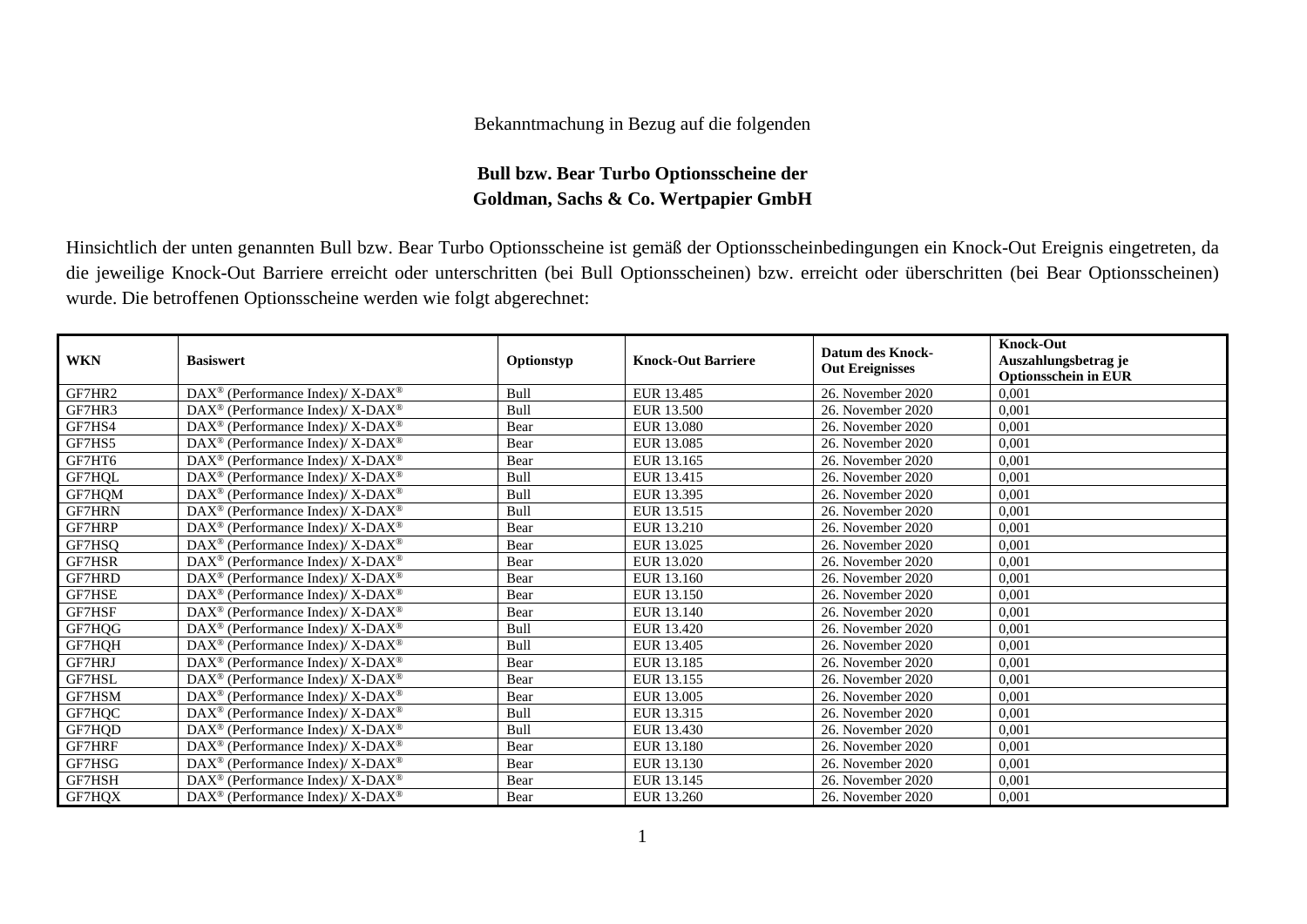| <b>WKN</b> | <b>Basiswert</b>                                                         | Optionstyp | <b>Knock-Out Barriere</b> | <b>Datum des Knock-</b><br><b>Out Ereignisses</b> | <b>Knock-Out</b><br>Auszahlungsbetrag je<br><b>Optionsschein in EUR</b> |
|------------|--------------------------------------------------------------------------|------------|---------------------------|---------------------------------------------------|-------------------------------------------------------------------------|
| GF7HQY     | DAX <sup>®</sup> (Performance Index)/ X-DAX <sup>®</sup>                 | Bull       | EUR 13.520                | 26. November 2020                                 | 0,001                                                                   |
| GF7HQZ     | $DAX^{\circledast}$ (Performance Index)/ X-DAX <sup>®</sup>              | Bull       | EUR 13.510                | 26. November 2020                                 | 0,001                                                                   |
| GF7HRZ     | $DAX^{\circledast}$ (Performance Index)/ X-DAX <sup>®</sup>              | Bear       | EUR 13.250                | 26. November 2020                                 | 0,001                                                                   |
| GF7HS0     | DAX <sup>®</sup> (Performance Index)/ X-DAX <sup>®</sup>                 | Bear       | EUR 13.240                | 26. November 2020                                 | 0,001                                                                   |
| GF7HS1     | DAX <sup>®</sup> (Performance Index)/ X-DAX <sup>®</sup>                 | Bear       | EUR 13.065                | 26. November 2020                                 | 0,001                                                                   |
| GF7HT1     | DAX <sup>®</sup> (Performance Index)/ X-DAX <sup>®</sup>                 | Bear       | EUR 13.245                | 26. November 2020                                 | 0,001                                                                   |
| GF7HT2     | $DAX^{\circledast}$ (Performance Index)/ X-DAX <sup>®</sup>              | Bear       | EUR 13.255                | 26. November 2020                                 | 0,001                                                                   |
| GF7HT3     | DAX <sup>®</sup> (Performance Index)/ X-DAX <sup>®</sup>                 | Bear       | EUR 13.090                | 26. November 2020                                 | 0,001                                                                   |
| GF7HQ6     | $DAX^{\circledast}$ (Performance Index)/ X-DAX <sup>®</sup>              | Bull       | EUR 13.325                | 26. November 2020                                 | 0,001                                                                   |
| GF7HQ7     | DAX <sup>®</sup> (Performance Index)/ X-DAX <sup>®</sup>                 | Bull       | EUR 13.320                | 26. November 2020                                 | 0,001                                                                   |
| GF7HR8     | DAX <sup>®</sup> (Performance Index)/ X-DAX <sup>®</sup>                 | Bull       | EUR 13.455                | 26. November 2020                                 | 0,001                                                                   |
| GF7HR9     | DAX <sup>®</sup> (Performance Index)/ X-DAX <sup>®</sup>                 | Bull       | EUR 13.450                | 26. November 2020                                 | 0,001                                                                   |
| GF7HSA     | $DAX^{\circledast}$ (Performance Index)/ X-DAX <sup>®</sup>              | Bear       | EUR 13.120                | 26. November 2020                                 | 0,001                                                                   |
| GF7HSB     | $DAX^{\circledast}$ (Performance Index)/ X-DAX <sup>®</sup>              | Bear       | EUR 13.110                | 26. November 2020                                 | 0,001                                                                   |
| GF7HQU     | DAX <sup>®</sup> (Performance Index)/ X-DAX <sup>®</sup>                 | Bull       | EUR 13.350                | 26. November 2020                                 | 0,001                                                                   |
| GF7HQV     | DAX <sup>®</sup> (Performance Index)/ X-DAX <sup>®</sup>                 | Bull       | EUR 13.360                | 26. November 2020                                 | 0,001                                                                   |
| GF7HQW     | $DAX^{\circledast}$ (Performance Index)/ X-DAX <sup>®</sup>              | Bull       | EUR 13.355                | 26. November 2020                                 | 0,001                                                                   |
| GF7HRW     | $DAX^{\circledast}$ (Performance Index)/ X-DAX <sup>®</sup>              | Bear       | EUR 13.230                | 26. November 2020                                 | 0,001                                                                   |
| GF7HRX     | $\overline{\text{DAX}^{\otimes}}$ (Performance Index)/X-DAX <sup>®</sup> | Bull       | EUR 13.445                | 26. November 2020                                 | 0,001                                                                   |
| GF7HRY     | $\text{DAX}^{\circledast}$ (Performance Index)/ X-DAX <sup>®</sup>       | Bear       | EUR 13.235                | 26. November 2020                                 | 0,001                                                                   |
| GF7HSY     | DAX <sup>®</sup> (Performance Index)/ X-DAX <sup>®</sup>                 | Bear       | EUR 13.040                | 26. November 2020                                 | 0,001                                                                   |
| GF7HSZ     | $DAX^{\circledast}$ (Performance Index)/ X-DAX <sup>®</sup>              | Bear       | EUR 13.190                | 26. November 2020                                 | 0,001                                                                   |
| GF7HT0     | DAX <sup>®</sup> (Performance Index)/ X-DAX <sup>®</sup>                 | Bear       | EUR 13.225                | 26. November 2020                                 | 0,001                                                                   |
| GF7HQQ     | DAX <sup>®</sup> (Performance Index)/ X-DAX <sup>®</sup>                 | Bull       | EUR 13.370                | 26. November 2020                                 | 0,001                                                                   |
| GF7HQR     | $DAX^{\circledast}$ (Performance Index)/ X-DAX <sup>®</sup>              | Bull       | EUR 13.375                | 26. November 2020                                 | 0,001                                                                   |
| GF7HRS     | DAX <sup>®</sup> (Performance Index)/ X-DAX <sup>®</sup>                 | Bear       | EUR 13.205                | 26. November 2020                                 | 0,001                                                                   |
| GF7HRT     | DAX <sup>®</sup> (Performance Index)/ X-DAX <sup>®</sup>                 | Bull       | EUR 13.460                | 26. November 2020                                 | 0,001                                                                   |
| GF7HSU     | $DAX^{\circledast}$ (Performance Index)/ X-DAX <sup>®</sup>              | Bull       | EUR 13.525                | 26. November 2020                                 | 0,001                                                                   |
| GF7HSV     | DAX <sup>®</sup> (Performance Index)/ X-DAX <sup>®</sup>                 | Bear       | EUR 13.060                | 26. November 2020                                 | 0,001                                                                   |
| GF7HR1     | DAX <sup>®</sup> (Performance Index)/ X-DAX <sup>®</sup>                 | Bull       | EUR 13.490                | 26. November 2020                                 | 0,001                                                                   |
| GF7HS2     | $DAX^{\circledast}$ (Performance Index)/ X-DAX <sup>®</sup>              | Bear       | EUR 13.075                | 26. November 2020                                 | 0,001                                                                   |
| GF7HS3     | $\overline{\text{DAX}^{\otimes}}$ (Performance Index)/X-DAX <sup>®</sup> | Bear       | EUR 13.175                | 26. November 2020                                 | 0,001                                                                   |
| GF7HT4     | $\overline{\text{DAX}^{\otimes}}$ (Performance Index)/X-DAX <sup>®</sup> | Bear       | EUR 13.010                | 26. November 2020                                 | 0,001                                                                   |
| GF7HT5     | $\overline{\text{DAX}^{\otimes}}$ (Performance Index)/X-DAX <sup>®</sup> | Bull       | EUR 13.470                | 26. November 2020                                 | 0,001                                                                   |
| GF7HQ2     | DAX <sup>®</sup> (Performance Index)/ X-DAX <sup>®</sup>                 | Bull       | EUR 13.335                | 26. November 2020                                 | 0,001                                                                   |
| GF7HQ3     | $DAX^{\circledast}$ (Performance Index)/ X-DAX <sup>®</sup>              | Bull       | EUR 13.340                | 26. November 2020                                 | 0,001                                                                   |
| GF7HR4     | $DAX^{\circledast}$ (Performance Index)/ X-DAX <sup>®</sup>              | Bull       | EUR 13.505                | 26. November 2020                                 | 0,001                                                                   |
| GF7HR5     | DAX <sup>®</sup> (Performance Index)/ X-DAX <sup>®</sup>                 | Bull       | EUR 13.480                | 26. November 2020                                 | 0,001                                                                   |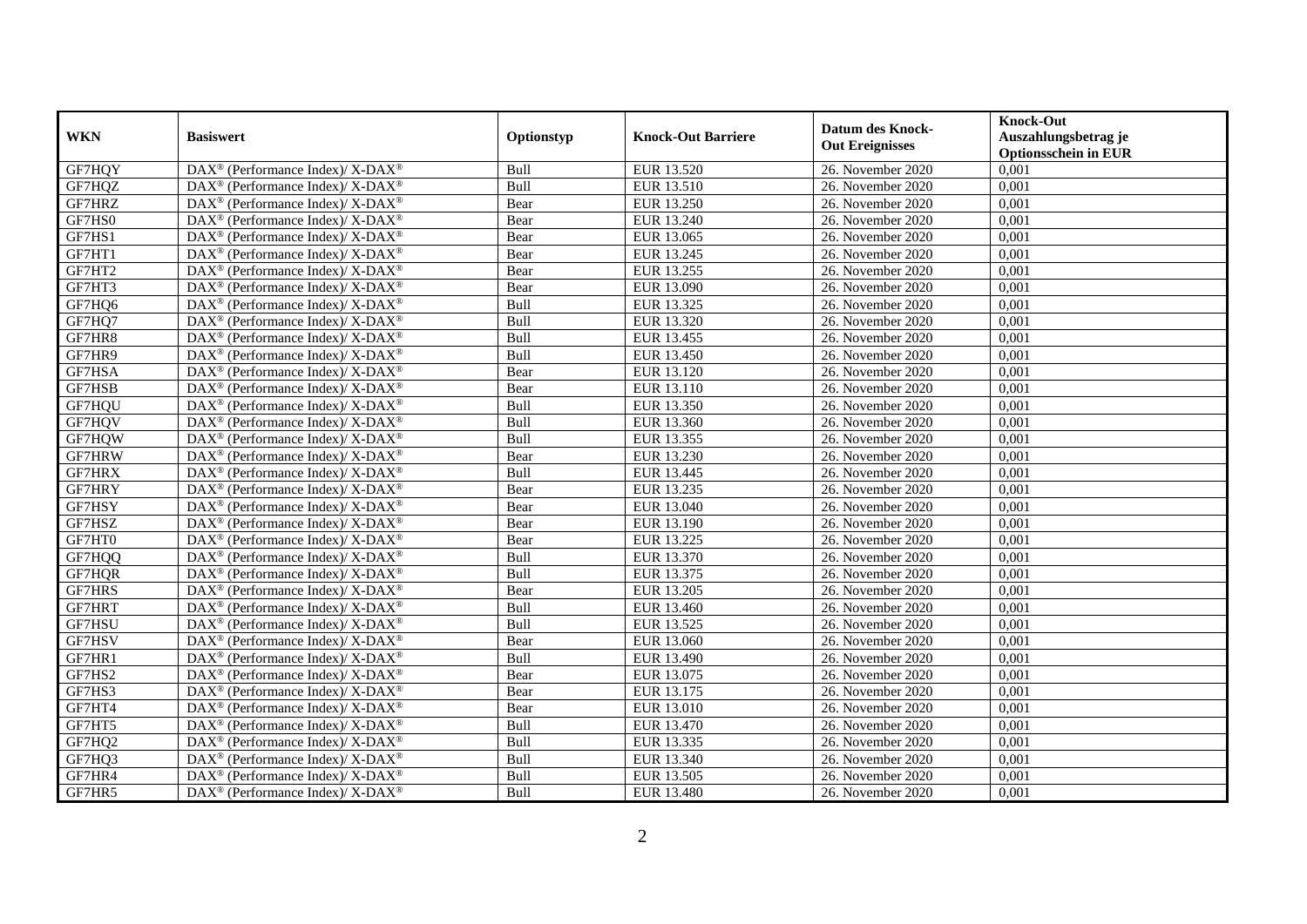| <b>WKN</b> | <b>Basiswert</b>                                             | Optionstyp | <b>Knock-Out Barriere</b> | <b>Datum des Knock-</b><br><b>Out Ereignisses</b> | <b>Knock-Out</b><br>Auszahlungsbetrag je<br><b>Optionsschein in EUR</b> |
|------------|--------------------------------------------------------------|------------|---------------------------|---------------------------------------------------|-------------------------------------------------------------------------|
| GF7HS6     | DAX <sup>®</sup> (Performance Index)/ X-DAX <sup>®</sup>     | Bear       | EUR 13.070                | 26. November 2020                                 | 0,001                                                                   |
| GF7HS7     | $DAX^{\circledast}$ (Performance Index)/ X-DAX <sup>®</sup>  | Bear       | EUR 13.095                | 26. November 2020                                 | 0,001                                                                   |
| GF7HQN     | $DAX^{\circledast}$ (Performance Index)/ X-DAX <sup>®</sup>  | Bull       | EUR 13.390                | 26. November 2020                                 | 0,001                                                                   |
| GF7HQP     | DAX <sup>®</sup> (Performance Index)/ X-DAX <sup>®</sup>     | Bull       | EUR 13.380                | 26. November 2020                                 | 0,001                                                                   |
| GF7HRQ     | DAX <sup>®</sup> (Performance Index)/ X-DAX <sup>®</sup>     | Bear       | <b>EUR 13.200</b>         | 26. November 2020                                 | 0,001                                                                   |
| GF7HRR     | DAX <sup>®</sup> (Performance Index)/ X-DAX <sup>®</sup>     | Bear       | EUR 13.215                | 26. November 2020                                 | 0,001                                                                   |
| GF7HSS     | $DAX^{\circledast}$ (Performance Index)/ X-DAX <sup>®</sup>  | Bear       | EUR 13.045                | 26. November 2020                                 | 0,001                                                                   |
| GF7HST     | DAX <sup>®</sup> (Performance Index)/ X-DAX <sup>®</sup>     | Bear       | EUR 13.050                | 26. November 2020                                 | 0,001                                                                   |
| GF7HQJ     | $DAX^{\circledast}$ (Performance Index)/ X-DAX <sup>®</sup>  | Bull       | EUR 13.400                | 26. November 2020                                 | 0,001                                                                   |
| GF7HQK     | $DAX^{\circledast}$ (Performance Index)/ X-DAX <sup>®</sup>  | Bull       | EUR 13.410                | 26. November 2020                                 | 0,001                                                                   |
| GF7HRL     | DAX <sup>®</sup> (Performance Index)/ X-DAX <sup>®</sup>     | Bull       | EUR 13.435                | 26. November 2020                                 | 0,001                                                                   |
| GF7HRM     | DAX <sup>®</sup> (Performance Index)/ X-DAX <sup>®</sup>     | Bear       | EUR 13.195                | 26. November 2020                                 | 0,001                                                                   |
| GF7HSP     | $DAX^{\circledast}$ (Performance Index)/ X-DAX <sup>®</sup>  | Bear       | EUR 13.030                | 26. November 2020                                 | 0,001                                                                   |
| GF7HSC     | $DAX^{\circledast}$ (Performance Index)/ X-DAX <sup>®</sup>  | Bear       | EUR 13.115                | 26. November 2020                                 | 0,001                                                                   |
| GF7HSD     | DAX <sup>®</sup> (Performance Index)/ X-DAX <sup>®</sup>     | Bear       | EUR 13.125                | 26. November 2020                                 | 0,001                                                                   |
| GF7HQE     | DAX <sup>®</sup> (Performance Index)/ X-DAX <sup>®</sup>     | Bull       | EUR 13.425                | 26. November 2020                                 | 0,001                                                                   |
| GF7HQF     | DAX <sup>®</sup> (Performance Index)/ X-DAX <sup>®</sup>     | Bull       | EUR 13.440                | 26. November 2020                                 | 0,001                                                                   |
| GF7HRG     | $DAX^{\circledast}$ (Performance Index)/ X-DAX <sup>®</sup>  | Bear       | EUR 13.170                | 26. November 2020                                 | 0,001                                                                   |
| GF7HSJ     | $DAX^{\circledast}$ (Performance Index)/ X-DAX <sup>®</sup>  | Bear       | EUR 13.135                | 26. November 2020                                 | 0,001                                                                   |
| GF7HSK     | $DAX^{\circledast}$ (Performance Index)/ X-DAX <sup>®</sup>  | Bear       | EUR 13.015                | 26. November 2020                                 | 0,001                                                                   |
| GF7HQ4     | DAX <sup>®</sup> (Performance Index)/ X-DAX <sup>®</sup>     | Bull       | EUR 13.330                | 26. November 2020                                 | 0,001                                                                   |
| GF7HQ5     | $DAX^{\circledast}$ (Performance Index)/ X-DAX <sup>®</sup>  | Bull       | EUR 13.345                | 26. November 2020                                 | 0,001                                                                   |
| GF7HR6     | DAX <sup>®</sup> (Performance Index)/ X-DAX <sup>®</sup>     | Bull       | EUR 13.495                | 26. November 2020                                 | 0,001                                                                   |
| GF7HR7     | DAX <sup>®</sup> (Performance Index)/ X-DAX <sup>®</sup>     | Bull       | EUR 13.465                | 26. November 2020                                 | 0,001                                                                   |
| GF7HS8     | DAX <sup>®</sup> (Performance Index)/ X-DAX <sup>®</sup>     | Bear       | EUR 13.100                | 26. November 2020                                 | 0,001                                                                   |
| GF7HS9     | DAX <sup>®</sup> (Performance Index)/ X-DAX <sup>®</sup>     | Bear       | EUR 13.105                | 26. November 2020                                 | 0,001                                                                   |
| GF7HQS     | $DAX^{\circledast}$ (Performance Index)/ X-DAX <sup>®</sup>  | Bull       | EUR 13.385                | 26. November 2020                                 | 0,001                                                                   |
| GF7HQT     | $DAX^{\circledast}$ (Performance Index)/ X-DAX <sup>®</sup>  | Bull       | EUR 13.365                | 26. November 2020                                 | 0,001                                                                   |
| GF7HRU     | $DAX^{\circledast}$ (Performance Index)/ X-DAX <sup>®</sup>  | Bull       | EUR 13.475                | 26. November 2020                                 | 0,001                                                                   |
| GF7HRV     | $DAX^{\circledcirc}$ (Performance Index)/ X-DAX <sup>®</sup> | Bear       | EUR 13.220                | 26. November 2020                                 | 0,001                                                                   |
| GF7HSW     | DAX <sup>®</sup> (Performance Index)/ X-DAX <sup>®</sup>     | Bear       | EUR 13.055                | 26. November 2020                                 | 0,001                                                                   |
| GF7HSX     | DAX <sup>®</sup> (Performance Index)/ X-DAX <sup>®</sup>     | Bear       | EUR 13.035                | 26. November 2020                                 | 0,001                                                                   |
| GF7HQA     | DAX <sup>®</sup> (Performance Index)/ X-DAX <sup>®</sup>     | Bull       | EUR 13.310                | 26. November 2020                                 | 0,001                                                                   |
| GF7HQB     | DAX <sup>®</sup> (Performance Index)/ X-DAX <sup>®</sup>     | Bull       | EUR 13.295                | 26. November 2020                                 | 0,001                                                                   |
| GF78WN     | Delivery Hero AG                                             | Bull       | EUR 94,61870804           | 26. November 2020                                 | 0,001                                                                   |
| GF7HQ9     | DAX <sup>®</sup> (Performance Index)/ X-DAX <sup>®</sup>     | Bull       | EUR 13.305                | 26. November 2020                                 | 0,001                                                                   |
| GF74JY     | $AEX-Index^{\circledR}$                                      | Bear       | EUR 608,72570163          | 26. November 2020                                 | 0,001                                                                   |
| GF7HRH     | DAX <sup>®</sup> (Performance Index)/ X-DAX <sup>®</sup>     | Bull       | EUR 13.300                | 26. November 2020                                 | 0,001                                                                   |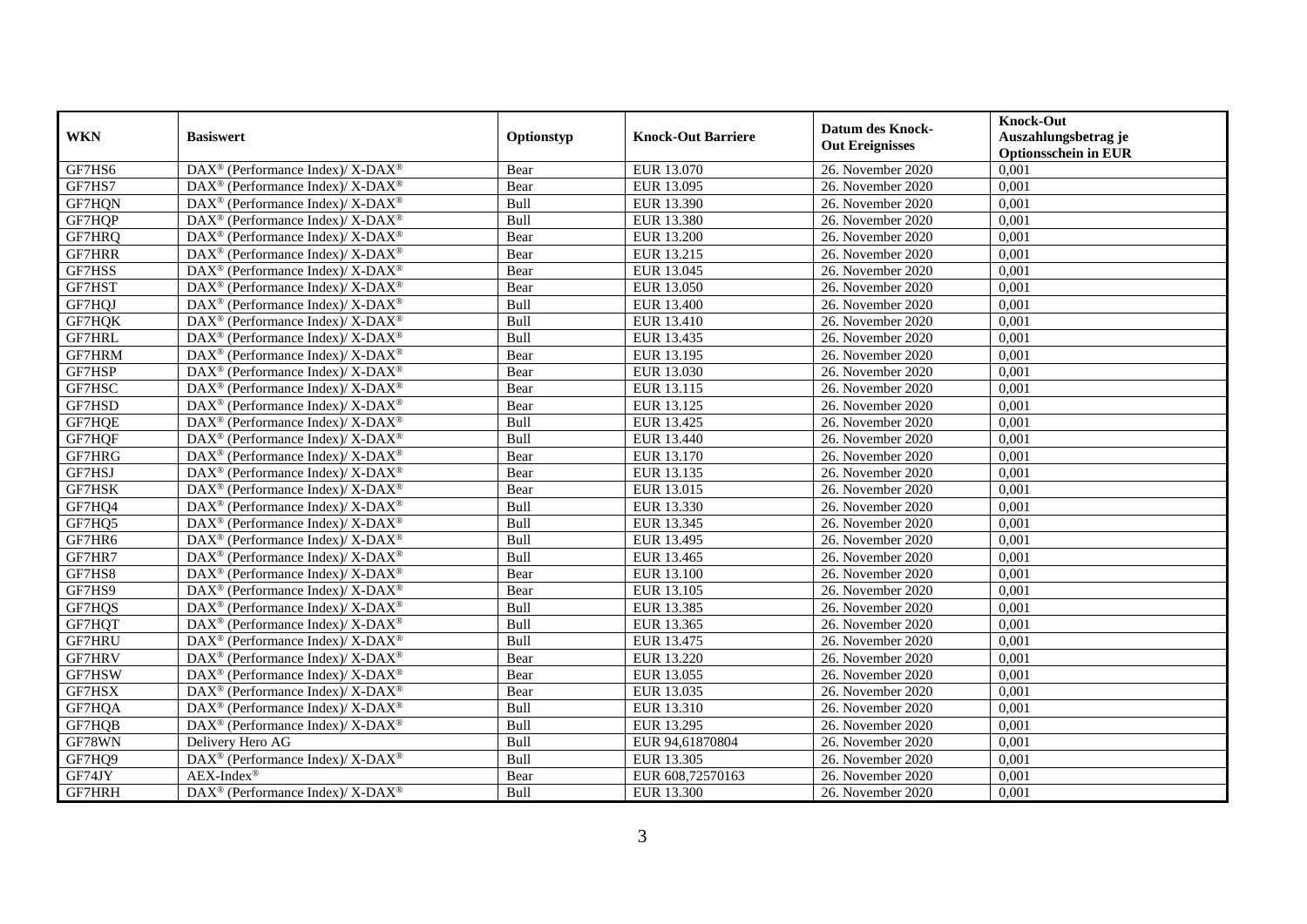| <b>WKN</b>    | <b>Basiswert</b>                                         | Optionstyp | <b>Knock-Out Barriere</b> | <b>Datum des Knock-</b><br><b>Out Ereignisses</b> | <b>Knock-Out</b><br>Auszahlungsbetrag je<br><b>Optionsschein in EUR</b> |
|---------------|----------------------------------------------------------|------------|---------------------------|---------------------------------------------------|-------------------------------------------------------------------------|
| <b>GF78U8</b> | Infineon Technologies AG                                 | Bear       | EUR 28,54907831           | 26. November 2020                                 | 0,001                                                                   |
| GF74JZ        | AEX-Index®                                               | Bear       | EUR 608,86561789          | 26. November 2020                                 | 0,001                                                                   |
| GF7H6R        | MTU Aero Engines AG                                      | Bull       | EUR 203,71                | 26. November 2020                                 | 0,001                                                                   |
| GF4H2R        | Infineon Technologies AG                                 | Bear       | EUR 28,59923456           | 26. November 2020                                 | 0,001                                                                   |
| GF74JU        | AEX-Index®                                               | Bear       | EUR 608,30595284          | 26. November 2020                                 | 0,001                                                                   |
| GF7H8F        | MTU Aero Engines AG                                      | Bull       | EUR 203,96                | 26. November 2020                                 | 0,001                                                                   |
| GF74JV        | $AEX-Index^{\circledR}$                                  | Bear       | EUR 608,37591096          | 26. November 2020                                 | 0,001                                                                   |
| GF7H6N        | MTU Aero Engines AG                                      | Bull       | EUR 204,46                | 26. November 2020                                 | 0,001                                                                   |
| GF74LC        | $AEX-Index^{\circledR}$                                  | Bear       | EUR 608,4458691           | 26. November 2020                                 | 0,001                                                                   |
| GF67EP        | Infineon Technologies AG                                 | Bear       | EUR 28,49817072           | 26. November 2020                                 | 0,001                                                                   |
| GF7H8B        | MTU Aero Engines AG                                      | Bull       | EUR 204,71                | 26. November 2020                                 | 0,001                                                                   |
| GC42X9        | Engie                                                    | Bear       | EUR 12,65740234           | 26. November 2020                                 | 0,001                                                                   |
| GF74LD        | AEX-Index®                                               | Bear       | EUR 608,51582723          | 26. November 2020                                 | 0,001                                                                   |
| GF7H6Q        | MTU Aero Engines AG                                      | Bull       | EUR 204,21                | 26. November 2020                                 | 0,001                                                                   |
| GF74K3        | $AEX-Index^{\circledR}$                                  | Bear       | EUR 608,79565976          | 26. November 2020                                 | 0,001                                                                   |
| GF75MN        | <b>SAP SE</b>                                            | Bear       | EUR 100,43314062          | 26. November $2020$                               | 0,001                                                                   |
| GF6HS8        | EUR/USD (WM-Fixing)                                      | Bear       | <b>USD 1,19388</b>        | 26. November 2020                                 | 0,001                                                                   |
| GF71QR        | <b>SAPSE</b>                                             | Bear       | EUR 100.23051046          | 26. November 2020                                 | 0.001                                                                   |
| GF74K0        | AEX-Index®                                               | Bear       | EUR 608,93557603          | 26. November 2020                                 | 0,001                                                                   |
| GF6D8W        | Ceconomy AG                                              | Bull       | EUR 3,97481805            | 26. November 2020                                 | 0,001                                                                   |
| GF78SA        | Infineon Technologies AG                                 | Bear       | EUR 28,46910891           | 26. November 2020                                 | 0,001                                                                   |
| GF74JX        | $AEX-Index^{\circledR}$                                  | Bear       | EUR 608,58578535          | 26. November 2020                                 | 0,001                                                                   |
| GF74JS        | $AEX-Index^{\circledR}$                                  | Bear       | EUR 608,16603657          | 26. November 2020                                 | 0,001                                                                   |
| GF7HE2        | DAX <sup>®</sup> (Performance Index)                     | Bear       | EUR 13.280                | 26. November 2020                                 | 0,001                                                                   |
| GF75P7        | <b>SAP SE</b>                                            | Bear       | EUR 100,42314828          | 26. November 2020                                 | 0,001                                                                   |
| GF74JT        | AEX-Index®                                               | Bear       | EUR 608,2359947           | 26. November 2020                                 | 0,001                                                                   |
| GF7HF4        | DAX <sup>®</sup> (Performance Index)                     | Bear       | EUR 13.225                | 26. November 2020                                 | 0,001                                                                   |
| GF75LD        | <b>SAP SE</b>                                            | Bear       | EUR 100,40316357          | 26. November 2020                                 | 0,001                                                                   |
| <b>GF7HHJ</b> | DAX <sup>®</sup> (Performance Index)/ X-DAX <sup>®</sup> | Bear       | EUR 13.300                | 26. November 2020                                 | 0.001                                                                   |
| <b>GF74K5</b> | AEX-Index®                                               | Bear       | EUR 608,6557435           | 26. November 2020                                 | 0,001                                                                   |
| GF7HDL        | DAX <sup>®</sup> (Performance Index)                     | Bear       | EUR 13.310                | 26. November 2020                                 | 0,001                                                                   |
| GF7HHH        | DAX <sup>®</sup> (Performance Index)/ X-DAX <sup>®</sup> | Bear       | EUR 13.300                | 26. November 2020                                 | 0,001                                                                   |
| GF75L8        | <b>SAP SE</b>                                            | Bear       | EUR 100,38317885          | 26. November 2020                                 | 0,001                                                                   |
| GF6D8R        | Ceconomy AG                                              | Bull       | EUR 3,96480591            | 26. November 2020                                 | 0,001                                                                   |
| GF7HDM        | $\text{DAX}^{\otimes}$ (Performance Index)               | Bear       | EUR 13.310                | 26. November 2020                                 | 0,001                                                                   |
| <b>GF7HEN</b> | $\text{DAX}^{\otimes}$ (Performance Index)               | Bear       | EUR 13.250                | 26. November 2020                                 | 0,001                                                                   |
| GF7HEC        | $\text{DAX}^{\otimes}$ (Performance Index)               | Bear       | EUR 13.270                | 26. November 2020                                 | 0,001                                                                   |
| GF7HMW        | $\text{DAX}^{\otimes}$ (Performance Index)               | Bear       | EUR 13.035                | 26. November 2020                                 | 0,001                                                                   |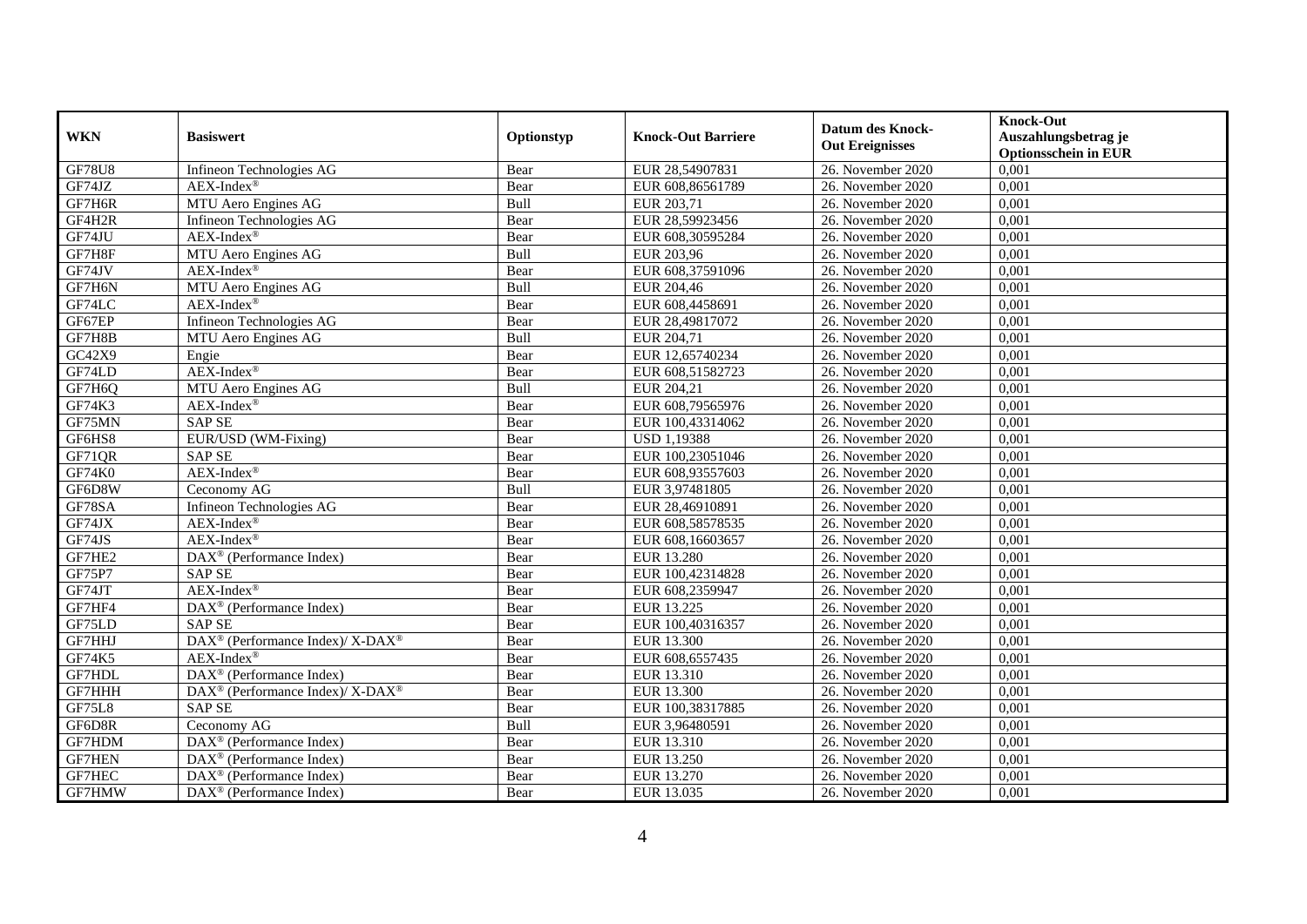| <b>WKN</b>    | <b>Basiswert</b>                                        | Optionstyp  | <b>Knock-Out Barriere</b> | <b>Datum des Knock-</b><br><b>Out Ereignisses</b> | <b>Knock-Out</b><br>Auszahlungsbetrag je<br><b>Optionsschein in EUR</b> |
|---------------|---------------------------------------------------------|-------------|---------------------------|---------------------------------------------------|-------------------------------------------------------------------------|
| GF7HED        | $\overline{\text{DAX}}^{\textcirc}$ (Performance Index) | Bear        | EUR 13.270                | 26. November 2020                                 | 0,001                                                                   |
| GF7HMX        | $\overline{\text{DAX}}^{\textcirc}$ (Performance Index) | Bear        | EUR 13.045                | 26. November 2020                                 | 0,001                                                                   |
| GC5RES        | Lanxess AG                                              | Bear        | EUR 58,20016041           | 26. November 2020                                 | 0,001                                                                   |
| GF7HEJ        | DAX <sup>®</sup> (Performance Index)                    | Bear        | EUR 13.260                | 26. November 2020                                 | 0,001                                                                   |
| GF7HNY        | DAX <sup>®</sup> (Performance Index)                    | Bear        | EUR 13.185                | 26. November 2020                                 | 0,001                                                                   |
| GF7HAJ        | adidas AG                                               | Bull        | EUR 273,37                | 26. November 2020                                 | 0,001                                                                   |
| GB9SKY        | EURO STOXX 50 <sup>®</sup> Index (Price EUR)            | Bear        | EUR 3.521,88021155        | 26. November 2020                                 | 0,001                                                                   |
| GF7HNZ        | $DAX^{\otimes}$ (Performance Index)                     | Bear        | EUR 13.190                | 26. November 2020                                 | 0,001                                                                   |
| <b>GF7HEK</b> | $\text{DAX}^{\otimes}$ (Performance Index)              | Bear        | EUR 13.260                | 26. November 2020                                 | 0,001                                                                   |
| GF7HAL        | adidas AG                                               | Bull        | EUR 273,32                | 26. November 2020                                 | 0,001                                                                   |
| GF7HQ0        | DAX <sup>®</sup> (Performance Index)                    | Bear        | EUR 13.005                | 26. November 2020                                 | 0,001                                                                   |
| <b>GF7HEE</b> | DAX <sup>®</sup> (Performance Index)                    | Bear        | EUR 13.270                | 26. November 2020                                 | 0,001                                                                   |
| <b>GF547S</b> | TecDAX <sup>®</sup> (Performance Index)                 | Bear        | EUR 3.084,15              | 26. November 2020                                 | 0,001                                                                   |
| GF7HQ1        | $DAX^{\circledR}$ (Performance Index)                   | Bear        | EUR 13.010                | 26. November 2020                                 | 0,001                                                                   |
| GF7HDX        | $\overline{\text{DAX}^{\otimes}}$ (Performance Index)   | Bear        | <b>EUR 13.290</b>         | 26. November 2020                                 | 0,001                                                                   |
| GF5NF8        | <b>AIXTRON SE</b>                                       | Bear        | EUR 11,38641248           | 26. November 2020                                 | 0,001                                                                   |
| GF7HT7        | DAX <sup>®</sup> (Performance Index)                    | Bull        | EUR 13.295                | 26. November 2020                                 | 0,001                                                                   |
| GF7HDY        | $\text{DAX}^{\otimes}$ (Performance Index)              | Bear        | <b>EUR 13.290</b>         | 26. November 2020                                 | 0,001                                                                   |
| GF7EWS        | <b>RWE AG</b>                                           | Bear        | EUR 34,82700959           | 26. November 2020                                 | 0,001                                                                   |
| GF7HMF        | DAX <sup>®</sup> (Performance Index)                    | Bull        | EUR 13.350                | 26. November 2020                                 | 0,001                                                                   |
| GF7HF0        | $\overline{\text{DAX}^{\otimes}}$ (Performance Index)   | Bear        | EUR 13.230                | 26. November 2020                                 | 0,001                                                                   |
| GF7HNG        | $DAX^{\otimes}$ (Performance Index)                     | Bear        | EUR 13.100                | 26. November 2020                                 | 0,001                                                                   |
| GF7HE8        | DAX <sup>®</sup> (Performance Index)                    | Bear        | EUR 13.275                | 26. November 2020                                 | 0,001                                                                   |
| GF7HNH        | $DAX^{\otimes}$ (Performance Index)                     | Bear        | EUR 13.095                | 26. November 2020                                 | 0,001                                                                   |
| GF7HDU        | $DAX^{\otimes}$ (Performance Index)                     | Bear        | EUR 13.290                | 26. November 2020                                 | 0,001                                                                   |
| GF7HPJ        | $\text{DAX}^{\otimes}$ (Performance Index)              | <b>Bull</b> | EUR 13.385                | 26. November 2020                                 | 0,001                                                                   |
| GF7HDV        | DAX <sup>®</sup> (Performance Index)                    | Bear        | EUR 13.290                | 26. November 2020                                 | 0,001                                                                   |
| GF7HPK        | $\overline{\text{DAX}^{\otimes}}$ (Performance Index)   | Bull        | EUR 13.505                | 26. November 2020                                 | 0,001                                                                   |
| GF7HDW        | DAX <sup>®</sup> (Performance Index)                    | Bear        | EUR 13.290                | 26. November 2020                                 | 0,001                                                                   |
| GF7HM4        | $DAX^{\circledR}$ (Performance Index)                   | Bull        | EUR 13.400                | 26. November 2020                                 | 0,001                                                                   |
| GF7HN6        | $DAX^{\otimes}$ (Performance Index)                     | Bear        | EUR 13.060                | 26. November 2020                                 | 0,001                                                                   |
| GF7HDQ        | $\overline{\text{DAX}^{\otimes}}$ (Performance Index)   | Bear        | EUR 13.300                | 26. November 2020                                 | 0,001                                                                   |
| GF7HN7        | $\overline{\text{DAX}^{\otimes}}$ (Performance Index)   | Bear        | EUR 13.030                | 26. November 2020                                 | 0,001                                                                   |
| GF7HDR        | DAX <sup>®</sup> (Performance Index)                    | Bear        | EUR 13.300                | 26. November 2020                                 | 0,001                                                                   |
| GF7HP8        | $\text{DAX}^{\otimes}$ (Performance Index)              | Bull        | <b>EUR 13.480</b>         | 26. November 2020                                 | 0,001                                                                   |
| GF7HE0        | DAX <sup>®</sup> (Performance Index)                    | Bear        | EUR 13.280                | 26. November 2020                                 | 0,001                                                                   |
| GF7HP9        | $DAX^{\circledast}$ (Performance Index)                 | Bear        | EUR 13.235                | 26. November 2020                                 | 0,001                                                                   |
| GF7HE1        | $\text{DAX}^{\otimes}$ (Performance Index)              | Bear        | EUR 13.280                | 26. November 2020                                 | 0,001                                                                   |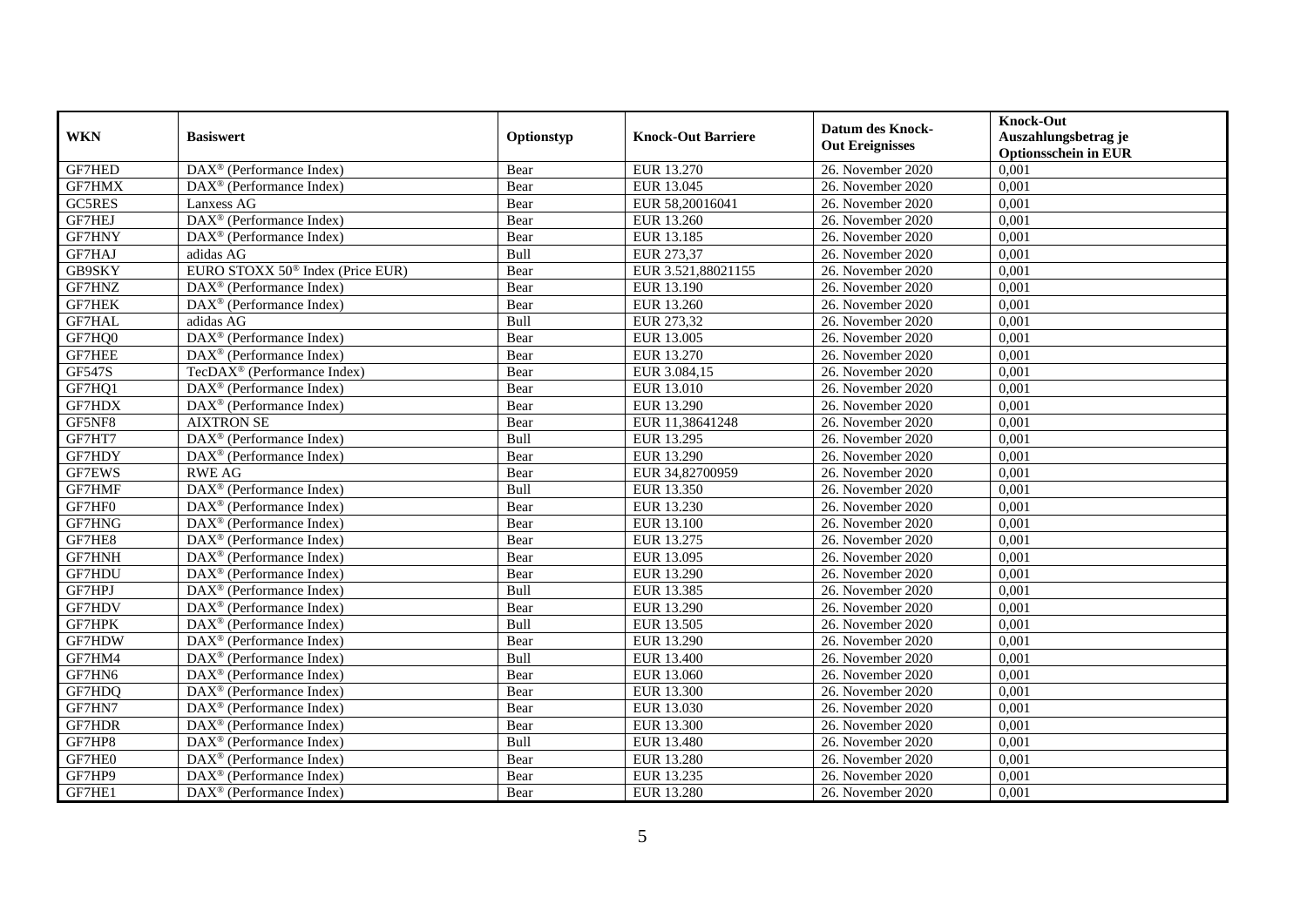| <b>WKN</b>    | <b>Basiswert</b>                                        | Optionstyp | <b>Knock-Out Barriere</b> | <b>Datum des Knock-</b><br><b>Out Ereignisses</b> | <b>Knock-Out</b><br>Auszahlungsbetrag je<br><b>Optionsschein in EUR</b> |
|---------------|---------------------------------------------------------|------------|---------------------------|---------------------------------------------------|-------------------------------------------------------------------------|
| GF7HRC        | $\overline{\text{DAX}^{\otimes}}$ (Performance Index)   | Bull       | EUR 13.460                | 26. November 2020                                 | 0,001                                                                   |
| GF7HE4        | $DAX^{\otimes}$ (Performance Index)                     | Bear       | EUR 13.275                | 26. November 2020                                 | 0,001                                                                   |
| <b>GF7HMA</b> | $DAX^{\otimes}$ (Performance Index)                     | Bull       | EUR 13.405                | 26. November 2020                                 | 0,001                                                                   |
| GF7HE5        | $\text{DAX}^{\otimes}$ (Performance Index)              | Bear       | EUR 13.275                | 26. November 2020                                 | 0,001                                                                   |
| GF7HMB        | $DAX^{\circledast}$ (Performance Index)                 | Bull       | EUR 13.390                | 26. November 2020                                 | 0,001                                                                   |
| GF7HDN        | $\overline{\text{DAX}^{\otimes}}$ (Performance Index)   | Bear       | EUR 13.310                | 26. November 2020                                 | 0,001                                                                   |
| GF7HNC        | $\text{DAX}^{\otimes}$ (Performance Index)              | Bear       | EUR 13.160                | 26. November 2020                                 | 0,001                                                                   |
| GF7HDP        | $\text{DAX}^{\otimes}$ (Performance Index)              | Bear       | EUR 13.300                | 26. November 2020                                 | 0,001                                                                   |
| GF7HND        | $\text{DAX}^{\otimes}$ (Performance Index)              | Bear       | EUR 13.200                | 26. November 2020                                 | 0,001                                                                   |
| GF7HDJ        | DAX <sup>®</sup> (Performance Index)                    | Bear       | EUR 13.310                | 26. November 2020                                 | 0,001                                                                   |
| GF7HPE        | $\text{DAX}^{\otimes}$ (Performance Index)              | Bull       | EUR 13.520                | 26. November 2020                                 | 0,001                                                                   |
| <b>GF7HDK</b> | $DAX^{\otimes}$ (Performance Index)                     | Bear       | EUR 13.310                | 26. November 2020                                 | 0,001                                                                   |
| GF7HM6        | $\overline{\text{DAX}}^{\textcirc}$ (Performance Index) | Bull       | EUR 13.435                | 26. November 2020                                 | 0,001                                                                   |
| <b>GF7HEL</b> | DAX <sup>®</sup> (Performance Index)                    | Bear       | EUR 13.260                | 26. November 2020                                 | 0,001                                                                   |
| GF7HM7        | DAX <sup>®</sup> (Performance Index)                    | Bull       | EUR 13.440                | 26. November 2020                                 | 0,001                                                                   |
| GF7HEA        | DAX <sup>®</sup> (Performance Index)                    | Bear       | <b>EUR 13.270</b>         | 26. November 2020                                 | 0,001                                                                   |
| GF7HN8        | $DAX^{\otimes}$ (Performance Index)                     | Bear       | EUR 13.080                | 26. November 2020                                 | 0,001                                                                   |
| <b>GF7HEB</b> | $\overline{\text{DAX}}^{\textcirc}$ (Performance Index) | Bear       | EUR 13.270                | 26. November 2020                                 | 0,001                                                                   |
| GF7HN9        | $\overline{\text{DAX}^{\otimes}}$ (Performance Index)   | Bear       | EUR 13.075                | 26. November 2020                                 | 0,001                                                                   |
| GF7HEG        | $\text{DAX}^{\otimes}$ (Performance Index)              | Bear       | EUR 13.260                | 26. November 2020                                 | 0,001                                                                   |
| GF7HPA        | $DAX^{\circledast}$ (Performance Index)                 | Bear       | EUR 13.245                | 26. November 2020                                 | 0,001                                                                   |
| GF7HEH        | $\overline{\text{DAX}}^{\textcirc}$ (Performance Index) | Bear       | EUR 13.260                | 26. November 2020                                 | 0,001                                                                   |
| GF7HPB        | DAX <sup>®</sup> (Performance Index)                    | Bear       | EUR 13.260                | 26. November 2020                                 | 0,001                                                                   |
| GF7HE6        | $\text{DAX}^{\otimes}$ (Performance Index)              | Bear       | EUR 13.275                | 26. November 2020                                 | 0,001                                                                   |
| GF7HRE        | $DAX^{\circledR}$ (Performance Index)                   | Bear       | EUR 13.240                | 26. November 2020                                 | 0,001                                                                   |
| GF7HE7        | $\text{DAX}^{\otimes}$ (Performance Index)              | Bear       | EUR 13.275                | 26. November 2020                                 | 0,001                                                                   |
| GF7HMR        | $\overline{\text{DAX}^{\otimes}}$ (Performance Index)   | Bull       | <b>EUR 13.305</b>         | 26. November 2020                                 | 0,001                                                                   |
| GF7HDS        | $DAX^{\otimes}$ (Performance Index)                     | Bear       | EUR 13.300                | 26. November 2020                                 | 0,001                                                                   |
| GF7HMS        | DAX <sup>®</sup> (Performance Index)                    | Bull       | EUR 13.360                | 26. November 2020                                 | 0,001                                                                   |
| GF7HMT        | $DAX^{\otimes}$ (Performance Index)                     | Bull       | EUR 13.330                | 26. November 2020                                 | 0,001                                                                   |
| GF7HDT        | $\text{DAX}^{\otimes}$ (Performance Index)              | Bear       | EUR 13.300                | 26. November 2020                                 | 0,001                                                                   |
| GF7HNT        | DAX <sup>®</sup> (Performance Index)                    | Bear       | EUR 13.155                | 26. November 2020                                 | 0,001                                                                   |
| <b>GF7HEU</b> | $\overline{\text{DAX}^{\otimes}}$ (Performance Index)   | Bear       | EUR 13.240                | 26. November 2020                                 | 0,001                                                                   |
| <b>GF7HNU</b> | $\text{DAX}^{\otimes}$ (Performance Index)              | Bear       | EUR 13.170                | 26. November 2020                                 | 0,001                                                                   |
| <b>GF7HNV</b> | $\text{DAX}^{\otimes}$ (Performance Index)              | Bear       | EUR 13.165                | 26. November 2020                                 | 0,001                                                                   |
| GF7HPX        | $\text{DAX}^{\otimes}$ (Performance Index)              | Bull       | EUR 13.490                | 26. November 2020                                 | 0,001                                                                   |
| GF7HN2        | $\text{DAX}^{\otimes}$ (Performance Index)              | Bear       | EUR 13.070                | 26. November 2020                                 | 0,001                                                                   |
| GF7HN3        | DAX <sup>®</sup> (Performance Index)                    | Bear       | EUR 13.025                | 26. November 2020                                 | 0,001                                                                   |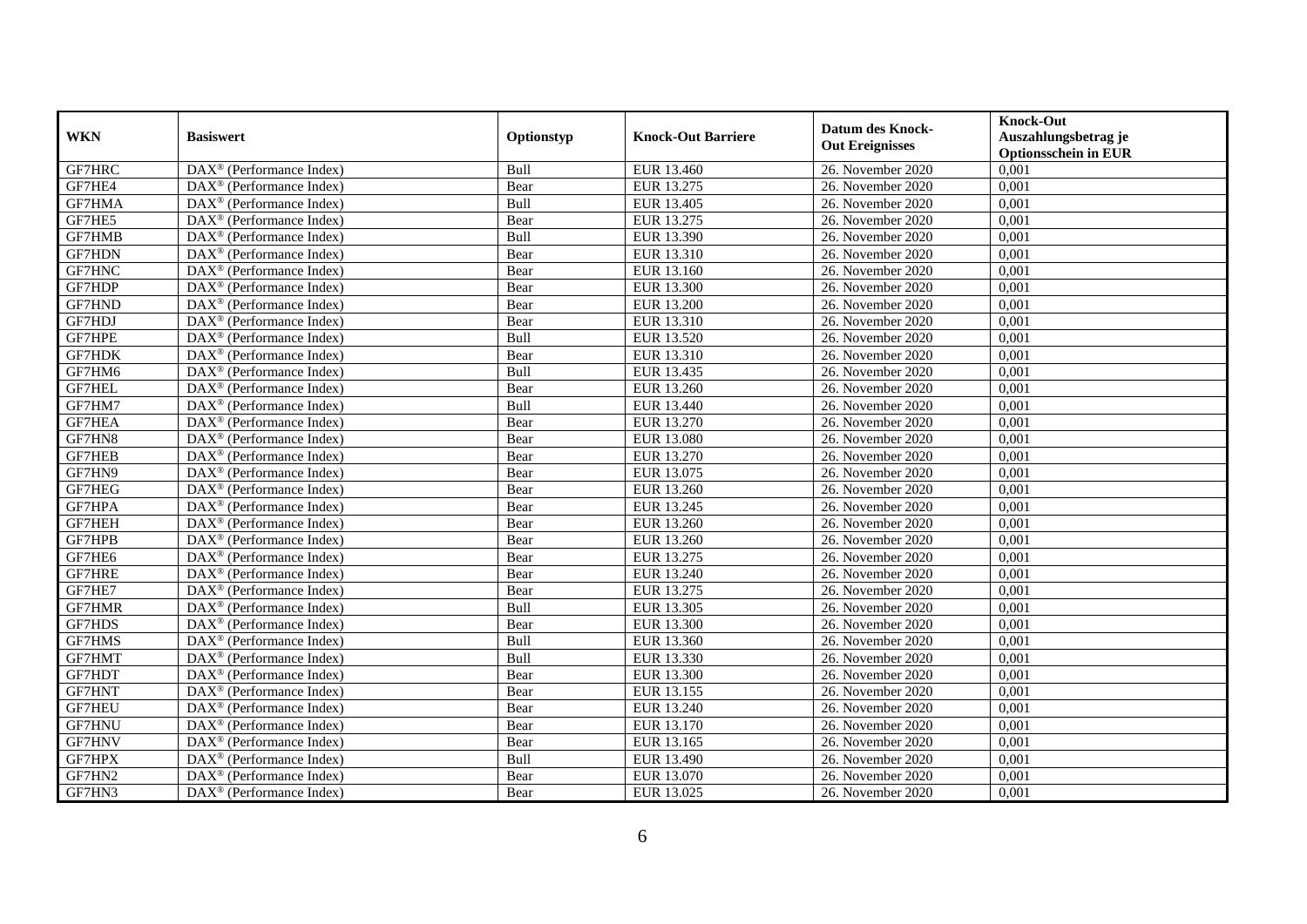| <b>WKN</b>    | <b>Basiswert</b>                                              | Optionstyp | <b>Knock-Out Barriere</b> | <b>Datum des Knock-</b><br><b>Out Ereignisses</b> | <b>Knock-Out</b><br>Auszahlungsbetrag je<br><b>Optionsschein in EUR</b> |
|---------------|---------------------------------------------------------------|------------|---------------------------|---------------------------------------------------|-------------------------------------------------------------------------|
| GF7HP4        | $\overline{\text{DAX}^{\otimes}}$ (Performance Index)         | Bear       | EUR 13.225                | 26. November 2020                                 | 0,001                                                                   |
| GF7HP5        | $\overline{\text{DAX}^{\textcircled{0}}}$ (Performance Index) | Bear       | EUR 13.230                | 26. November 2020                                 | 0,001                                                                   |
| <b>GF7HMN</b> | $DAX^{\circledR}$ (Performance Index)                         | Bull       | EUR 13.410                | 26. November 2020                                 | 0,001                                                                   |
| GF7HMP        | $\text{DAX}^{\otimes}$ (Performance Index)                    | Bull       | EUR 13.375                | 26. November 2020                                 | 0,001                                                                   |
| GF7HMQ        | $\text{DAX}^{\otimes}$ (Performance Index)                    | Bull       | EUR 13.310                | 26. November 2020                                 | 0,001                                                                   |
| GF7HNQ        | $\text{DAX}^{\otimes}$ (Performance Index)                    | Bear       | EUR 13.140                | 26. November 2020                                 | 0,001                                                                   |
| GF7HNR        | $\overline{\text{DAX}}^{\textcirc}$ (Performance Index)       | Bear       | EUR 13.135                | 26. November 2020                                 | 0,001                                                                   |
| <b>GF7HNS</b> | $DAX^{\otimes}$ (Performance Index)                           | Bear       | EUR 13.255                | 26. November 2020                                 | 0,001                                                                   |
| GF7HPS        | $DAX^{\otimes}$ (Performance Index)                           | Bull       | EUR 13.475                | 26. November 2020                                 | 0,001                                                                   |
| GF7HPU        | $\text{DAX}^{\otimes}$ (Performance Index)                    | Bear       | EUR 13.020                | 26. November 2020                                 | 0,001                                                                   |
| GF7HMJ        | DAX <sup>®</sup> (Performance Index)                          | Bull       | EUR 13.465                | 26. November 2020                                 | 0,001                                                                   |
| <b>GF7HMK</b> | $\overline{\text{DAX}^{\otimes}}$ (Performance Index)         | Bull       | EUR 13.450                | 26. November 2020                                 | 0,001                                                                   |
| GF7HNL        | $\overline{\text{DAX}}^{\textcirc}$ (Performance Index)       | Bear       | EUR 13.115                | 26. November 2020                                 | 0,001                                                                   |
| GF7HNM        | $\text{DAX}^{\otimes}$ (Performance Index)                    | Bear       | EUR 13.125                | 26. November 2020                                 | 0,001                                                                   |
| GF7HPN        | $\text{DAX}^{\otimes}$ (Performance Index)                    | Bull       | EUR 13.320                | 26. November 2020                                 | 0,001                                                                   |
| GF7HPP        | DAX <sup>®</sup> (Performance Index)                          | Bull       | EUR 13.515                | 26. November 2020                                 | 0,001                                                                   |
| GF7HMU        | $\text{DAX}^{\circledast}$ (Performance Index)                | Bull       | EUR 13.395                | 26. November 2020                                 | 0,001                                                                   |
| GF7HMV        | $\overline{\text{DAX}}^{\textcirc}$ (Performance Index)       | Bull       | EUR 13.315                | 26. November 2020                                 | 0,001                                                                   |
| GF7HNW        | $DAX^{\otimes}$ (Performance Index)                           | Bear       | <b>EUR 13.180</b>         | 26. November 2020                                 | 0,001                                                                   |
| <b>GF7HNX</b> | $DAX^{\circledR}$ (Performance Index)                         | Bear       | EUR 13.175                | 26. November 2020                                 | 0,001                                                                   |
| GF7HPY        | $DAX^{\circledast}$ (Performance Index)                       | Bear       | EUR 13.015                | 26. November 2020                                 | 0,001                                                                   |
| GF7HR0        | DAX <sup>®</sup> (Performance Index)                          | Bull       | EUR 13.470                | 26. November 2020                                 | 0,001                                                                   |
| GF7HMY        | $\overline{\text{DAX}^{\otimes}}$ (Performance Index)         | Bear       | EUR 13.050                | 26. November 2020                                 | 0,001                                                                   |
| GF7HMZ        | DAX <sup>®</sup> (Performance Index)                          | Bear       | EUR 13.055                | 26. November 2020                                 | 0,001                                                                   |
| GF7HP0        | DAX <sup>®</sup> (Performance Index)                          | Bull       | EUR 13.380                | 26. November 2020                                 | 0,001                                                                   |
| GF7HP1        | DAX <sup>®</sup> (Performance Index)                          | Bear       | EUR 13.205                | 26. November 2020                                 | 0,001                                                                   |
| GF7HMG        | $\text{DAX}^{\otimes}$ (Performance Index)                    | Bull       | EUR 13.335                | 26. November 2020                                 | 0,001                                                                   |
| GF7HMH        | $DAX^{\circledR}$ (Performance Index)                         | Bull       | EUR 13.345                | 26. November 2020                                 | 0,001                                                                   |
| <b>GF7HNJ</b> | $\overline{\text{DAX}}^{\textcirc}$ (Performance Index)       | Bear       | EUR 13.110                | 26. November 2020                                 | 0,001                                                                   |
| <b>GF7HNK</b> | $DAX^{\otimes}$ (Performance Index)                           | Bear       | EUR 13.105                | 26. November 2020                                 | 0,001                                                                   |
| GF7HPL        | $DAX^{\circledR}$ (Performance Index)                         | Bull       | EUR 13.425                | 26. November 2020                                 | 0,001                                                                   |
| GF7HPM        | DAX <sup>®</sup> (Performance Index)                          | Bull       | EUR 13.415                | 26. November 2020                                 | 0,001                                                                   |
| GF7HMC        | $\overline{\text{DAX}}^{\textcirc}$ (Performance Index)       | Bull       | EUR 13.300                | 26. November 2020                                 | 0,001                                                                   |
| GF7HMD        | DAX <sup>®</sup> (Performance Index)                          | Bull       | EUR 13.355                | 26. November 2020                                 | 0,001                                                                   |
| <b>GF7HNE</b> | $\text{DAX}^{\otimes}$ (Performance Index)                    | Bear       | EUR 13.090                | 26. November 2020                                 | 0,001                                                                   |
| GF7HNF        | DAX <sup>®</sup> (Performance Index)                          | Bear       | EUR 13.215                | 26. November 2020                                 | 0,001                                                                   |
| GF7HPG        | $DAX^{\circledast}$ (Performance Index)                       | Bull       | EUR 13.510                | 26. November 2020                                 | 0,001                                                                   |
| GF7HPH        | $\text{DAX}^{\otimes}$ (Performance Index)                    | Bull       | EUR 13.420                | 26. November 2020                                 | 0,001                                                                   |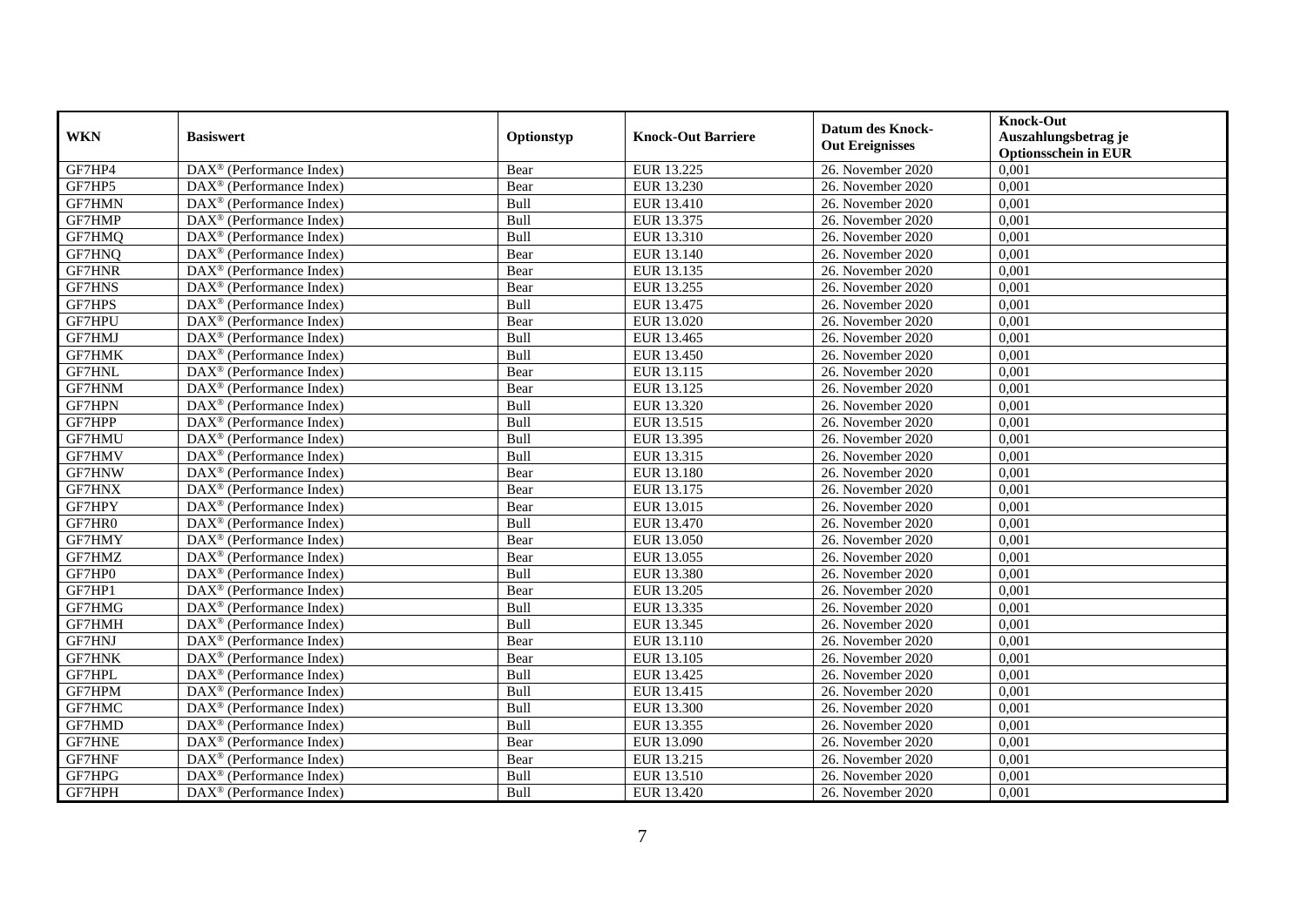| <b>WKN</b>    | <b>Basiswert</b>                                                | Optionstyp  | <b>Knock-Out Barriere</b> | <b>Datum des Knock-</b><br><b>Out Ereignisses</b> | <b>Knock-Out</b><br>Auszahlungsbetrag je<br><b>Optionsschein in EUR</b> |
|---------------|-----------------------------------------------------------------|-------------|---------------------------|---------------------------------------------------|-------------------------------------------------------------------------|
| GF7HSN        | $\overline{\text{DAX}^{\otimes}}$ (Performance Index)           | Bull        | EUR 13.430                | 26. November 2020                                 | 0,001                                                                   |
| GF7HN4        | $DAX^{\otimes}$ (Performance Index)                             | Bear        | EUR 13.040                | 26. November 2020                                 | 0,001                                                                   |
| GF7HN5        | $DAX^{\otimes}$ (Performance Index)                             | Bear        | EUR 13.065                | 26. November 2020                                 | 0,001                                                                   |
| GF7HP6        | $\text{DAX}^{\otimes}$ (Performance Index)                      | Bull        | <b>EUR 13.500</b>         | 26. November 2020                                 | 0,001                                                                   |
| GF7HP7        | $\text{DAX}^{\otimes}$ (Performance Index)                      | Bull        | EUR 13.445                | 26. November 2020                                 | 0,001                                                                   |
| GF7HQ8        | $\overline{\text{DAX}^{\otimes}}$ (Performance Index)           | Bull        | EUR 13.325                | 26. November 2020                                 | 0,001                                                                   |
| GF7HRA        | $\text{DAX}^{\otimes}$ (Performance Index)                      | Bull        | EUR 13.495                | 26. November 2020                                 | 0,001                                                                   |
| GF7HM9        | $\text{DAX}^{\otimes}$ (Performance Index)                      | Bull        | EUR 13.455                | 26. November 2020                                 | 0,001                                                                   |
| <b>GF7HNA</b> | $\text{DAX}^{\otimes}$ (Performance Index)                      | Bear        | EUR 13.195                | 26. November 2020                                 | 0,001                                                                   |
| GF7HNB        | $\text{DAX}^{\otimes}$ (Performance Index)                      | Bear        | EUR 13.085                | 26. November 2020                                 | 0,001                                                                   |
| GF7HPC        | $\overline{\text{DAX}^{\circledast}(\text{Performance Index})}$ | Bear        | EUR 13.250                | 26. November 2020                                 | 0,001                                                                   |
| GF7HPD        | DAX <sup>®</sup> (Performance Index)                            | Bull        | EUR 13.525                | 26. November 2020                                 | 0,001                                                                   |
| GF7HN0        | $\overline{\text{DAX}}^{\textcirc}$ (Performance Index)         | Bear        | EUR 13.145                | 26. November 2020                                 | 0,001                                                                   |
| GF7HN1        | $DAX^{\otimes}$ (Performance Index)                             | Bear        | EUR 13.120                | 26. November 2020                                 | 0,001                                                                   |
| GF7HP2        | DAX <sup>®</sup> (Performance Index)                            | Bear        | <b>EUR 13.220</b>         | 26. November 2020                                 | 0,001                                                                   |
| GF7HP3        | DAX <sup>®</sup> (Performance Index)                            | Bear        | <b>EUR 13.210</b>         | 26. November 2020                                 | 0,001                                                                   |
| GF7HML        | $DAX^{\otimes}$ (Performance Index)                             | Bull        | EUR 13.370                | 26. November 2020                                 | 0,001                                                                   |
| GF7HMM        | $\overline{\text{DAX}}^{\textcirc}$ (Performance Index)         | Bull        | EUR 13.340                | 26. November 2020                                 | 0,001                                                                   |
| <b>GF7HNN</b> | $\overline{\text{DAX}^{\otimes}}$ (Performance Index)           | Bear        | EUR 13.130                | 26. November 2020                                 | 0,001                                                                   |
| GF7HNP        | $\text{DAX}^{\otimes}$ (Performance Index)                      | Bear        | EUR 13.150                | 26. November 2020                                 | 0,001                                                                   |
| GF7HPQ        | $\text{DAX}^{\otimes}$ (Performance Index)                      | Bull        | EUR 13.365                | 26. November 2020                                 | 0,001                                                                   |
| GF7HPR        | $\overline{\text{DAX}^{\circledast}(\text{Performance Index})}$ | Bull        | EUR 13.485                | 26. November 2020                                 | 0,001                                                                   |
| GF75SZ        | Infineon Technologies AG                                        | Bear        | EUR 28,69803797           | 26. November 2020                                 | 0,001                                                                   |
| GF7HRK        | DAX <sup>®</sup> (Performance Index)/ X-DAX <sup>®</sup>        | Bull        | EUR 13.290                | 26. November 2020                                 | 0,001                                                                   |
| GF7HDZ        | $DAX^{\circledR}$ (Performance Index)                           | <b>Bull</b> | EUR 13.280                | 26. November 2020                                 | 0,001                                                                   |
| GF7ERS        | Infineon Technologies AG                                        | Bear        | EUR 28,64634644           | 26. November 2020                                 | 0,001                                                                   |
| GF7HPW        | DAX <sup>®</sup> (Performance Index)/ X-DAX <sup>®</sup>        | Bull        | EUR 13.285                | 26. November 2020                                 | 0,001                                                                   |
| GF7HRB        | $\overline{\text{DAX}^{\otimes}}$ (Performance Index)           | Bull        | <b>EUR 13.280</b>         | 26. November 2020                                 | 0,001                                                                   |
| GF71B7        | <b>AIXTRON SE</b>                                               | Bear        | EUR 11,46083886           | 26. November 2020                                 | 0,001                                                                   |
| GF7HPT        | DAX <sup>®</sup> (Performance Index)/ X-DAX <sup>®</sup>        | Bull        | <b>EUR 13.280</b>         | 26. November 2020                                 | 0,001                                                                   |
| GF7ERT        | Infineon Technologies AG                                        | Bear        | EUR 28,65634516           | 26. November 2020                                 | 0,001                                                                   |
| GF7EU2        | Infineon Technologies AG                                        | Bear        | EUR 28,66634389           | 26. November 2020                                 | 0,001                                                                   |
| GF78SE        | Infineon Technologies AG                                        | Bear        | EUR 28,74900182           | 26. November 2020                                 | 0,001                                                                   |
| <b>GF7ERU</b> | Infineon Technologies AG                                        | Bear        | EUR 28,64634644           | 26. November 2020                                 | 0,001                                                                   |
| GC9U46        | Fortum OYJ                                                      | Bear        | EUR 18,90089559           | 26. November 2020                                 | 0,001                                                                   |
| GF7HPF        | DAX <sup>®</sup> (Performance Index)                            | Bull        | EUR 13.290                | 26. November 2020                                 | 0,001                                                                   |
| GF7HM8        | $\text{DAX}^{\otimes}$ (Performance Index)                      | Bull        | EUR 13.285                | 26. November 2020                                 | 0,001                                                                   |
| GF7HE3        | $\text{DAX}^{\otimes}$ (Performance Index)                      | Bull        | EUR 13.275                | 26. November 2020                                 | 0,001                                                                   |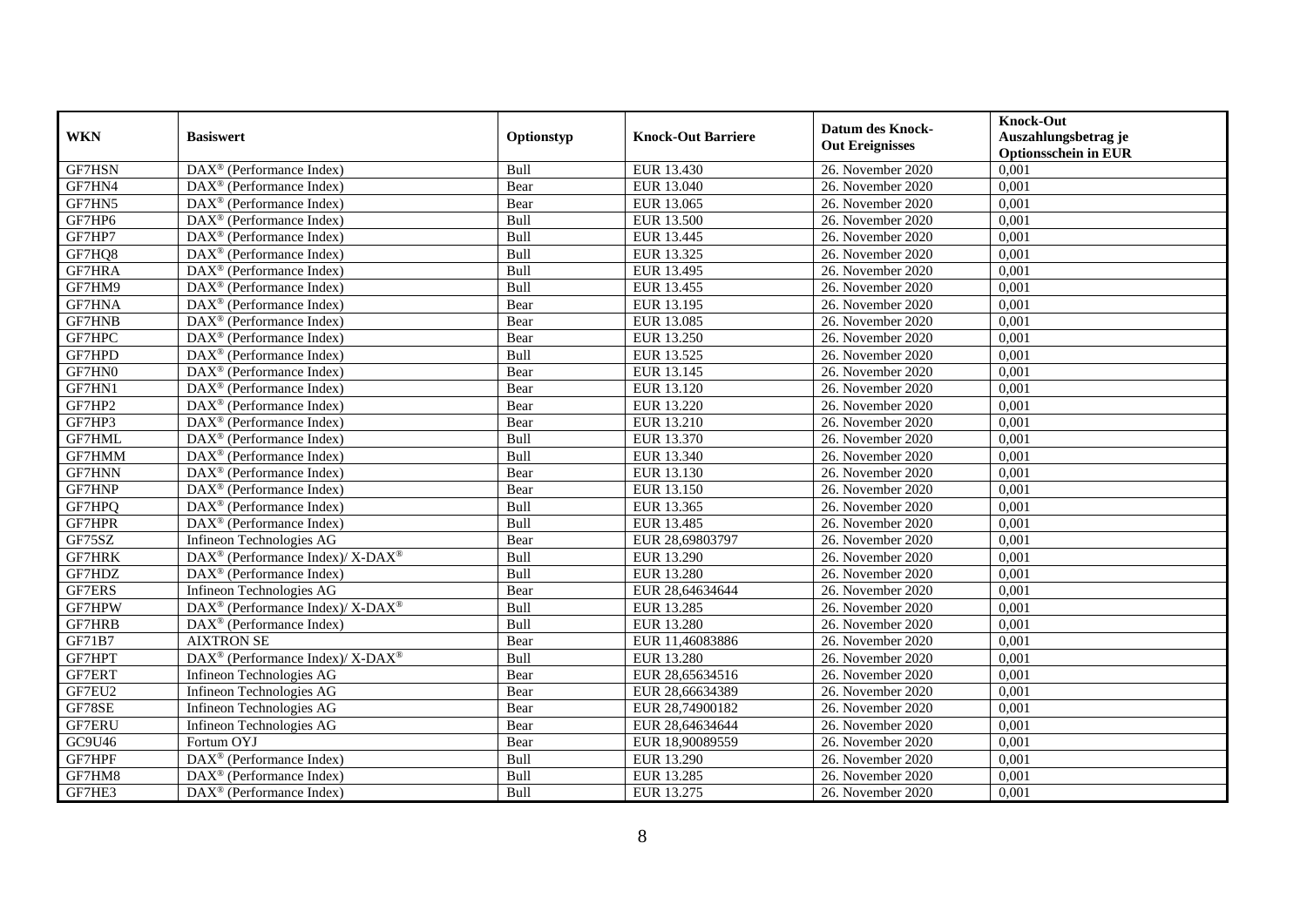| <b>WKN</b>    | <b>Basiswert</b>                                            | Optionstyp | <b>Knock-Out Barriere</b> | <b>Datum des Knock-</b><br><b>Out Ereignisses</b> | <b>Knock-Out</b><br>Auszahlungsbetrag je<br><b>Optionsschein in EUR</b> |
|---------------|-------------------------------------------------------------|------------|---------------------------|---------------------------------------------------|-------------------------------------------------------------------------|
| GF7HM5        | $\overline{\text{DAX}^{\otimes}}$ (Performance Index)       | Bull       | EUR 13.275                | 26. November 2020                                 | 0,001                                                                   |
| GF7HPV        | $DAX^{\circledast}$ (Performance Index)/ X-DAX <sup>®</sup> | Bull       | EUR 13.275                | 26. November 2020                                 | 0,001                                                                   |
| GF6UC1        | Volkswagen AG                                               | Bull       | EUR 149,30726046          | 26. November 2020                                 | 0,001                                                                   |
| GF7H6T        | MTU Aero Engines AG                                         | Bull       | EUR 203,21                | 26. November 2020                                 | 0,001                                                                   |
| GF71BR        | <b>AIXTRON SE</b>                                           | Bear       | EUR 11,67048836           | 26. November 2020                                 | 0,001                                                                   |
| GF7H6U        | MTU Aero Engines AG                                         | Bull       | EUR 203,46                | 26. November 2020                                 | 0,001                                                                   |
| GC5RPT        | Fortum OYJ                                                  | Bear       | EUR 19,08552819           | 26. November 2020                                 | 0,001                                                                   |
| GF790Y        | Volkswagen AG                                               | Bull       | EUR 149,472473            | 26. November 2020                                 | 0,001                                                                   |
| GF5V0D        | <b>AIXTRON SE</b>                                           | Bear       | EUR 11,54645416           | 26. November 2020                                 | 0,001                                                                   |
| GF71ZR        | <b>E.ON SE</b>                                              | Bear       | EUR 9,1917932             | 26. November 2020                                 | 0,001                                                                   |
| GC7KCL        | Aroundtown SA                                               | Bear       | EUR 6,06005135            | 26. November 2020                                 | 0,001                                                                   |
| GF6HWM        | Prudential plc                                              | Bull       | GBP 12,11669649           | 26. November 2020                                 | 0,001                                                                   |
| <b>GF792E</b> | Puma SE                                                     | Bull       | EUR 81,65000229           | 26. November 2020                                 | 0,001                                                                   |
| GF7H9U        | adidas AG                                                   | Bull       | EUR 272,57                | 26. November 2020                                 | 0,001                                                                   |
| GF7HAR        | adidas AG                                                   | Bull       | EUR 272,53                | 26. November 2020                                 | 0,001                                                                   |
| GF74JD        | $AEX-Index^{\circledR}$                                     | Bear       | EUR 609,0754923           | 26. November 2020                                 | 0,001                                                                   |
| GF74KQ        | $AEX-Index^{\circledR}$                                     | Bear       | EUR 609,35532483          | 26. November 2020                                 | 0,001                                                                   |
| GF74K2        | $AEX-Index^{\circledR}$                                     | Bear       | EUR 609,00553415          | 26. November 2020                                 | 0.001                                                                   |
| GF74JE        | $AEX-Index^{\circledR}$                                     | Bear       | EUR 609,14545042          | 26. November 2020                                 | 0,001                                                                   |
| GF74JF        | AEX-Index®                                                  | Bear       | EUR 609,21540856          | 26. November 2020                                 | 0,001                                                                   |
| GF74JG        | AEX-Index®                                                  | Bear       | EUR 609,2853667           | 26. November 2020                                 | 0,001                                                                   |
| GF74JH        | $AEX$ -Index®                                               | Bear       | EUR 609,42528295          | 26. November 2020                                 | 0,001                                                                   |
| GF4WYS        | Temenos Group AG                                            | Bear       | CHF 117,16990463          | 26. November 2020                                 | 0,001                                                                   |
| <b>GF547R</b> | TecDAX <sup>®</sup> (Performance Index)                     | Bear       | EUR 3.089,15              | 26. November 2020                                 | 0,001                                                                   |
| GF74JJ        | AEX-Index®                                                  | Bear       | EUR 609,56519922          | 26. November 2020                                 | 0,001                                                                   |
| GF74JK        | AEX-Index®                                                  | Bear       | EUR 609,4952411           | 26. November 2020                                 | 0,001                                                                   |
| GF6UC2        | Volkswagen AG                                               | Bull       | EUR 148,75679129          | 26. November 2020                                 | 0,001                                                                   |
| GF0CL3        | Dialog Semiconductor PLC                                    | Bear       | EUR 43,26438095           | 26. November 2020                                 | 0,001                                                                   |
| GF71TJ        | Volkswagen AG                                               | Bull       | EUR 149,09884426          | 26. November 2020                                 | 0.001                                                                   |
| GF7HLG        | 1 Feinunze Platin, Feinheit mind. 0,9995                    | Bull       | <b>USD 956,29</b>         | 26. November 2020                                 | 0,001                                                                   |
| GF7H7H        | <b>RWE AG</b>                                               | Bull       | <b>EUR 34,08</b>          | 26. November 2020                                 | 0,001                                                                   |
| GF7H7J        | <b>RWE AG</b>                                               | Bull       | <b>EUR 34,2</b>           | 26. November 2020                                 | 0,001                                                                   |
| GF7HPZ        | DAX <sup>®</sup> (Performance Index)/ X-DAX <sup>®</sup>    | Bull       | EUR 13.270                | 26. November 2020                                 | 0,001                                                                   |
| GF7H7D        | <b>RWE AG</b>                                               | Bull       | EUR 34,26                 | 26. November 2020                                 | 0,001                                                                   |
| GC6NCJ        | Experian plc                                                | Bull       | GBP 26,327                | 26. November 2020                                 | 0,001                                                                   |
| GF7H7F        | <b>RWE AG</b>                                               | Bull       | EUR 34,14                 | 26. November 2020                                 | 0,001                                                                   |
| GF7ENF        | AstraZeneca Plc                                             | Bull       | GBP 77,36654473           | 26. November 2020                                 | 0,001                                                                   |
| <b>GF0JPM</b> | AstraZeneca Plc                                             | Bull       | GBP 77,18383108           | 26. November 2020                                 | 0,001                                                                   |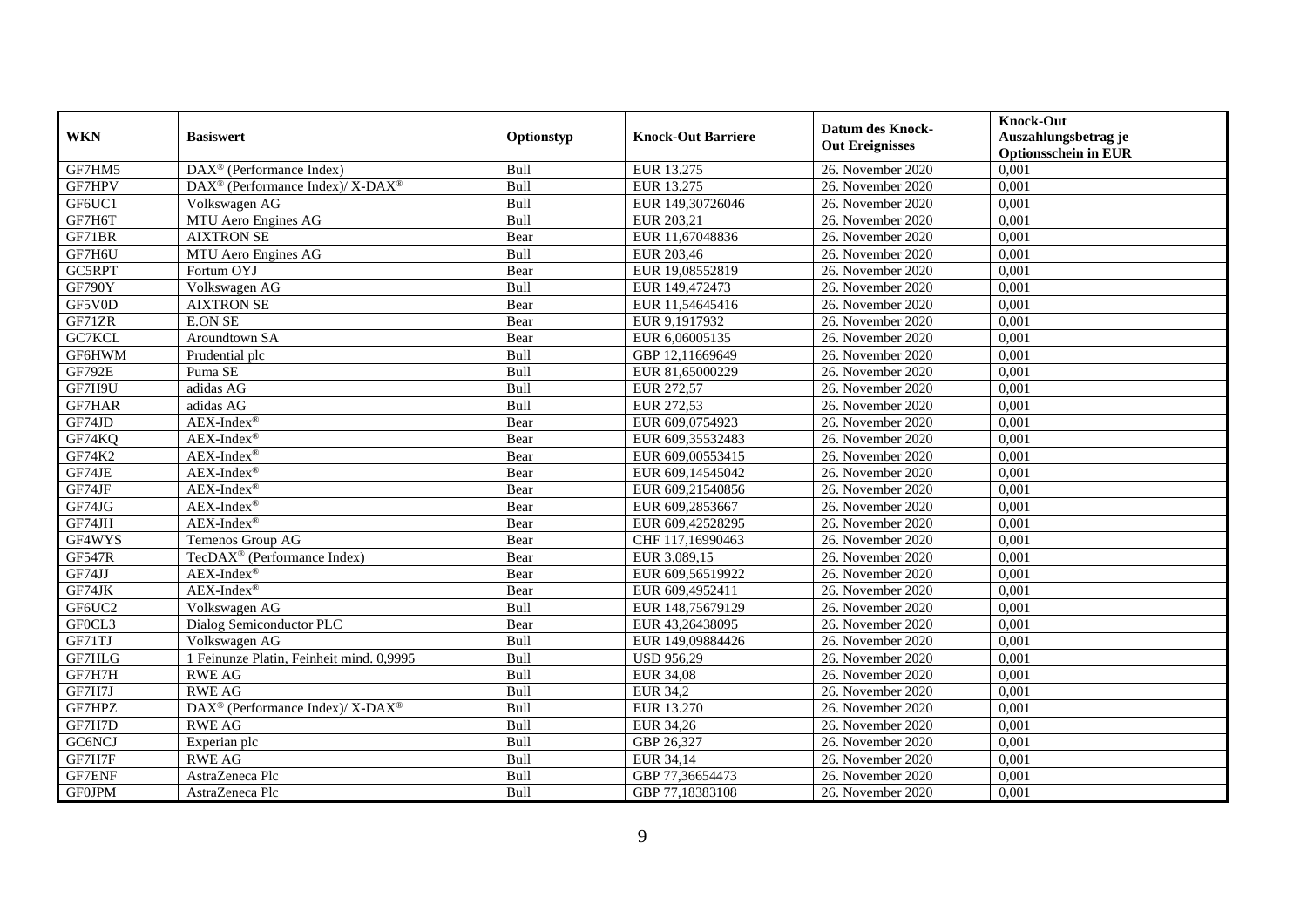| <b>WKN</b>    | <b>Basiswert</b>                                                          | Optionstyp | <b>Knock-Out Barriere</b> | <b>Datum des Knock-</b><br><b>Out Ereignisses</b> | <b>Knock-Out</b><br>Auszahlungsbetrag je<br><b>Optionsschein in EUR</b> |
|---------------|---------------------------------------------------------------------------|------------|---------------------------|---------------------------------------------------|-------------------------------------------------------------------------|
| GF7F31        | 1 Feinunze Silber, Feinheit mind. 0,999                                   | Bear       | USD 23,74074441           | 26. November 2020                                 | 0,001                                                                   |
| GF7F34        | 1 Feinunze Silber, Feinheit mind. 0,999                                   | Bear       | USD 23,96872275           | 26. November 2020                                 | 0,001                                                                   |
| GF7F35        | 1 Feinunze Silber, Feinheit mind. 0,999                                   | Bear       | USD 24,03371658           | 26. November 2020                                 | 0,001                                                                   |
| GF7F32        | 1 Feinunze Silber, Feinheit mind. 0,999                                   | Bear       | USD 23,80873795           | 26. November 2020                                 | 0,001                                                                   |
| GF7F33        | 1 Feinunze Silber, Feinheit mind. 0,999                                   | Bear       | USD 23,91672769           | 26. November 2020                                 | 0,001                                                                   |
| GF7F36        | 1 Feinunze Silber, Feinheit mind. 0,999                                   | Bear       | USD 24,1177086            | 26. November 2020                                 | 0,001                                                                   |
| GF7KKQ        | DAX <sup>®</sup> (Performance Index)/ X-DAX <sup>®</sup>                  | Bear       | EUR 13.300                | 27. November 2020                                 | 0,001                                                                   |
| <b>GF7KKR</b> | DAX <sup>®</sup> (Performance Index)/ X-DAX <sup>®</sup>                  | Bear       | EUR 13.300                | 27. November 2020                                 | 0,001                                                                   |
| GF7KAU        | DAX <sup>®</sup> (Performance Index)/ X-DAX <sup>®</sup>                  | Bull       | EUR 13.390                | 27. November 2020                                 | 0,001                                                                   |
| GF7KAV        | DAX <sup>®</sup> (Performance Index)/ X-DAX <sup>®</sup>                  | Bull       | EUR 13.400                | 27. November 2020                                 | 0,001                                                                   |
| GF7KB0        | DAX <sup>®</sup> (Performance Index)/ X-DAX <sup>®</sup>                  | Bull       | EUR 13.370                | 27. November 2020                                 | 0,001                                                                   |
| GF7KB1        | DAX <sup>®</sup> (Performance Index)/ X-DAX <sup>®</sup>                  | Bull       | EUR 13.490                | 27. November 2020                                 | 0,001                                                                   |
| GF7KAJ        | DAX <sup>®</sup> (Performance Index)/ X-DAX <sup>®</sup>                  | Bull       | EUR 13.340                | 27. November 2020                                 | 0,001                                                                   |
| <b>GF7KAK</b> | $DAX^{\circledast}$ (Performance Index)/ X-DAX <sup>®</sup>               | Bull       | EUR 13.335                | 27. November 2020                                 | 0,001                                                                   |
| GF7KAY        | DAX <sup>®</sup> (Performance Index)/ X-DAX <sup>®</sup>                  | Bull       | EUR 13.385                | 27. November 2020                                 | 0,001                                                                   |
| GF7KAZ        | DAX <sup>®</sup> (Performance Index)/ X-DAX <sup>®</sup>                  | Bull       | EUR 13.380                | 27. November 2020                                 | 0,001                                                                   |
| GF7KC0        | DAX <sup>®</sup> (Performance Index)/ X-DAX <sup>®</sup>                  | Bear       | EUR 13.190                | 27. November 2020                                 | 0,001                                                                   |
| GF7KC1        | DAX <sup>®</sup> (Performance Index)/ X-DAX <sup>®</sup>                  | Bear       | EUR 13.195                | 27. November 2020                                 | 0,001                                                                   |
| GF7KD2        | $DAX^{\circledast}$ (Performance Index)/ X-DAX <sup>®</sup>               | Bear       | EUR 13.050                | 27. November 2020                                 | 0,001                                                                   |
| GF7KD3        | DAX <sup>®</sup> (Performance Index)/ X-DAX <sup>®</sup>                  | Bear       | EUR 13.060                | 27. November 2020                                 | 0,001                                                                   |
| GF7KAW        | DAX <sup>®</sup> (Performance Index)/ X-DAX <sup>®</sup>                  | Bull       | EUR 13.395                | 27. November 2020                                 | 0,001                                                                   |
| GF7KAX        | DAX <sup>®</sup> (Performance Index)/ X-DAX <sup>®</sup>                  | Bull       | EUR 13.375                | 27. November 2020                                 | 0,001                                                                   |
| GF7KBY        | DAX <sup>®</sup> (Performance Index)/ X-DAX <sup>®</sup>                  | Bear       | EUR 13.185                | 27. November 2020                                 | 0,001                                                                   |
| GF7KBZ        | $DAX^{\circledast}$ (Performance Index)/ $\overline{X-DAX^{\circledast}}$ | Bear       | EUR 13.180                | 27. November 2020                                 | 0,001                                                                   |
| GF7KD0        | DAX <sup>®</sup> (Performance Index)/ X-DAX <sup>®</sup>                  | Bear       | EUR 13.045                | 27. November 2020                                 | 0,001                                                                   |
| GF7KD1        | DAX <sup>®</sup> (Performance Index)/ X-DAX <sup>®</sup>                  | Bear       | EUR 13.055                | 27. November 2020                                 | 0,001                                                                   |
| GF7KBX        | $DAX^{\circledast}$ (Performance Index)/ X-DAX <sup>®</sup>               | Bear       | EUR 13.170                | 27. November 2020                                 | 0,001                                                                   |
| GF7KCY        | $DAX^{\circledast}$ (Performance Index)/ X-DAX <sup>®</sup>               | Bear       | EUR 13.035                | 27. November 2020                                 | 0,001                                                                   |
| GF7KCZ        | $DAX^{\circledast}$ (Performance Index)/ X-DAX <sup>®</sup>               | Bull       | EUR 13.310                | 27. November 2020                                 | 0,001                                                                   |
| GF7KAS        | $DAX^{\circledcirc}$ (Performance Index)/ X-DAX <sup>®</sup>              | Bull       | EUR 13.410                | 27. November 2020                                 | 0.001                                                                   |
| GF7KAT        | DAX <sup>®</sup> (Performance Index)/ X-DAX <sup>®</sup>                  | Bull       | EUR 13.420                | 27. November 2020                                 | 0,001                                                                   |
| GF7KBU        | DAX <sup>®</sup> (Performance Index)/ X-DAX <sup>®</sup>                  | Bull       | EUR 13.525                | 27. November 2020                                 | 0,001                                                                   |
| GF7KBV        | DAX <sup>®</sup> (Performance Index)/ X-DAX <sup>®</sup>                  | Bear       | EUR 13.175                | 27. November 2020                                 | 0,001                                                                   |
| GF7KCW        | DAX <sup>®</sup> (Performance Index)/ X-DAX <sup>®</sup>                  | Bear       | EUR 13.205                | 27. November 2020                                 | 0,001                                                                   |
| GF7KCX        | DAX <sup>®</sup> (Performance Index)/ X-DAX <sup>®</sup>                  | Bear       | EUR 13.030                | 27. November 2020                                 | 0,001                                                                   |
| GF7KAQ        | DAX <sup>®</sup> (Performance Index)/ X-DAX <sup>®</sup>                  | Bull       | EUR 13.430                | 27. November 2020                                 | 0,001                                                                   |
| GF7KAR        | DAX <sup>®</sup> (Performance Index)/ X-DAX <sup>®</sup>                  | Bull       | EUR 13.415                | 27. November 2020                                 | 0,001                                                                   |
| GF7KBS        | DAX <sup>®</sup> (Performance Index)/ X-DAX <sup>®</sup>                  | Bear       | EUR 13.165                | 27. November 2020                                 | 0,001                                                                   |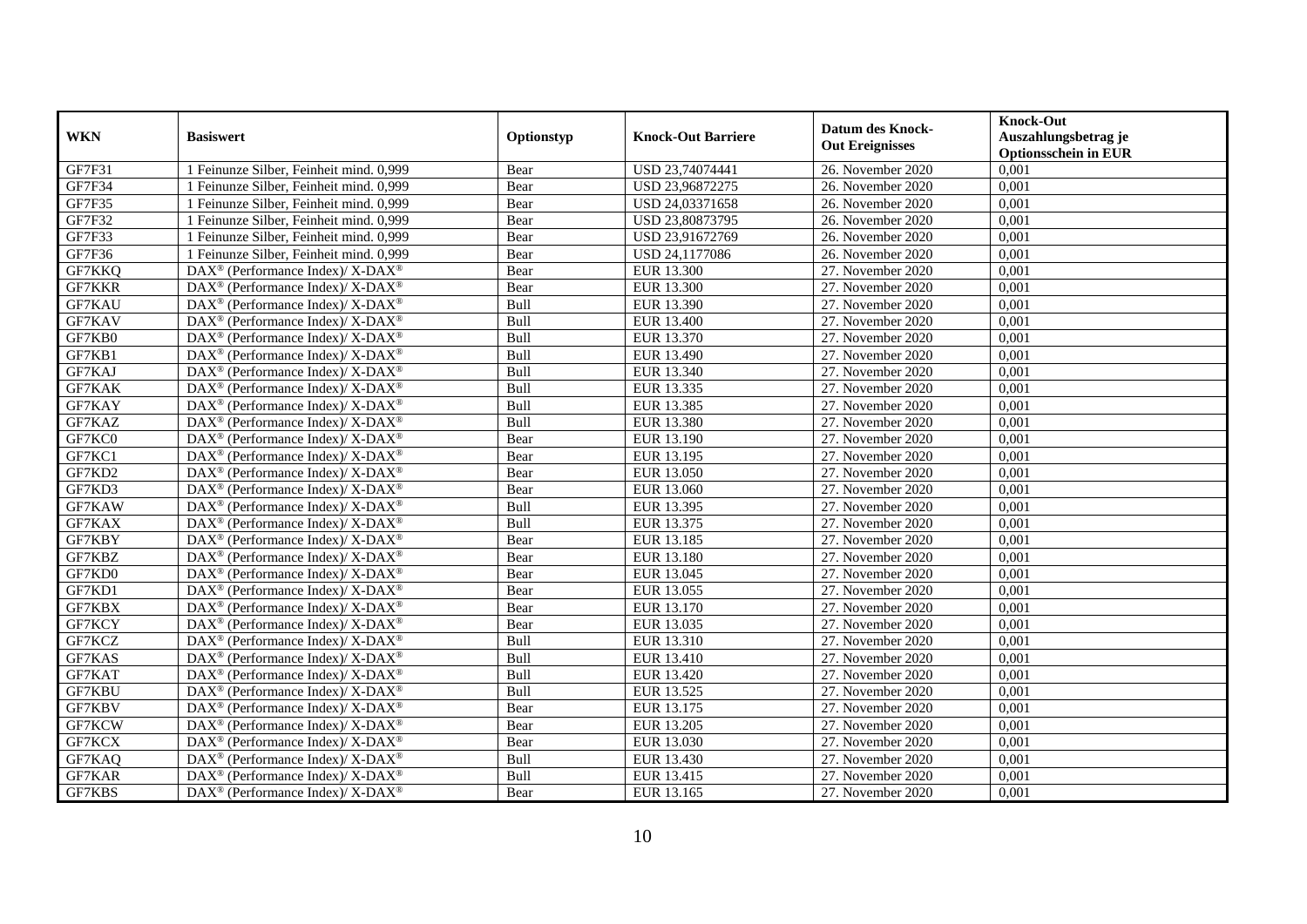| <b>WKN</b>    | <b>Basiswert</b>                                                   | Optionstyp | <b>Knock-Out Barriere</b> | <b>Datum des Knock-</b><br><b>Out Ereignisses</b> | <b>Knock-Out</b><br>Auszahlungsbetrag je<br><b>Optionsschein in EUR</b> |
|---------------|--------------------------------------------------------------------|------------|---------------------------|---------------------------------------------------|-------------------------------------------------------------------------|
| GF7KBT        | DAX <sup>®</sup> (Performance Index)/ X-DAX <sup>®</sup>           | Bull       | EUR 13.505                | 27. November 2020                                 | 0,001                                                                   |
| GF7KCU        | $DAX^{\circledast}$ (Performance Index)/ X-DAX <sup>®</sup>        | Bear       | EUR 13.155                | 27. November 2020                                 | 0,001                                                                   |
| GF7KCV        | DAX <sup>®</sup> (Performance Index)/ X-DAX <sup>®</sup>           | Bear       | EUR 13.025                | 27. November 2020                                 | 0,001                                                                   |
| GF7KB4        | DAX <sup>®</sup> (Performance Index)/ X-DAX <sup>®</sup>           | Bull       | EUR 13.475                | 27. November 2020                                 | 0,001                                                                   |
| GF7KB5        | DAX <sup>®</sup> (Performance Index)/ X-DAX <sup>®</sup>           | Bull       | EUR 13.470                | 27. November 2020                                 | 0,001                                                                   |
| GF7KC6        | DAX <sup>®</sup> (Performance Index)/ X-DAX <sup>®</sup>           | Bull       | EUR 13.405                | 27. November 2020                                 | 0,001                                                                   |
| GF7KC7        | DAX <sup>®</sup> (Performance Index)/ X-DAX <sup>®</sup>           | Bear       | EUR 13.220                | 27. November 2020                                 | 0,001                                                                   |
| GF7KD8        | DAX <sup>®</sup> (Performance Index)/ X-DAX <sup>®</sup>           | Bear       | EUR 13.285                | 27. November 2020                                 | 0,001                                                                   |
| GF7KD9        | $DAX^{\circledast}$ (Performance Index)/ X-DAX <sup>®</sup>        | Bull       | EUR 13.500                | 27. November 2020                                 | 0,001                                                                   |
| GF7KAL        | DAX <sup>®</sup> (Performance Index)/ X-DAX <sup>®</sup>           | Bull       | EUR 13.320                | 27. November 2020                                 | 0,001                                                                   |
| GF7KAM        | DAX <sup>®</sup> (Performance Index)/ X-DAX <sup>®</sup>           | Bull       | EUR 13.315                | 27. November 2020                                 | 0,001                                                                   |
| <b>GF7KBN</b> | DAX <sup>®</sup> (Performance Index)/ X-DAX <sup>®</sup>           | Bull       | EUR 13.530                | 27. November 2020                                 | 0,001                                                                   |
| GF7KBP        | $DAX^{\circledast}$ (Performance Index)/ X-DAX <sup>®</sup>        | Bull       | EUR 13.510                | 27. November 2020                                 | 0,001                                                                   |
| GF7KCQ        | $DAX^{\circledast}$ (Performance Index)/ X-DAX <sup>®</sup>        | Bear       | EUR 13.150                | 27. November 2020                                 | 0,001                                                                   |
| GF7KCR        | DAX <sup>®</sup> (Performance Index)/ X-DAX <sup>®</sup>           | Bear       | EUR 13.145                | 27. November 2020                                 | 0,001                                                                   |
| GF7KAC        | DAX <sup>®</sup> (Performance Index)/ X-DAX <sup>®</sup>           | Bull       | EUR 13.295                | 27. November 2020                                 | 0,001                                                                   |
| GF7KAD        | DAX <sup>®</sup> (Performance Index)/ X-DAX <sup>®</sup>           | Bull       | EUR 13.300                | 27. November 2020                                 | 0,001                                                                   |
| GF7KBE        | DAX <sup>®</sup> (Performance Index)/ X-DAX <sup>®</sup>           | Bull       | EUR 13.440                | 27. November 2020                                 | 0,001                                                                   |
| GF7KBF        | $DAX^{\circledast}$ (Performance Index)/ X-DAX <sup>®</sup>        | Bear       | EUR 13.270                | 27. November 2020                                 | 0,001                                                                   |
| GF7KCG        | $DAX^{\circledast}$ (Performance Index)/ X-DAX <sup>®</sup>        | Bear       | EUR 13.090                | 27. November 2020                                 | 0,001                                                                   |
| GF7KCH        | DAX <sup>®</sup> (Performance Index)/ X-DAX <sup>®</sup>           | Bear       | EUR 13.110                | 27. November 2020                                 | 0,001                                                                   |
| GF7KAE        | $DAX^{\circledast}$ (Performance Index)/ X-DAX <sup>®</sup>        | Bull       | EUR 13.365                | 27. November 2020                                 | 0,001                                                                   |
| GF7KAF        | DAX <sup>®</sup> (Performance Index)/ X-DAX <sup>®</sup>           | Bull       | EUR 13.350                | 27. November 2020                                 | 0,001                                                                   |
| GF7KBG        | DAX <sup>®</sup> (Performance Index)/ X-DAX <sup>®</sup>           | Bear       | <b>EUR 13.275</b>         | 27. November 2020                                 | 0,001                                                                   |
| GF7KBH        | DAX <sup>®</sup> (Performance Index)/ X-DAX <sup>®</sup>           | Bear       | <b>EUR 13.280</b>         | 27. November 2020                                 | 0,001                                                                   |
| GF7KCJ        | DAX <sup>®</sup> (Performance Index)/ X-DAX <sup>®</sup>           | Bear       | EUR 13.100                | 27. November 2020                                 | 0,001                                                                   |
| GF7KCK        | $DAX^{\circledast}$ (Performance Index)/ X-DAX <sup>®</sup>        | Bear       | EUR 13.135                | 27. November 2020                                 | 0,001                                                                   |
| GF7KB8        | $DAX^{\circledast}$ (Performance Index)/ X-DAX <sup>®</sup>        | Bull       | EUR 13.465                | 27. November 2020                                 | 0,001                                                                   |
| GF7KBA        | $DAX^{\circledast}$ (Performance Index)/ X-DAX <sup>®</sup>        | Bull       | EUR 13.455                | 27. November 2020                                 | 0,001                                                                   |
| GF7KCA        | $DAX^{\circledcirc}$ (Performance Index)/ X-DAX <sup>®</sup>       | Bear       | EUR 13.235                | 27. November 2020                                 | 0,001                                                                   |
| GF7KCB        | $DAX^{\circledast}$ (Performance Index)/ X-DAX <sup>®</sup>        | Bear       | EUR 13.255                | 27. November 2020                                 | 0,001                                                                   |
| GF7KCC        | DAX <sup>®</sup> (Performance Index)/ X-DAX <sup>®</sup>           | Bear       | EUR 13.075                | 27. November 2020                                 | 0,001                                                                   |
| GF7KDC        | DAX <sup>®</sup> (Performance Index)/ X-DAX <sup>®</sup>           | Bear       | EUR 13.130                | 27. November 2020                                 | 0,001                                                                   |
| GF7KDD        | DAX <sup>®</sup> (Performance Index)/ X-DAX <sup>®</sup>           | Bear       | EUR 13.245                | 27. November 2020                                 | 0,001                                                                   |
| GF7KDE        | DAX <sup>®</sup> (Performance Index)/ X-DAX <sup>®</sup>           | Bull       | EUR 13.515                | 27. November 2020                                 | 0,001                                                                   |
| GF7KC2        | DAX <sup>®</sup> (Performance Index)/ X-DAX <sup>®</sup>           | Bear       | <b>EUR 13.200</b>         | 27. November 2020                                 | 0,001                                                                   |
| GF7KD4        | $\text{DAX}^{\circledast}$ (Performance Index)/ X-DAX <sup>®</sup> | Bear       | EUR 13.065                | 27. November 2020                                 | 0,001                                                                   |
| GF7KD5        | DAX <sup>®</sup> (Performance Index)/ X-DAX <sup>®</sup>           | Bear       | EUR 13.070                | 27. November 2020                                 | 0,001                                                                   |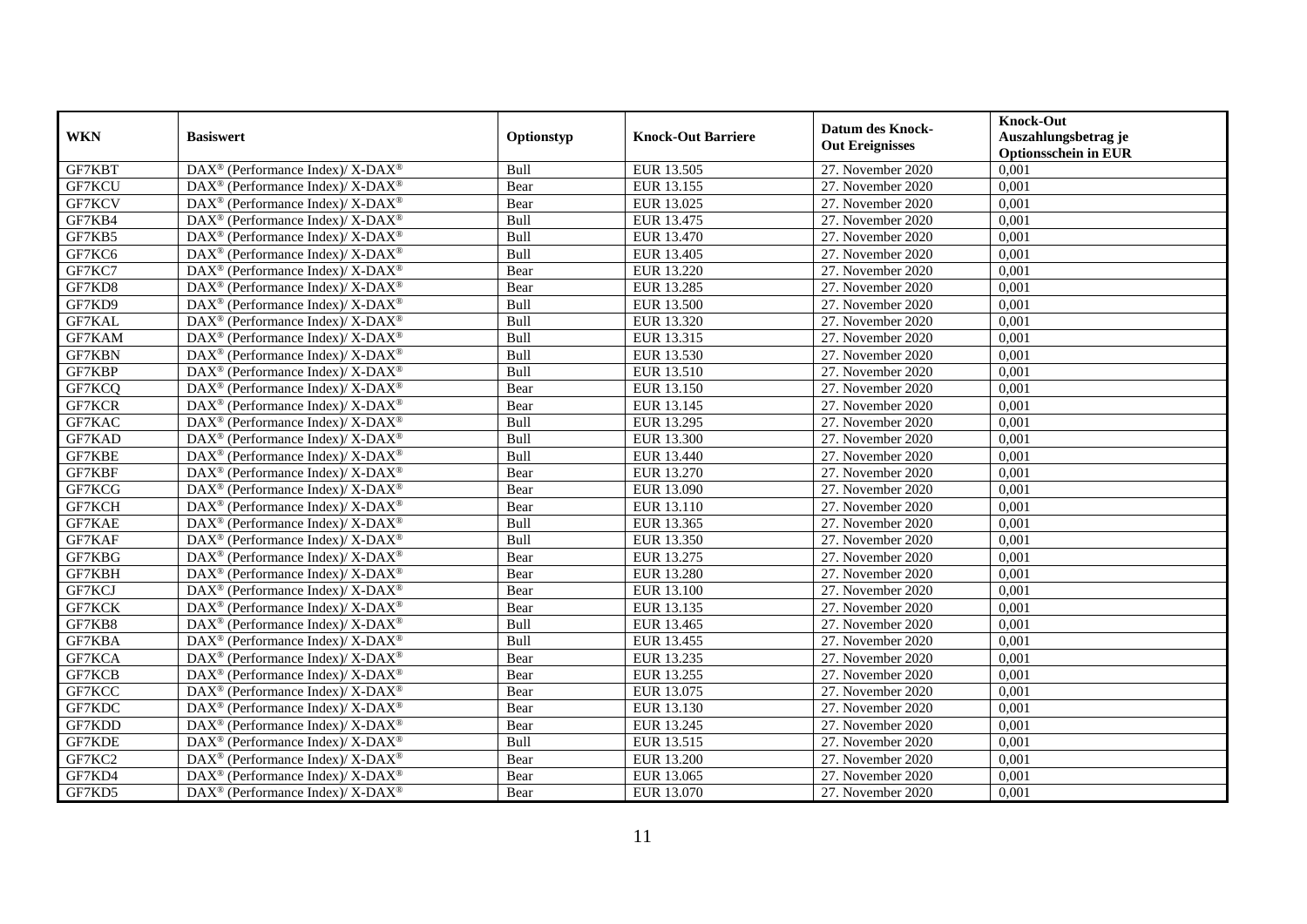| <b>WKN</b>    | <b>Basiswert</b>                                             | Optionstyp | <b>Knock-Out Barriere</b> | <b>Datum des Knock-</b><br><b>Out Ereignisses</b> | <b>Knock-Out</b><br>Auszahlungsbetrag je<br><b>Optionsschein in EUR</b> |
|---------------|--------------------------------------------------------------|------------|---------------------------|---------------------------------------------------|-------------------------------------------------------------------------|
| GF7KBL        | DAX <sup>®</sup> (Performance Index)/ X-DAX <sup>®</sup>     | Bull       | EUR 13.545                | 27. November 2020                                 | 0,001                                                                   |
| GF7KBM        | $DAX^{\circledast}$ (Performance Index)/ X-DAX <sup>®</sup>  | Bull       | EUR 13.550                | 27. November 2020                                 | 0,001                                                                   |
| GF7KCN        | DAX <sup>®</sup> (Performance Index)/ X-DAX <sup>®</sup>     | Bear       | EUR 13.125                | 27. November 2020                                 | 0,001                                                                   |
| GF7KCP        | DAX <sup>®</sup> (Performance Index)/ X-DAX <sup>®</sup>     | Bear       | EUR 13.080                | 27. November 2020                                 | 0,001                                                                   |
| <b>GF7KAN</b> | DAX <sup>®</sup> (Performance Index)/ X-DAX <sup>®</sup>     | Bull       | EUR 13.330                | 27. November 2020                                 | 0,001                                                                   |
| GF7KAP        | DAX <sup>®</sup> (Performance Index)/ X-DAX <sup>®</sup>     | Bull       | EUR 13.425                | 27. November 2020                                 | 0,001                                                                   |
| GF7KBQ        | DAX <sup>®</sup> (Performance Index)/ X-DAX <sup>®</sup>     | Bull       | EUR 13.520                | 27. November 2020                                 | 0,001                                                                   |
| GF7KBR        | DAX <sup>®</sup> (Performance Index)/ X-DAX <sup>®</sup>     | Bull       | EUR 13.535                | 27. November 2020                                 | 0,001                                                                   |
| GF7KCS        | DAX <sup>®</sup> (Performance Index)/ X-DAX <sup>®</sup>     | Bear       | EUR 13.140                | 27. November 2020                                 | 0,001                                                                   |
| GF7KCT        | DAX <sup>®</sup> (Performance Index)/ X-DAX <sup>®</sup>     | Bear       | EUR 13.160                | 27. November 2020                                 | 0,001                                                                   |
| GF7KB2        | DAX <sup>®</sup> (Performance Index)/ X-DAX <sup>®</sup>     | Bull       | EUR 13.485                | 27. November 2020                                 | 0,001                                                                   |
| GF7KB3        | DAX <sup>®</sup> (Performance Index)/ X-DAX <sup>®</sup>     | Bull       | <b>EUR 13.480</b>         | 27. November 2020                                 | 0,001                                                                   |
| GF7KC4        | DAX <sup>®</sup> (Performance Index)/ X-DAX <sup>®</sup>     | Bear       | EUR 13.210                | 27. November 2020                                 | 0,001                                                                   |
| GF7KC5        | DAX <sup>®</sup> (Performance Index)/ X-DAX <sup>®</sup>     | Bear       | EUR 13.215                | 27. November 2020                                 | 0,001                                                                   |
| GF7KD6        | DAX <sup>®</sup> (Performance Index)/ X-DAX <sup>®</sup>     | Bear       | EUR 13.265                | 27. November 2020                                 | 0,001                                                                   |
| GF7KD7        | DAX <sup>®</sup> (Performance Index)/ X-DAX <sup>®</sup>     | Bear       | EUR 13.225                | 27. November 2020                                 | 0,001                                                                   |
| GF7KAG        | $DAX^{\circledast}$ (Performance Index)/ X-DAX <sup>®</sup>  | Bull       | EUR 13.355                | 27. November 2020                                 | 0,001                                                                   |
| GF7KAH        | DAX <sup>®</sup> (Performance Index)/ X-DAX <sup>®</sup>     | Bull       | EUR 13.345                | 27. November 2020                                 | 0.001                                                                   |
| GF7KBJ        | DAX <sup>®</sup> (Performance Index)/ X-DAX <sup>®</sup>     | Bull       | EUR 13.435                | 27. November 2020                                 | 0,001                                                                   |
| GF7KBK        | $DAX^{\circledast}$ (Performance Index)/ X-DAX <sup>®</sup>  | Bull       | EUR 13.540                | 27. November 2020                                 | 0,001                                                                   |
| GF7KCL        | DAX <sup>®</sup> (Performance Index)/ X-DAX <sup>®</sup>     | Bear       | EUR 13.105                | 27. November 2020                                 | 0,001                                                                   |
| GF7KCM        | DAX <sup>®</sup> (Performance Index)/ X-DAX <sup>®</sup>     | Bear       | EUR 13.250                | 27. November 2020                                 | 0,001                                                                   |
| GF7KB6        | $DAX^{\circledast}$ (Performance Index)/ X-DAX <sup>®</sup>  | Bull       | EUR 13.495                | 27. November 2020                                 | 0,001                                                                   |
| GF7KB7        | DAX <sup>®</sup> (Performance Index)/ X-DAX <sup>®</sup>     | Bull       | EUR 13.460                | 27. November 2020                                 | 0,001                                                                   |
| GF7KC8        | $DAX^{\circledast}$ (Performance Index)/ X-DAX <sup>®</sup>  | Bear       | EUR 13.240                | 27. November 2020                                 | 0,001                                                                   |
| GF7KC9        | $DAX^{\circledast}$ (Performance Index)/ X-DAX <sup>®</sup>  | Bear       | EUR 13.230                | 27. November 2020                                 | 0,001                                                                   |
| GF7KDA        | DAX <sup>®</sup> (Performance Index)/ X-DAX <sup>®</sup>     | Bear       | EUR 13.040                | 27. November 2020                                 | 0,001                                                                   |
| GF7KDB        | $DAX^{\circledcirc}$ (Performance Index)/ X-DAX <sup>®</sup> | Bear       | EUR 13.120                | 27. November 2020                                 | 0,001                                                                   |
| GF7KAA        | DAX <sup>®</sup> (Performance Index)/ X-DAX <sup>®</sup>     | Bull       | EUR 13.325                | 27. November 2020                                 | 0,001                                                                   |
| GF7KAB        | DAX <sup>®</sup> (Performance Index)/ X-DAX <sup>®</sup>     | Bull       | EUR 13.305                | 27. November 2020                                 | 0,001                                                                   |
| GF7KBB        | $DAX^{\circledast}$ (Performance Index)/ X-DAX <sup>®</sup>  | Bull       | EUR 13.445                | 27. November 2020                                 | 0,001                                                                   |
| GF7KBD        | DAX <sup>®</sup> (Performance Index)/ X-DAX <sup>®</sup>     | Bull       | EUR 13.360                | 27. November 2020                                 | 0,001                                                                   |
| GF7KCD        | $DAX^{\circledast}$ (Performance Index)/ X-DAX <sup>®</sup>  | Bear       | EUR 13.260                | 27. November 2020                                 | 0,001                                                                   |
| GF7KCE        | $DAX^{\circledast}$ (Performance Index)/ X-DAX <sup>®</sup>  | Bull       | EUR 13.450                | 27. November 2020                                 | 0,001                                                                   |
| GF7KCF        | $DAX^{\circledast}$ (Performance Index)/ X-DAX <sup>®</sup>  | Bear       | EUR 13.085                | 27. November 2020                                 | 0,001                                                                   |
| GF7KDF        | $DAX^{\circledast}$ (Performance Index)/ X-DAX <sup>®</sup>  | Bear       | EUR 13.115                | 27. November 2020                                 | 0,001                                                                   |
| GF7KDG        | DAX <sup>®</sup> (Performance Index)/ X-DAX <sup>®</sup>     | Bear       | EUR 13.095                | 27. November 2020                                 | 0,001                                                                   |
| GF7KHY        | $\overline{\text{DAX}}^{\textcirc}$ (Performance Index)      | Bull       | EUR 13.310                | 27. November 2020                                 | 0,001                                                                   |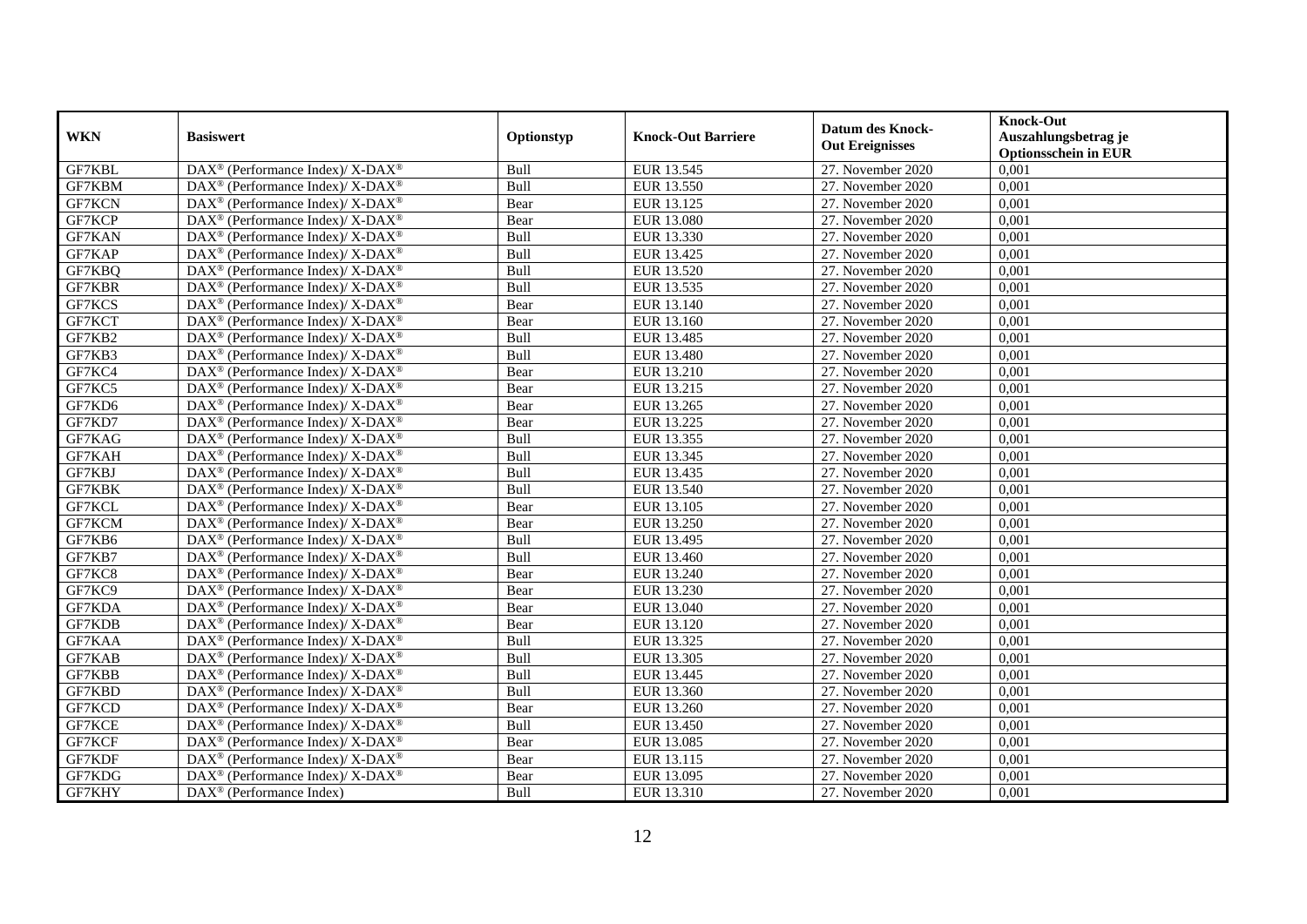| <b>WKN</b> | <b>Basiswert</b>                                             | Optionstyp | <b>Knock-Out Barriere</b> | <b>Datum des Knock-</b><br><b>Out Ereignisses</b> | <b>Knock-Out</b><br>Auszahlungsbetrag je<br><b>Optionsschein in EUR</b> |
|------------|--------------------------------------------------------------|------------|---------------------------|---------------------------------------------------|-------------------------------------------------------------------------|
| GF7KJ4     | $\overline{\text{DAX}}^{\textcirc}$ (Performance Index)      | Bull       | EUR 13.300                | 27. November 2020                                 | 0,001                                                                   |
| GF7KJ5     | $\text{DAX}^{\otimes}$ (Performance Index)                   | Bear       | EUR 13.300                | 27. November 2020                                 | 0,001                                                                   |
| GF7KJN     | $DAX^{\circledR}$ (Performance Index)                        | Bull       | EUR 13.275                | 27. November 2020                                 | 0,001                                                                   |
| GF7KJP     | DAX <sup>®</sup> (Performance Index)                         | Bull       | EUR 13.275                | 27. November 2020                                 | 0,001                                                                   |
| GF6HEZ     | Volkswagen AG                                                | Bull       | EUR 147,16901635          | 27. November 2020                                 | 0,001                                                                   |
| GF7KJE     | DAX <sup>®</sup> (Performance Index)                         | Bull       | EUR 13.290                | 27. November 2020                                 | 0,001                                                                   |
| GF531F     | United Internet AG                                           | Bear       | EUR 33,58870533           | 27. November 2020                                 | 0,001                                                                   |
| GF7K7S     | $DAX^{\circledR}$ (Performance Index)                        | Bear       | EUR 13.110                | 27. November 2020                                 | 0,001                                                                   |
| GF7KJF     | $DAX^{\circledR}$ (Performance Index)                        | Bull       | EUR 13.290                | 27. November 2020                                 | 0,001                                                                   |
| GC61RW     | Dialog Semiconductor PLC                                     | Bear       | EUR 43,9187501            | 27. November 2020                                 | 0,001                                                                   |
| GF7KJG     | DAX <sup>®</sup> (Performance Index)                         | Bull       | <b>EUR 13.280</b>         | 27. November 2020                                 | 0,001                                                                   |
| GF7K7T     | DAX <sup>®</sup> (Performance Index)                         | Bear       | EUR 13.125                | 27. November 2020                                 | 0,001                                                                   |
| GF6HEW     | Volkswagen AG                                                | Bull       | EUR 148,30062348          | 27. November 2020                                 | 0,001                                                                   |
| GF6UKH     | Porsche Automobil Holding SE                                 | Bull       | EUR 55,26467023           | 27. November 2020                                 | 0,001                                                                   |
| GF7KJH     | DAX <sup>®</sup> (Performance Index)                         | Bear       | EUR 13.280                | 27. November 2020                                 | 0,001                                                                   |
| GF71QS     | <b>SAP SE</b>                                                | Bear       | EUR 100,54740184          | 27. November 2020                                 | 0,001                                                                   |
| GF6UKJ     | Porsche Automobil Holding SE                                 | Bull       | EUR 54,94441135           | 27. November 2020                                 | 0,001                                                                   |
| GF7KJ8     | $DAX^{\circledcirc}$ (Performance Index)                     | Bear       | EUR 13.300                | 27. November 2020                                 | 0,001                                                                   |
| GF6HEX     | Volkswagen AG                                                | Bull       | EUR 147,85999769          | 27. November 2020                                 | 0,001                                                                   |
| GF7K8U     | DAX <sup>®</sup> (Performance Index)                         | Bull       | EUR 13.480                | 27. November 2020                                 | 0,001                                                                   |
| GF7H5L     | MTU Aero Engines AG                                          | Bull       | EUR 202,72921562          | 27. November 2020                                 | 0,001                                                                   |
| GF7KJ9     | $DAX^{\circledast}$ (Performance Index)                      | Bear       | EUR 13.300                | 27. November 2020                                 | 0,001                                                                   |
| GF7K8V     | $\overline{\text{DAX}^{\otimes}}$ (Performance Index)        | Bear       | EUR 13.150                | 27. November 2020                                 | 0,001                                                                   |
| GF534C     | Electricite de France SA                                     | Bear       | EUR 12,17016384           | 27. November 2020                                 | 0,001                                                                   |
| GF7KJA     | $DAX^{\circledR}$ (Performance Index)                        | Bull       | EUR 13.290                | 27. November 2020                                 | 0,001                                                                   |
| GF78ZY     | Volkswagen AG                                                | Bull       | EUR 148,04609621          | 27. November 2020                                 | 0,001                                                                   |
| GF7KBC     | DAX <sup>®</sup> (Performance Index)/ X-DAX <sup>®</sup>     | Bull       | EUR 13.290                | 27. November $2020$                               | 0,001                                                                   |
| GF7KJL     | DAX <sup>®</sup> (Performance Index)                         | Bull       | EUR 13.275                | 27. November 2020                                 | 0,001                                                                   |
| GF7H5N     | MTU Aero Engines AG                                          | Bull       | EUR 202,97923932          | 27. November 2020                                 | 0,001                                                                   |
| GF534D     | Electricite de France SA                                     | Bear       | EUR 12,50877727           | 27. November 2020                                 | 0,001                                                                   |
| GF7K9W     | DAX <sup>®</sup> (Performance Index)                         | Bear       | EUR 13.120                | 27. November 2020                                 | 0,001                                                                   |
| GF71BB     | <b>AIXTRON SE</b>                                            | Bear       | EUR 11,77749467           | 27. November 2020                                 | 0,001                                                                   |
| GF7KJM     | DAX <sup>®</sup> (Performance Index)                         | Bull       | EUR 13.275                | 27. November 2020                                 | 0,001                                                                   |
| GF6HF0     | Volkswagen AG                                                | Bull       | EUR 146,83854699          | 27. November 2020                                 | 0,001                                                                   |
| GF7K9X     | DAX <sup>®</sup> (Performance Index)                         | Bear       | EUR 13.195                | 27. November 2020                                 | 0,001                                                                   |
| GF7KJJ     | DAX <sup>®</sup> (Performance Index)                         | Bull       | EUR 13.280                | 27. November 2020                                 | 0,001                                                                   |
| GF6HF1     | Volkswagen AG                                                | Bull       | EUR 146,41794964          | 27. November 2020                                 | 0,001                                                                   |
| GF7KJK     | $\overline{\text{DAX}}^{\textcircled{}}$ (Performance Index) | Bull       | EUR 13.280                | 27. November 2020                                 | 0,001                                                                   |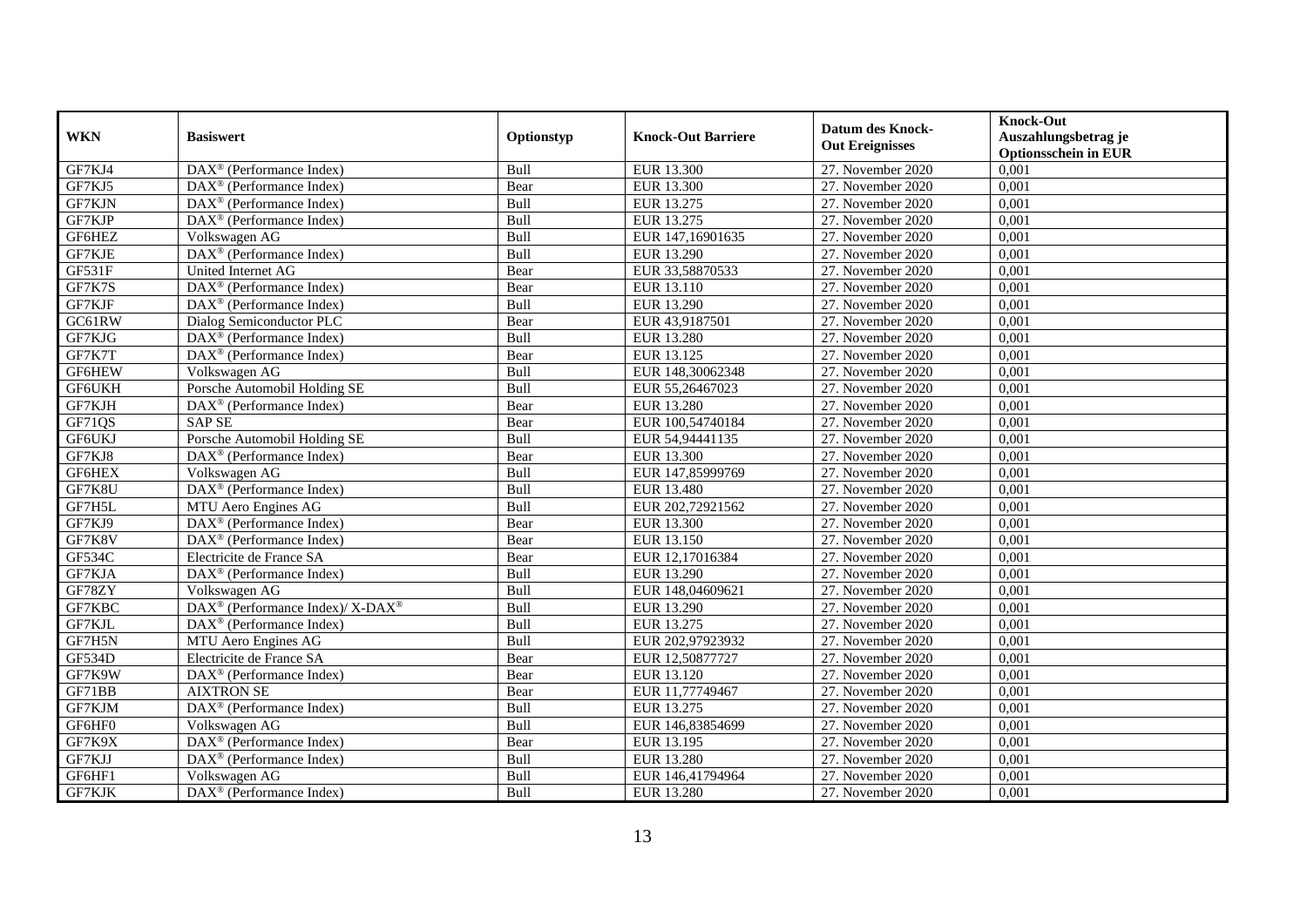| <b>WKN</b>    | <b>Basiswert</b>                                             | Optionstyp | <b>Knock-Out Barriere</b> | <b>Datum des Knock-</b><br><b>Out Ereignisses</b> | <b>Knock-Out</b><br>Auszahlungsbetrag je<br><b>Optionsschein in EUR</b> |
|---------------|--------------------------------------------------------------|------------|---------------------------|---------------------------------------------------|-------------------------------------------------------------------------|
| GF7K7Q        | $\text{DAX}^{\textcircled{}}$ (Performance Index)            | Bull       | EUR 13.310                | 27. November 2020                                 | 0,001                                                                   |
| GF6HF2        | Volkswagen AG                                                | Bull       | EUR 145,88719583          | 27. November 2020                                 | 0,001                                                                   |
| GF7KJ6        | $\overline{\text{DAX}^{\otimes}}$ (Performance Index)        | Bear       | EUR 13.300                | 27. November 2020                                 | 0,001                                                                   |
| GF7901        | Volkswagen AG                                                | Bull       | EUR 147,39584982          | 27. November 2020                                 | 0,001                                                                   |
| GF7K7R        | DAX <sup>®</sup> (Performance Index)                         | Bull       | EUR 13.390                | 27. November 2020                                 | 0,001                                                                   |
| GF7KJ7        | DAX <sup>®</sup> (Performance Index)                         | Bear       | EUR 13.300                | 27. November 2020                                 | 0,001                                                                   |
| <b>GF7ENR</b> | AstraZeneca Plc                                              | Bull       | GBP 77,00302658           | 27. November 2020                                 | 0,001                                                                   |
| GF7KJB        | $DAX^{\circledR}$ (Performance Index)                        | Bear       | EUR 13.290                | 27. November 2020                                 | 0,001                                                                   |
| GF7K8S        | $DAX^{\circledR}$ (Performance Index)                        | Bear       | EUR 13.190                | 27. November 2020                                 | 0,001                                                                   |
| <b>GF790S</b> | Volkswagen AG                                                | Bull       | EUR 148,50627057          | 27. November 2020                                 | 0,001                                                                   |
| GF7KJC        | DAX <sup>®</sup> (Performance Index)                         | Bull       | EUR 13.290                | 27. November 2020                                 | 0,001                                                                   |
| GF6MN7        | Volkswagen AG                                                | Bull       | EUR 147,65574472          | 27. November 2020                                 | 0,001                                                                   |
| GF7K8T        | DAX <sup>®</sup> (Performance Index)                         | Bull       | EUR 13.435                | 27. November 2020                                 | 0,001                                                                   |
| GF7KJD        | DAX <sup>®</sup> (Performance Index)                         | Bull       | EUR 13.290                | 27. November 2020                                 | 0,001                                                                   |
| <b>GF790W</b> | Volkswagen AG                                                | Bull       | EUR 148,45625161          | 27. November 2020                                 | 0,001                                                                   |
| GF7K9U        | DAX <sup>®</sup> (Performance Index)                         | Bull       | EUR 13.535                | 27. November 2020                                 | 0,001                                                                   |
| GF7K9V        | $\overline{\text{DAX}^{\otimes}}$ (Performance Index)        | Bear       | EUR 13.065                | 27. November 2020                                 | 0,001                                                                   |
| GF7K7N        | $DAX^{\circledcirc}$ (Performance Index)                     | Bull       | EUR 13.455                | 27. November 2020                                 | 0.001                                                                   |
| <b>GF7HLB</b> | 1 Feinunze Silber, Feinheit mind. 0,999                      | Bull       | USD 23,13230015           | 27. November 2020                                 | 0,001                                                                   |
| GF7K7P        | DAX <sup>®</sup> (Performance Index)                         | Bull       | EUR 13.290                | 27. November 2020                                 | 0,001                                                                   |
| GF7K8Q        | DAX <sup>®</sup> (Performance Index)                         | Bear       | EUR 13.175                | 27. November 2020                                 | 0,001                                                                   |
| GF7K8R        | $\overline{\text{DAX}^{\otimes}}$ (Performance Index)        | Bear       | EUR 13.105                | 27. November 2020                                 | 0,001                                                                   |
| GF7K9S        | $\overline{\text{DAX}^{\otimes}}$ (Performance Index)        | Bull       | EUR 13.340                | 27. November 2020                                 | 0,001                                                                   |
| GF7K9T        | DAX <sup>®</sup> (Performance Index)                         | Bull       | EUR 13.520                | 27. November 2020                                 | 0,001                                                                   |
| GF7KBW        | $DAX^{\circledR}$ (Performance Index)                        | Bull       | EUR 13.320                | 27. November 2020                                 | 0,001                                                                   |
| GF7K7L        | $\text{DAX}^{\otimes}$ (Performance Index)                   | Bear       | EUR 13.260                | 27. November 2020                                 | 0,001                                                                   |
| GF7K7M        | DAX <sup>®</sup> (Performance Index)                         | Bull       | EUR 13.505                | 27. November 2020                                 | 0,001                                                                   |
| GF7K8N        | $DAX^{\circledR}$ (Performance Index)                        | Bull       | EUR 13.525                | 27. November 2020                                 | 0,001                                                                   |
| GF7K8P        | $DAX^{\circledR}$ (Performance Index)                        | Bull       | EUR 13.370                | 27. November 2020                                 | 0,001                                                                   |
| GF7K9Q        | $DAX^{\circledR}$ (Performance Index)                        | Bull       | EUR 13.360                | 27. November 2020                                 | 0,001                                                                   |
| GF7K9R        | $DAX^{\circledR}$ (Performance Index)                        | Bull       | EUR 13.425                | 27. November 2020                                 | 0,001                                                                   |
| GF7K7J        | DAX <sup>®</sup> (Performance Index)                         | Bear       | EUR 13.205                | 27. November 2020                                 | 0,001                                                                   |
| GF7K7K        | $\overline{\text{DAX}^{\otimes}}$ (Performance Index)        | Bull       | EUR 13.335                | 27. November 2020                                 | 0,001                                                                   |
| GF7K8L        | $\overline{\text{DAX}^{\otimes}}$ (Performance Index)        | Bear       | EUR 13.115                | 27. November 2020                                 | 0,001                                                                   |
| GF7K8M        | $\text{DAX}^{\otimes}$ (Performance Index)                   | Bull       | EUR 13.415                | 27. November 2020                                 | 0,001                                                                   |
| GF7K9N        | DAX <sup>®</sup> (Performance Index)                         | Bear       | EUR 13.130                | 27. November 2020                                 | 0,001                                                                   |
| GF7K9P        | $DAX^{\circledast}$ (Performance Index)                      | Bull       | EUR 13.295                | 27. November 2020                                 | 0,001                                                                   |
| GF7K7Y        | $\overline{\text{DAX}}^{\textcircled{}}$ (Performance Index) | Bull       | EUR 13.385                | 27. November 2020                                 | 0,001                                                                   |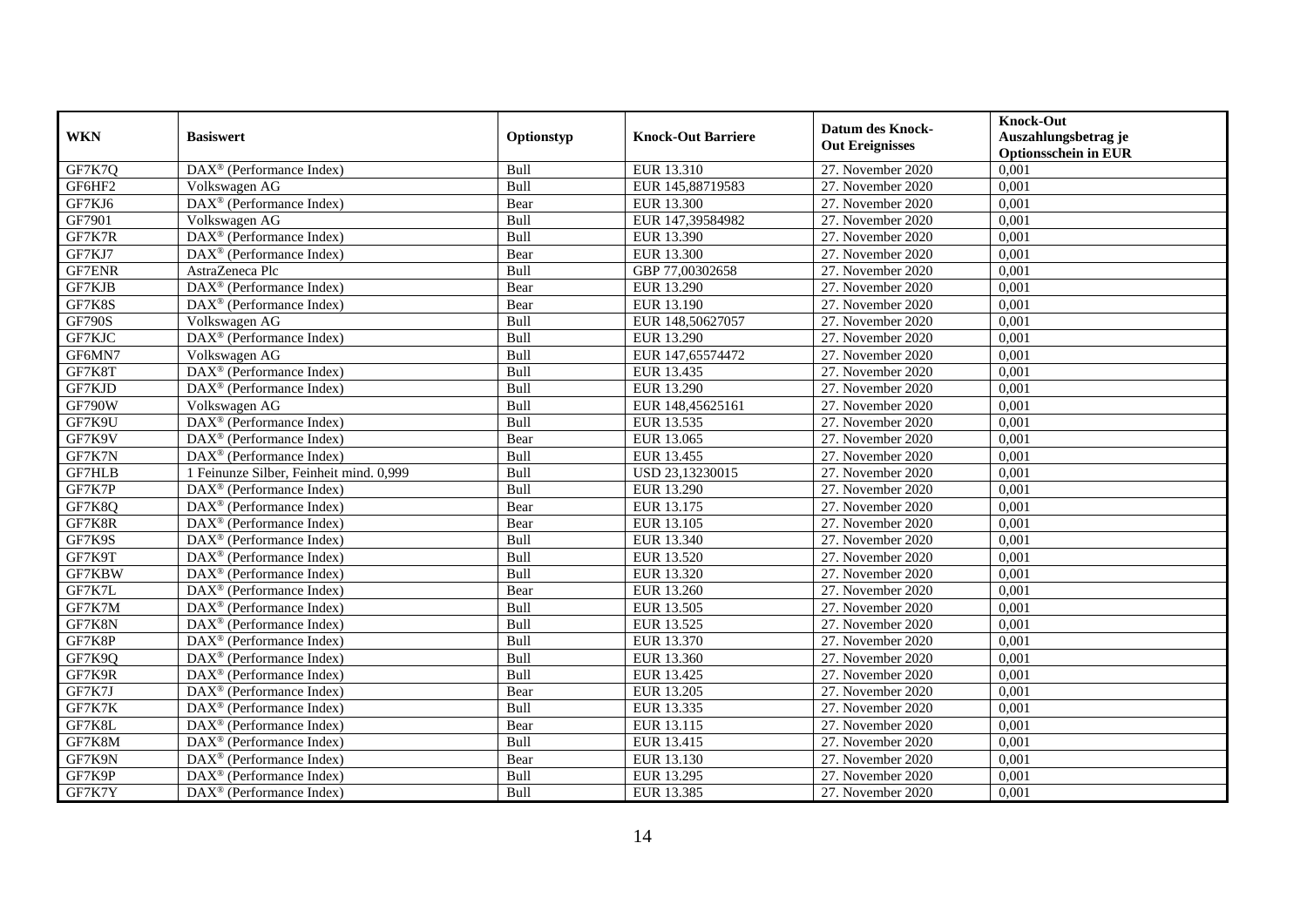| <b>WKN</b>    | <b>Basiswert</b>                                                | Optionstyp | <b>Knock-Out Barriere</b> | <b>Datum des Knock-</b><br><b>Out Ereignisses</b> | <b>Knock-Out</b><br>Auszahlungsbetrag je<br><b>Optionsschein in EUR</b> |
|---------------|-----------------------------------------------------------------|------------|---------------------------|---------------------------------------------------|-------------------------------------------------------------------------|
| GF7K7Z        | $\overline{\text{DAX}^{\otimes}}$ (Performance Index)           | Bull       | EUR 13.305                | 27. November 2020                                 | 0,001                                                                   |
| <b>GF7K90</b> | $DAX^{\otimes}$ (Performance Index)                             | Bull       | EUR 13.315                | 27. November 2020                                 | 0,001                                                                   |
| GF7K91        | $DAX^{\otimes}$ (Performance Index)                             | Bull       | EUR 13.540                | 27. November 2020                                 | 0,001                                                                   |
| GF7KA2        | DAX <sup>®</sup> (Performance Index)                            | Bull       | EUR 13.380                | 27. November 2020                                 | 0,001                                                                   |
| GF7KA3        | $DAX^{\circledast}$ (Performance Index)                         | Bear       | EUR 13.050                | 27. November 2020                                 | 0,001                                                                   |
| GF7K7E        | $\overline{\text{DAX}^{\otimes}}$ (Performance Index)           | Bear       | <b>EUR 13.100</b>         | 27. November 2020                                 | 0,001                                                                   |
| GF7K7F        | $\text{DAX}^{\otimes}$ (Performance Index)                      | Bear       | EUR 13.185                | 27. November 2020                                 | 0,001                                                                   |
| GF7K8G        | $\text{DAX}^{\otimes}$ (Performance Index)                      | Bear       | EUR 13.160                | 27. November 2020                                 | 0,001                                                                   |
| GF7K8H        | $\text{DAX}^{\otimes}$ (Performance Index)                      | Bull       | EUR 13.405                | 27. November 2020                                 | 0,001                                                                   |
| GF7K9J        | $\overline{\text{DAX}}^{\textcirc}$ (Performance Index)         | Bull       | EUR 13.475                | 27. November 2020                                 | 0,001                                                                   |
| GF7K9K        | $\overline{\text{DAX}^{\circledast}(\text{Performance Index})}$ | Bear       | EUR 13.210                | 27. November 2020                                 | 0,001                                                                   |
| <b>GF7K88</b> | DAX <sup>®</sup> (Performance Index)                            | Bull       | EUR 13.330                | 27. November 2020                                 | 0,001                                                                   |
| <b>GF7K89</b> | $\overline{\text{DAX}}^{\textcirc}$ (Performance Index)         | Bear       | EUR 13.200                | 27. November 2020                                 | 0,001                                                                   |
| GF7K9A        | DAX <sup>®</sup> (Performance Index)                            | Bear       | EUR 13.220                | 27. November 2020                                 | 0,001                                                                   |
| GF7K9B        | DAX <sup>®</sup> (Performance Index)                            | Bull       | EUR 13.450                | 27. November 2020                                 | 0,001                                                                   |
| <b>GF7K79</b> | DAX <sup>®</sup> (Performance Index)                            | Bull       | <b>EUR 13.345</b>         | 27. November 2020                                 | 0,001                                                                   |
| GF7K8A        | $DAX^{\otimes}$ (Performance Index)                             | Bull       | EUR 13.300                | 27. November 2020                                 | 0,001                                                                   |
| GF7K8B        | $\overline{\text{DAX}}^{\textcirc}$ (Performance Index)         | Bull       | EUR 13.465                | 27. November 2020                                 | 0,001                                                                   |
| GF7K9C        | $\overline{\text{DAX}^{\otimes}}$ (Performance Index)           | Bear       | EUR 13.270                | 27. November 2020                                 | 0,001                                                                   |
| GF7K9D        | $\text{DAX}^{\otimes}$ (Performance Index)                      | Bull       | EUR 13.395                | 27. November 2020                                 | 0,001                                                                   |
| GF7K82        | $DAX^{\circledast}$ (Performance Index)                         | Bull       | EUR 13.420                | 27. November 2020                                 | 0,001                                                                   |
| <b>GF7K83</b> | $\overline{\text{DAX}}^{\textcirc}$ (Performance Index)         | Bear       | EUR 13.070                | 27. November 2020                                 | 0,001                                                                   |
| <b>GF7K84</b> | DAX <sup>®</sup> (Performance Index)                            | Bear       | EUR 13.265                | 27. November 2020                                 | 0,001                                                                   |
| GF7K94        | $\text{DAX}^{\otimes}$ (Performance Index)                      | Bear       | EUR 13.285                | 27. November 2020                                 | 0,001                                                                   |
| <b>GF7K95</b> | $DAX^{\circledR}$ (Performance Index)                           | Bear       | EUR 13.055                | 27. November 2020                                 | 0,001                                                                   |
| <b>GF7K96</b> | $\text{DAX}^{\otimes}$ (Performance Index)                      | Bull       | EUR 13.325                | 27. November 2020                                 | 0,001                                                                   |
| GF7KA6        | $\overline{\text{DAX}^{\otimes}}$ (Performance Index)           | Bear       | <b>EUR 13.080</b>         | 27. November 2020                                 | 0,001                                                                   |
| GF7KA7        | $DAX^{\otimes}$ (Performance Index)                             | Bull       | EUR 13.550                | 27. November 2020                                 | 0,001                                                                   |
| GF7KA8        | $\overline{\text{DAX}}^{\textcirc}$ (Performance Index)         | Bear       | EUR 13.025                | 27. November 2020                                 | 0,001                                                                   |
| GF7KB9        | $DAX^{\otimes}$ (Performance Index)                             | Bear       | EUR 13.075                | 27. November 2020                                 | 0,001                                                                   |
| GF7K7U        | DAX <sup>®</sup> (Performance Index)                            | Bull       | EUR 13.515                | 27. November 2020                                 | 0,001                                                                   |
| GF7K7V        | DAX <sup>®</sup> (Performance Index)                            | Bull       | EUR 13.530                | 27. November 2020                                 | 0,001                                                                   |
| GF7K8W        | $\overline{\text{DAX}^{\otimes}}$ (Performance Index)           | Bear       | EUR 13.180                | 27. November 2020                                 | 0,001                                                                   |
| GF7K8X        | $\text{DAX}^{\otimes}$ (Performance Index)                      | Bear       | EUR 13.085                | 27. November 2020                                 | 0,001                                                                   |
| GF7K9Y        | $\text{DAX}^{\otimes}$ (Performance Index)                      | Bull       | EUR 13.430                | 27. November 2020                                 | 0,001                                                                   |
| GF7K9Z        | $\text{DAX}^{\otimes}$ (Performance Index)                      | Bear       | EUR 13.155                | 27. November 2020                                 | 0,001                                                                   |
| GF7KC3        | $\text{DAX}^{\otimes}$ (Performance Index)                      | Bear       | EUR 13.035                | 27. November 2020                                 | 0,001                                                                   |
| GF7K7C        | DAX <sup>®</sup> (Performance Index)                            | Bull       | EUR 13.445                | 27. November 2020                                 | 0,001                                                                   |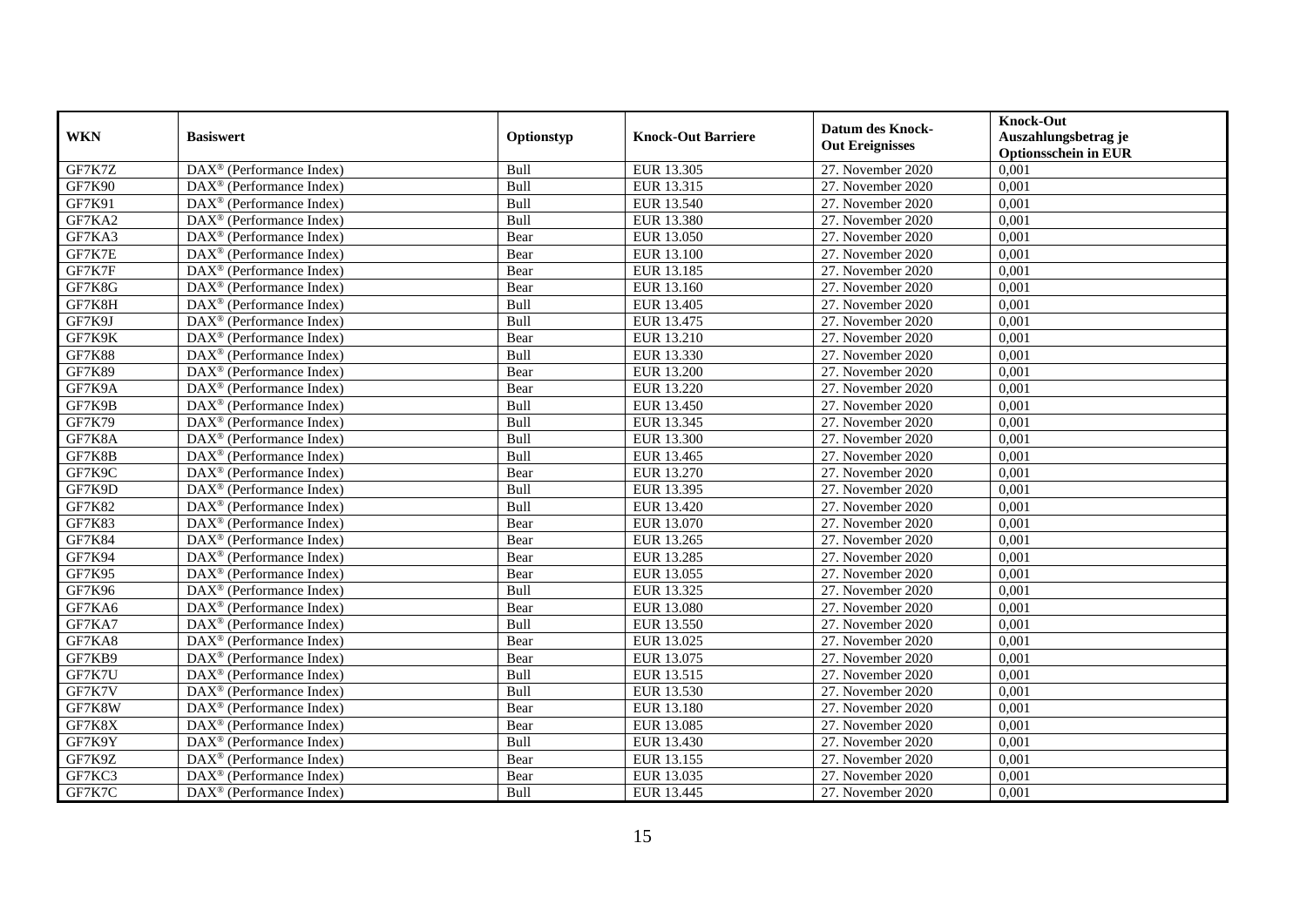| <b>WKN</b>    | <b>Basiswert</b>                                        | Optionstyp | <b>Knock-Out Barriere</b> | <b>Datum des Knock-</b><br><b>Out Ereignisses</b> | <b>Knock-Out</b><br>Auszahlungsbetrag je<br><b>Optionsschein in EUR</b> |
|---------------|---------------------------------------------------------|------------|---------------------------|---------------------------------------------------|-------------------------------------------------------------------------|
| GF7K7D        | $\overline{\text{DAX}^{\otimes}}$ (Performance Index)   | Bear       | EUR 13.145                | 27. November 2020                                 | 0,001                                                                   |
| GF7K8E        | DAX <sup>®</sup> (Performance Index)                    | Bear       | EUR 13.230                | 27. November 2020                                 | 0,001                                                                   |
| GF7K8F        | $\text{DAX}^{\otimes}$ (Performance Index)              | Bear       | EUR 13.170                | 27. November 2020                                 | 0,001                                                                   |
| GF7K9G        | DAX <sup>®</sup> (Performance Index)                    | Bull       | EUR 13.460                | 27. November 2020                                 | 0,001                                                                   |
| GF7K9H        | DAX <sup>®</sup> (Performance Index)                    | Bear       | EUR 13.225                | 27. November 2020                                 | 0,001                                                                   |
| GF7K7G        | $DAX^{\otimes}$ (Performance Index)                     | Bear       | EUR 13.240                | 27. November 2020                                 | 0,001                                                                   |
| GF7K7H        | $\overline{\text{DAX}}^{\textcirc}$ (Performance Index) | Bull       | EUR 13.545                | 27. November 2020                                 | 0,001                                                                   |
| GF7K8J        | $DAX^{\otimes}$ (Performance Index)                     | Bull       | EUR 13.510                | 27. November 2020                                 | 0,001                                                                   |
| GF7K8K        | $DAX^{\otimes}$ (Performance Index)                     | Bull       | EUR 13.485                | 27. November 2020                                 | 0,001                                                                   |
| GF7K9L        | $\text{DAX}^{\otimes}$ (Performance Index)              | Bull       | EUR 13.410                | 27. November 2020                                 | 0,001                                                                   |
| GF7K9M        | $\overline{\text{DAX}^{\otimes}}$ (Performance Index)   | Bull       | EUR 13.350                | 27. November 2020                                 | 0,001                                                                   |
| GF7K7W        | DAX <sup>®</sup> (Performance Index)                    | Bear       | EUR 13.090                | 27. November 2020                                 | 0,001                                                                   |
| GF7K7X        | $\text{DAX}^{\circledast}$ (Performance Index)          | Bull       | EUR 13.440                | 27. November 2020                                 | 0,001                                                                   |
| GF7K8Y        | $DAX^{\circledR}$ (Performance Index)                   | Bull       | EUR 13.365                | 27. November 2020                                 | 0,001                                                                   |
| GF7K8Z        | DAX <sup>®</sup> (Performance Index)                    | Bear       | EUR 13.245                | 27. November 2020                                 | 0,001                                                                   |
| GF7KA0        | DAX <sup>®</sup> (Performance Index)                    | Bear       | EUR 13.165                | 27. November 2020                                 | 0,001                                                                   |
| GF7KA1        | $DAX^{\otimes}$ (Performance Index)                     | Bull       | EUR 13.490                | 27. November 2020                                 | 0,001                                                                   |
| GF7K7A        | $\overline{\text{DAX}^{\otimes}}$ (Performance Index)   | Bear       | EUR 13.275                | 27. November 2020                                 | 0,001                                                                   |
| GF7K7B        | $\overline{\text{DAX}^{\otimes}}$ (Performance Index)   | Bear       | EUR 13.135                | 27. November 2020                                 | 0,001                                                                   |
| GF7K8C        | $\text{DAX}^{\otimes}$ (Performance Index)              | Bull       | EUR 13.375                | 27. November 2020                                 | 0,001                                                                   |
| GF7K8D        | $DAX^{\circledast}$ (Performance Index)                 | Bull       | EUR 13.500                | 27. November 2020                                 | 0,001                                                                   |
| GF7K9E        | $DAX^{\circledR}$ (Performance Index)                   | Bear       | EUR 13.060                | 27. November 2020                                 | 0,001                                                                   |
| GF7K9F        | DAX <sup>®</sup> (Performance Index)                    | Bull       | EUR 13.355                | 27. November 2020                                 | 0,001                                                                   |
| <b>GF7K80</b> | $DAX^{\otimes}$ (Performance Index)                     | Bear       | <b>EUR 13.250</b>         | 27. November 2020                                 | 0,001                                                                   |
| <b>GF7K81</b> | $DAX^{\otimes}$ (Performance Index)                     | Bear       | EUR 13.215                | 27. November 2020                                 | 0,001                                                                   |
| GF7K92        | $\text{DAX}^{\otimes}$ (Performance Index)              | Bear       | EUR 13.255                | 27. November 2020                                 | 0,001                                                                   |
| GF7K93        | DAX <sup>®</sup> (Performance Index)                    | Bear       | EUR 13.235                | 27. November 2020                                 | 0,001                                                                   |
| GF7KA4        | $\overline{\text{DAX}^{\otimes}}$ (Performance Index)   | Bear       | EUR 13.040                | 27. November 2020                                 | 0,001                                                                   |
| GF7KA5        | $\overline{\text{DAX}^{\otimes}}$ (Performance Index)   | Bear       | EUR 13.045                | 27. November 2020                                 | 0,001                                                                   |
| <b>GF7K85</b> | $DAX^{\circledR}$ (Performance Index)                   | Bull       | EUR 13.400                | 27. November 2020                                 | 0,001                                                                   |
| <b>GF7K86</b> | $DAX^{\otimes}$ (Performance Index)                     | Bull       | EUR 13.470                | 27. November 2020                                 | 0,001                                                                   |
| <b>GF7K87</b> | DAX <sup>®</sup> (Performance Index)                    | Bear       | <b>EUR 13.280</b>         | 27. November 2020                                 | 0,001                                                                   |
| GF7K97        | DAX <sup>®</sup> (Performance Index)                    | Bear       | EUR 13.095                | 27. November 2020                                 | 0,001                                                                   |
| <b>GF7K98</b> | DAX <sup>®</sup> (Performance Index)                    | Bear       | EUR 13.140                | 27. November 2020                                 | 0,001                                                                   |
| <b>GF7K99</b> | $\overline{\text{DAX}^{\otimes}}$ (Performance Index)   | Bull       | EUR 13.495                | 27. November 2020                                 | 0,001                                                                   |
| GF7KA9        | DAX <sup>®</sup> (Performance Index)                    | Bear       | EUR 13.030                | 27. November 2020                                 | 0,001                                                                   |
| GF7KHZ        | DAX <sup>®</sup> (Performance Index)                    | Bear       | EUR 13.310                | 27. November 2020                                 | 0,001                                                                   |
| GF6B9F        | Infineon Technologies AG                                | Bear       | EUR 28,8075012            | 27. November 2020                                 | 0,001                                                                   |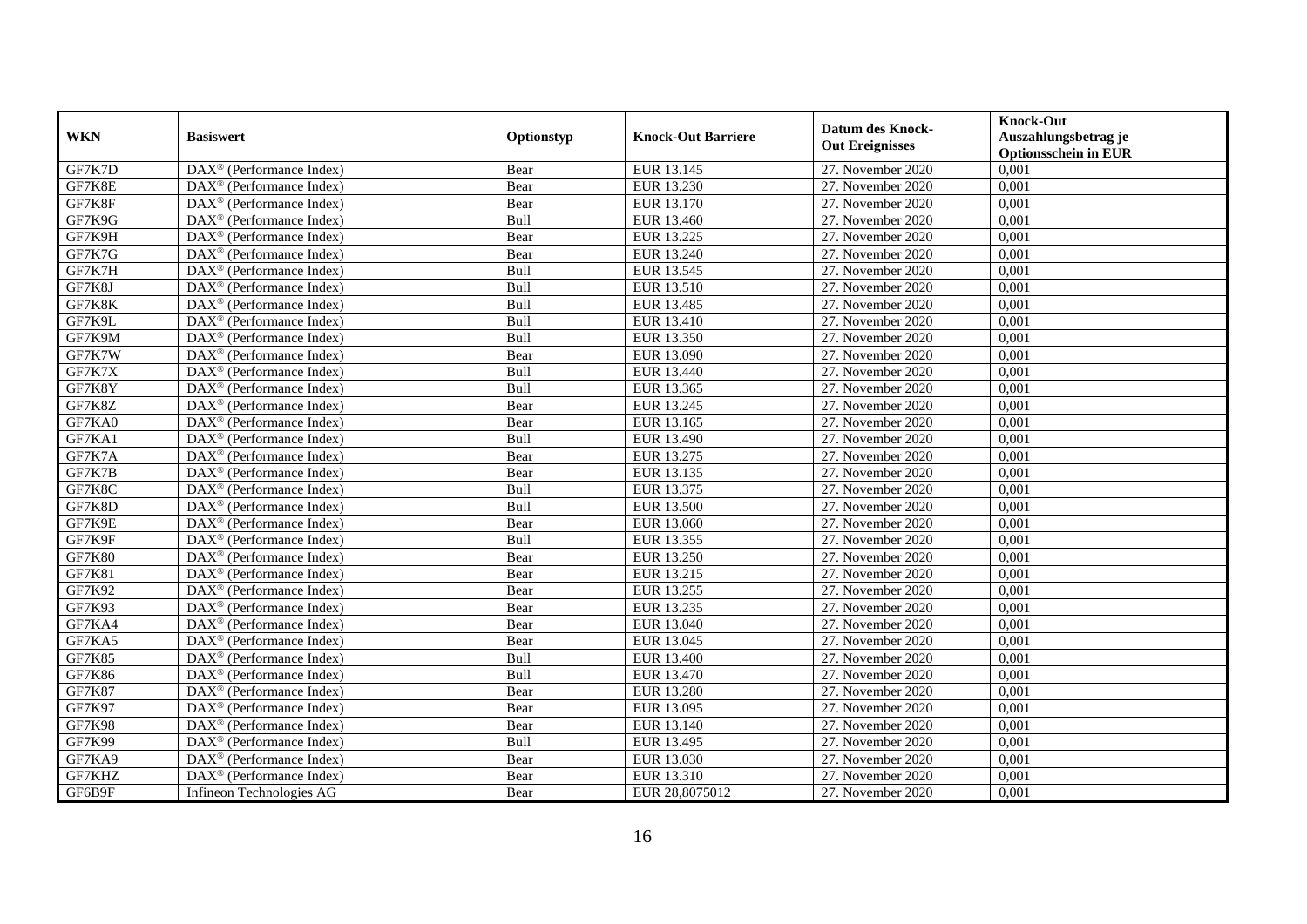| <b>WKN</b>    | <b>Basiswert</b>                                        | Optionstyp | <b>Knock-Out Barriere</b> | <b>Datum des Knock-</b><br><b>Out Ereignisses</b> | <b>Knock-Out</b><br>Auszahlungsbetrag je<br><b>Optionsschein in EUR</b> |
|---------------|---------------------------------------------------------|------------|---------------------------|---------------------------------------------------|-------------------------------------------------------------------------|
| GF71TK        | Volkswagen AG                                           | Bull       | EUR 145,54027096          | 27. November 2020                                 | 0,001                                                                   |
| GF7ERV        | Infineon Technologies AG                                | Bear       | EUR 28,97261193           | 27. November 2020                                 | 0,001                                                                   |
| GF7HDG        | $\overline{\text{DAX}}^{\textcirc}$ (Performance Index) | Bear       | EUR 13.320                | 27. November 2020                                 | 0,001                                                                   |
| GF71TL        | Volkswagen AG                                           | Bull       | EUR 144,5495203           | 27. November 2020                                 | 0,001                                                                   |
| GF7HDH        | DAX <sup>®</sup> (Performance Index)                    | Bear       | EUR 13.320                | 27. November 2020                                 | 0,001                                                                   |
| GF6MH0        | Infineon Technologies AG                                | Bear       | EUR 28,92832713           | 27. November 2020                                 | 0,001                                                                   |
| GF7KJ0        | $\text{DAX}^{\circledast}$ (Performance Index)          | Bear       | EUR 13.310                | 27. November 2020                                 | 0,001                                                                   |
| GF7HDE        | $\overline{\text{DAX}^{\otimes}}$ (Performance Index)   | Bear       | EUR 13.320                | 27. November 2020                                 | 0,001                                                                   |
| GF6HF4        | Volkswagen AG                                           | Bull       | EUR 144,80565978          | 27. November 2020                                 | 0,001                                                                   |
| GF7KJ1        | DAX <sup>®</sup> (Performance Index)                    | Bear       | EUR 13.310                | 27. November 2020                                 | 0,001                                                                   |
| GF7HDF        | $\overline{\text{DAX}^{\otimes}}$ (Performance Index)   | Bear       | EUR 13.320                | 27. November 2020                                 | 0,001                                                                   |
| GF6MN8        | Volkswagen AG                                           | Bull       | EUR 145,37271815          | 27. November 2020                                 | 0,001                                                                   |
| GF7KJ2        | $\overline{\text{DAX}^{\otimes}}$ (Performance Index)   | Bear       | EUR 13.310                | 27. November 2020                                 | 0.001                                                                   |
| <b>GF6U85</b> | Banco Bilbao Vizcaya Argentaria S.A.                    | Bear       | EUR 3,85561797            | 27. November 2020                                 | 0,001                                                                   |
| GF78SC        | Infineon Technologies AG                                | Bear       | EUR 28,8752721            | 27. November 2020                                 | 0,001                                                                   |
| GF7HDC        | DAX <sup>®</sup> (Performance Index)                    | Bear       | EUR 13.325                | 27. November 2020                                 | 0,001                                                                   |
| GF7KJ3        | $\overline{\text{DAX}}^{\textcirc}$ (Performance Index) | Bear       | EUR 13.310                | 27. November 2020                                 | 0,001                                                                   |
| GF6HF3        | Volkswagen AG                                           | Bull       | EUR 145,1661718           | 27. November 2020                                 | 0,001                                                                   |
| GF7HDD        | DAX <sup>®</sup> (Performance Index)                    | Bear       | EUR 13.320                | 27. November 2020                                 | 0,001                                                                   |
| GC9X6J        | Proximus S.A.                                           | Bear       | EUR 17,95351576           | 27. November 2020                                 | 0,001                                                                   |
| GF7HDA        | DAX <sup>®</sup> (Performance Index)                    | Bear       | EUR 13.325                | 27. November 2020                                 | 0,001                                                                   |
| GF547Q        | TecDAX <sup>®</sup> (Performance Index)                 | Bear       | EUR 3.093,84              | 27. November 2020                                 | 0,001                                                                   |
| GF7HDB        | DAX <sup>®</sup> (Performance Index)                    | Bear       | EUR 13.325                | 27. November 2020                                 | 0,001                                                                   |
| GF7HD6        | $\overline{\text{DAX}^{\otimes}}$ (Performance Index)   | Bear       | EUR 13.330                | 27. November 2020                                 | 0,001                                                                   |
| GF7HD7        | $DAX^{\circledR}$ (Performance Index)                   | Bear       | EUR 13.330                | 27. November 2020                                 | 0,001                                                                   |
| GF7HD5        | $\overline{\text{DAX}}^{\textcirc}$ (Performance Index) | Bear       | EUR 13.330                | 27. November 2020                                 | 0,001                                                                   |
| GF7HD8        | DAX <sup>®</sup> (Performance Index)                    | Bear       | EUR 13.325                | 27. November 2020                                 | 0,001                                                                   |
| GF7HD9        | DAX <sup>®</sup> (Performance Index)                    | Bear       | EUR 13.325                | 27. November 2020                                 | 0,001                                                                   |
| <b>GF0JTU</b> | Orange SA                                               | Bear       | EUR 10,65978327           | 27. November 2020                                 | 0,001                                                                   |
| GF5VC7        | AstraZeneca Plc                                         | Bull       | GBP 76,66552645           | 27. November 2020                                 | 0,001                                                                   |
| GF723M        | $K+SAG$                                                 | Bear       | EUR 7,98740518            | 27. November 2020                                 | 0,001                                                                   |
| GB9SKX        | EURO STOXX 50 <sup>®</sup> Index (Price EUR)            | Bear       | EUR 3.526,39407172        | 27. November 2020                                 | 0,001                                                                   |
| <b>GF547P</b> | TecDAX <sup>®</sup> (Performance Index)                 | Bear       | EUR 3.098,84              | 27. November 2020                                 | 0,001                                                                   |
| GF4RM0        | <b>AIXTRON SE</b>                                       | Bear       | EUR 11,90017064           | 27. November 2020                                 | 0,001                                                                   |
| GF71BG        | Evotec AG                                               | Bear       | EUR 25,60821376           | 27. November 2020                                 | 0,001                                                                   |
| GF2FL2        | Lanxess AG                                              | Bear       | EUR 59,09599642           | 27. November 2020                                 | 0,001                                                                   |
| <b>GF722L</b> | Corporacion Mapfre SA                                   | Bull       | EUR 1,56152979            | 27. November 2020                                 | 0,001                                                                   |
| GF4NPQ        | <b>AIXTRON SE</b>                                       | Bear       | EUR 11,97651662           | 27. November 2020                                 | 0,001                                                                   |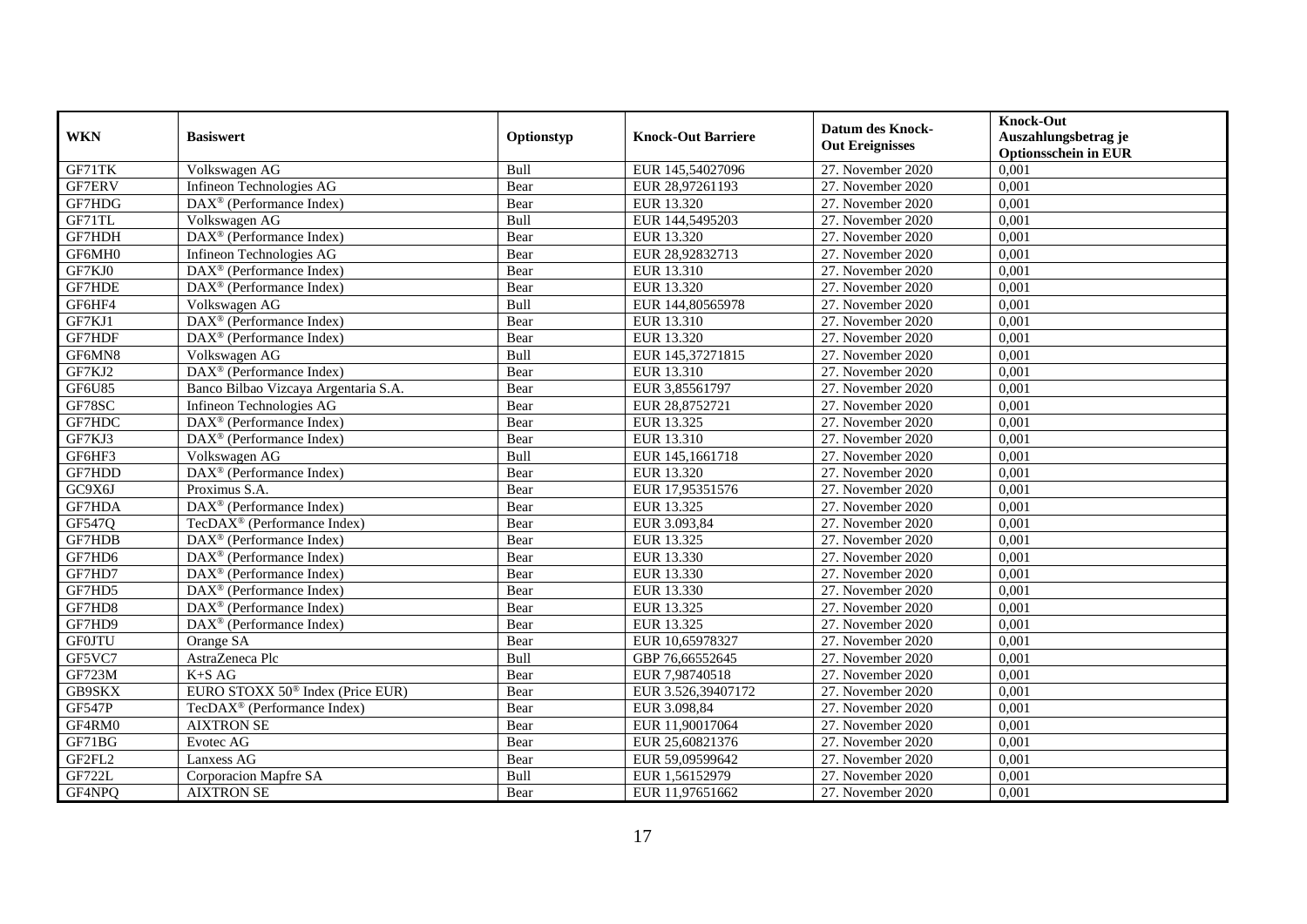| <b>WKN</b>    | <b>Basiswert</b>                            | Optionstyp | <b>Knock-Out Barriere</b> | <b>Datum des Knock-</b><br><b>Out Ereignisses</b> | <b>Knock-Out</b><br>Auszahlungsbetrag je<br><b>Optionsschein in EUR</b> |
|---------------|---------------------------------------------|------------|---------------------------|---------------------------------------------------|-------------------------------------------------------------------------|
| <b>GF7ERX</b> | Infineon Technologies AG                    | Bear       | EUR 28,98260939           | 27. November 2020                                 | 0,001                                                                   |
| <b>GF0JTW</b> | Orange SA                                   | Bear       | EUR 10,82773161           | 27. November 2020                                 | 0.001                                                                   |
| GF7HA4        | adidas AG                                   | Bull       | EUR 272,3733811           | 27. November 2020                                 | 0,001                                                                   |
| GF6UJF        | Deutsche Telekom AG                         | Bear       | EUR 15,18274448           | 27. November 2020                                 | 0,001                                                                   |
| GC9553        | Edenred S.A.                                | Bear       | EUR 48,86638513           | 27. November 2020                                 | 0,001                                                                   |
| GF7H5U        | MTU Aero Engines AG                         | Bull       | EUR 202,47919192          | 27. November 2020                                 | 0,001                                                                   |
| GC9X6L        | Proximus S.A.                               | Bear       | EUR 18,1603308            | 27. November 2020                                 | 0,001                                                                   |
| GF0Z82        | <b>AIXTRON SE</b>                           | Bear       | EUR 12,06178748           | 27. November 2020                                 | 0,001                                                                   |
| GF7HLC        | 1 Feinunze Silber, Feinheit mind. 0,999     | Bull       | USD 23,11229817           | 27. November 2020                                 | 0,001                                                                   |
| GF7HA1        | adidas AG                                   | Bull       | EUR 272,42338723          | 27. November 2020                                 | 0,001                                                                   |
| <b>GF547N</b> | TecDAX <sup>®</sup> (Performance Index)     | Bear       | EUR 3.103,76              | 27. November 2020                                 | 0,001                                                                   |
| GC83NF        | Dialog Semiconductor PLC                    | Bear       | EUR 44,41752664           | 27. November 2020                                 | 0,001                                                                   |
| GC94SR        | Infineon Technologies AG                    | Bear       | EUR 29,08936925           | 27. November 2020                                 | 0,001                                                                   |
| GF792D        | Puma SE                                     | Bull       | EUR 81,16977005           | 27. November 2020                                 | 0,001                                                                   |
| GF7H9Z        | adidas AG                                   | Bull       | EUR 272,51339826          | 27. November 2020                                 | 0,001                                                                   |
| GF2RMX        | Deutsche Telekom AG                         | Bear       | EUR 15,22852612           | 27. November 2020                                 | 0,001                                                                   |
| GF7HA0        | adidas AG                                   | Bull       | EUR 272,46339213          | 27. November 2020                                 | 0,001                                                                   |
| GF78T9        | Deutsche Telekom AG                         | Bear       | EUR 15.21308621           | 27. November 2020                                 | 0.001                                                                   |
| GB9SBG        | CAC 40 <sup>®</sup> Index                   | Bear       | EUR 5.598,81              | 27. November 2020                                 | 0,001                                                                   |
| GF78UA        | Infineon Technologies AG                    | Bear       | EUR 29,02519564           | 27. November 2020                                 | 0,001                                                                   |
| GF78UG        | Deutsche Telekom AG                         | Bear       | EUR 15,21308621           | 27. November 2020                                 | 0,001                                                                   |
| GF3CVF        | 1 Feinunze Silber, Feinheit mind. 0,999     | Bull       | USD 22,64476274           | 27. November 2020                                 | 0,001                                                                   |
| GF5S10        | 1 Feinunze Silber, Feinheit mind. 0,999     | Bull       | USD 22,89688454           | 27. November 2020                                 | 0,001                                                                   |
| GF5S11        | 1 Feinunze Silber, Feinheit mind. 0,999     | Bull       | USD 22,84676              | 27. November 2020                                 | 0,001                                                                   |
| <b>GF7HLE</b> | 1 Feinunze Silber, Feinheit mind. 0,999     | Bull       | USD 23,06229319           | 27. November 2020                                 | 0,001                                                                   |
| GF7HLF        | 1 Feinunze Silber, Feinheit mind. 0,999     | Bull       | USD 23,03229021           | 27. November 2020                                 | 0,001                                                                   |
| <b>GF74N8</b> | 1 Feinunze Silber, Feinheit mind. 0,999     | Bull       | USD 22,74283092           | 27. November 2020                                 | 0,001                                                                   |
| GF7HLD        | 1 Feinunze Silber, Feinheit mind. 0,999     | Bull       | USD 23,09229618           | 27. November 2020                                 | 0,001                                                                   |
| GC89K2        | 1 Feinunze Gold, Feinheit mind. 0,995, LBMA | Bull       | USD 1.793,54478258        | 27. November 2020                                 | 0,001                                                                   |
| GC89K3        | 1 Feinunze Gold, Feinheit mind. 0,995, LBMA | Bull       | USD 1.791,00794417        | 27. November 2020                                 | 0,001                                                                   |
| GC8EJH        | 1 Feinunze Gold, Feinheit mind. 0,995, LBMA | Bull       | USD 1.797,90266509        | 27. November 2020                                 | 0,001                                                                   |
| GC8C47        | 1 Feinunze Gold, Feinheit mind. 0,995, LBMA | Bull       | USD 1.782,8651129         | 27. November 2020                                 | 0,001                                                                   |
| GC89K4        | 1 Feinunze Gold, Feinheit mind. 0,995, LBMA | Bull       | USD 1.788,47110573        | 27. November 2020                                 | 0,001                                                                   |
| GF3CVJ        | 1 Feinunze Silber, Feinheit mind. 0,999     | Bull       | USD 22,47374501           | 27. November 2020                                 | 0,001                                                                   |
| GC9AKL        | 1 Feinunze Gold, Feinheit mind. 0,995, LBMA | Bull       | USD 1.785,27013821        | 27. November 2020                                 | 0,001                                                                   |
| GF3CVK        | 1 Feinunze Silber, Feinheit mind. 0,999     | Bull       | USD 22,4435654            | 27. November 2020                                 | 0,001                                                                   |
| GC7XYW        | 1 Feinunze Gold, Feinheit mind. 0,995, LBMA | Bull       | USD 1.776,3167619         | 27. November 2020                                 | 0,001                                                                   |
| GC7XYV        | 1 Feinunze Gold, Feinheit mind. 0,995, LBMA | Bull       | USD 1.778,85435726        | 27. November 2020                                 | 0,001                                                                   |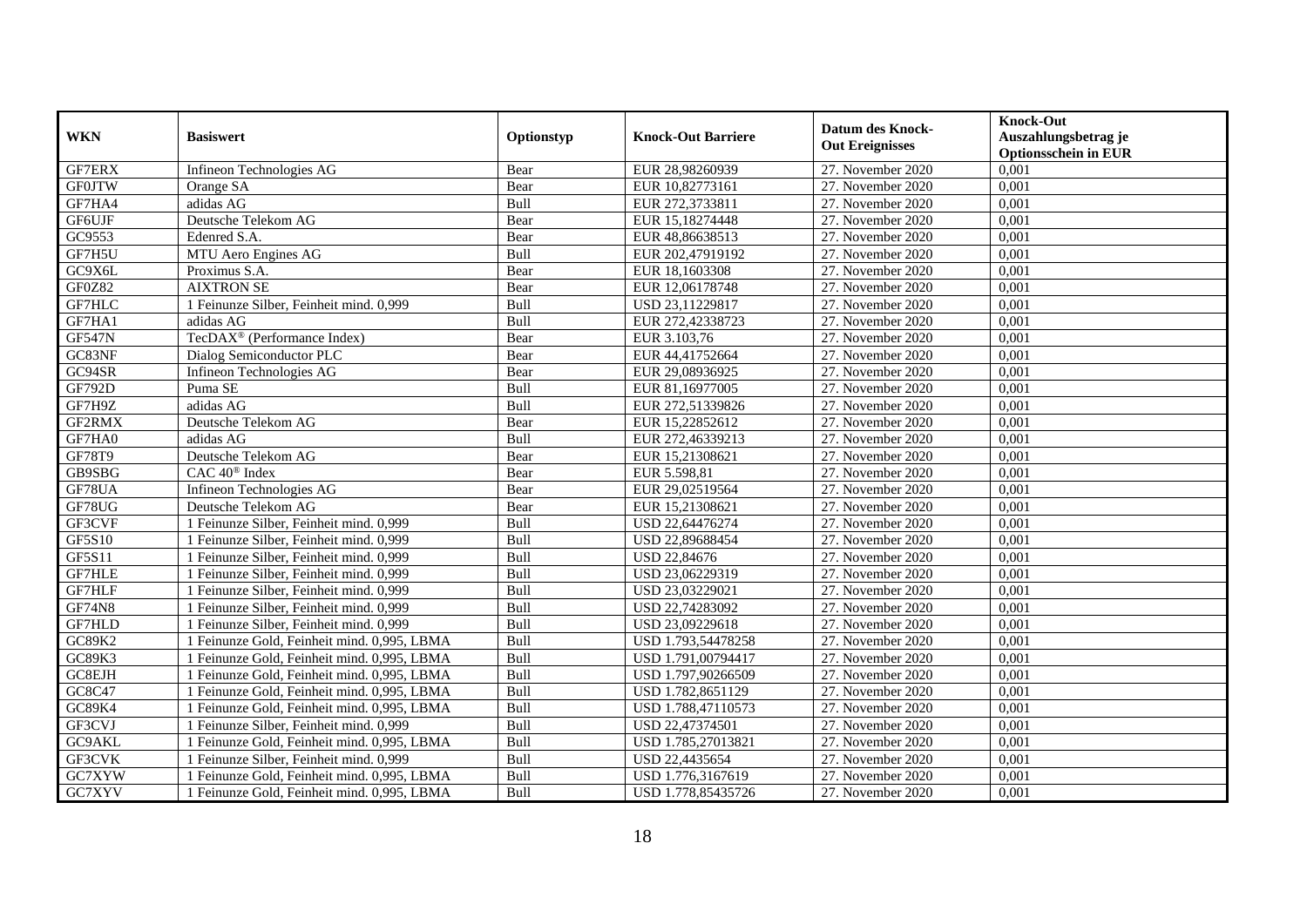| <b>WKN</b>    | <b>Basiswert</b>                                | Optionstyp | <b>Knock-Out Barriere</b> | Datum des Knock-<br><b>Out Ereignisses</b> | <b>Knock-Out</b><br>Auszahlungsbetrag je<br><b>Optionsschein in EUR</b> |
|---------------|-------------------------------------------------|------------|---------------------------|--------------------------------------------|-------------------------------------------------------------------------|
| GF7HLJ        | 1 Feinunze Platin, Feinheit mind. 0,9995        | Bull       | USD 949,115               | 27. November 2020                          | 0,001                                                                   |
| <b>GF7HLH</b> | 1 Feinunze Platin, Feinheit mind. 0,9995        | Bull       | <b>USD 950,875</b>        | 27. November 2020                          | 0,001                                                                   |
| GF45Z9        | <b>VERBUND AG</b>                               | Bear       | EUR 57,87064051           | 27. November 2020                          | 0,001                                                                   |
| GF6MJA        | HelloFresh SE                                   | Bear       | EUR 50,19121272           | 27. November 2020                          | 0,001                                                                   |
| GF7ERW        | Infineon Technologies AG                        | Bear       | EUR 29,14256859           | 27. November 2020                          | 0,001                                                                   |
| GF547M        | TecDAX <sup>®</sup> (Performance Index)         | Bear       | EUR 3.108,62              | 27. November 2020                          | 0,001                                                                   |
| GF7HLK        | 1 Feinunze Platin, Feinheit mind. 0,9995        | Bull       | USD 946,965               | 27. November 2020                          | 0,001                                                                   |
| GF7HHW        | S&P 500 <sup>®</sup> Index                      | Bear       | <b>USD 3.640</b>          | 27. November 2020                          | 0,001                                                                   |
| GF7HHX        | S&P 500 <sup>®</sup> Index                      | Bear       | <b>USD 3.640</b>          | 27. November 2020                          | 0,001                                                                   |
| GF6NSD        | NASDAQ-100 Index®                               | Bear       | <b>USD 12.180</b>         | 27. November 2020                          | 0,001                                                                   |
| GF7HG5        | NASDAQ-100 Index®                               | Bear       | <b>USD 12.090</b>         | 27. November 2020                          | 0,001                                                                   |
| GF7HG6        | NASDAQ-100 Index®                               | Bear       | <b>USD 12.090</b>         | 27. November 2020                          | 0,001                                                                   |
| GF7KK6        | NASDAQ-100 Index®                               | Bear       | <b>USD 12.160</b>         | 27. November 2020                          | 0,001                                                                   |
| GF7HG7        | NASDAQ-100 Index®                               | Bear       | <b>USD 12.080</b>         | 27. November 2020                          | 0,001                                                                   |
| GF7KGQ        | Dow Jones Industrial Average <sup>®</sup> Index | Bear       | <b>USD 29.950</b>         | 27. November 2020                          | 0,001                                                                   |
| GF7KK7        | NASDAQ-100 Index®                               | Bear       | <b>USD 12.160</b>         | 27. November 2020                          | 0,001                                                                   |
| GF6NS8        | NASDAQ-100 Index®                               | Bear       | <b>USD 12.220</b>         | 27. November 2020                          | 0,001                                                                   |
| GF7KGR        | Dow Jones Industrial Average <sup>®</sup> Index | Bear       | <b>USD 29.920</b>         | 27. November 2020                          | 0,001                                                                   |
| GF7HBE        | Dow Jones Industrial Average® Index             | Bull       | <b>USD 29.940</b>         | 27. November 2020                          | 0,001                                                                   |
| GF7KKY        | S&P 500 <sup>®</sup> Index                      | Bear       | <b>USD 3.630</b>          | 27. November 2020                          | 0,001                                                                   |
| GF6ZLQ        | NASDAQ-100 Index®                               | Bear       | <b>USD 12.210</b>         | 27. November 2020                          | 0,001                                                                   |
| GF7HBF        | Dow Jones Industrial Average® Index             | Bull       | <b>USD 29.920</b>         | 27. November 2020                          | 0,001                                                                   |
| GF6NS9        | NASDAQ-100 Index®                               | Bear       | <b>USD 12.220</b>         | 27. November 2020                          | 0,001                                                                   |
| GF7KGP        | Dow Jones Industrial Average® Index             | Bear       | <b>USD 29.950</b>         | 27. November 2020                          | 0,001                                                                   |
| GF6ZLR        | NASDAQ-100 Index®                               | Bear       | <b>USD 12.210</b>         | 27. November 2020                          | 0,001                                                                   |
| GF7KKZ        | S&P 500 <sup>®</sup> Index                      | Bear       | <b>USD 3.630</b>          | 27. November 2020                          | 0,001                                                                   |
| GF7HBC        | Dow Jones Industrial Average® Index             | Bull       | <b>USD 29.950</b>         | 27. November 2020                          | 0,001                                                                   |
| GF7HG8        | NASDAQ-100 Index®                               | Bear       | <b>USD 12.080</b>         | 27. November 2020                          | 0,001                                                                   |
| GF7KKW        | S&P 500 <sup>®</sup> Index                      | Bear       | <b>USD 3.632,5</b>        | 27. November 2020                          | 0,001                                                                   |
| GF6ZLS        | NASDAQ-100 Index®                               | Bear       | <b>USD 12.190</b>         | 27. November $2020$                        | 0,001                                                                   |
| GF6NSA        | NASDAQ-100 Index®                               | Bear       | <b>USD 12.200</b>         | 27. November 2020                          | 0,001                                                                   |
| GF7HBD        | Dow Jones Industrial Average <sup>®</sup> Index | Bull       | <b>USD 29.940</b>         | 27. November 2020                          | 0,001                                                                   |
| GF7KKX        | S&P 500 <sup>®</sup> Index                      | Bear       | <b>USD 3.632,5</b>        | 27. November 2020                          | 0,001                                                                   |
| GF6ZLT        | NASDAQ-100 Index®                               | Bear       | <b>USD 12.190</b>         | 27. November 2020                          | 0,001                                                                   |
| GF6NSB        | NASDAQ-100 Index®                               | Bear       | <b>USD 12.200</b>         | 27. November 2020                          | 0,001                                                                   |
| GF7HBA        | Dow Jones Industrial Average® Index             | Bull       | <b>USD 29.980</b>         | 27. November 2020                          | 0,001                                                                   |
| GF7KKU        | S&P 500 <sup>®</sup> Index                      | Bear       | <b>USD 3.635</b>          | 27. November 2020                          | 0,001                                                                   |
| GF7KK4        | NASDAQ-100 Index®                               | Bear       | <b>USD 12.170</b>         | 27. November 2020                          | 0,001                                                                   |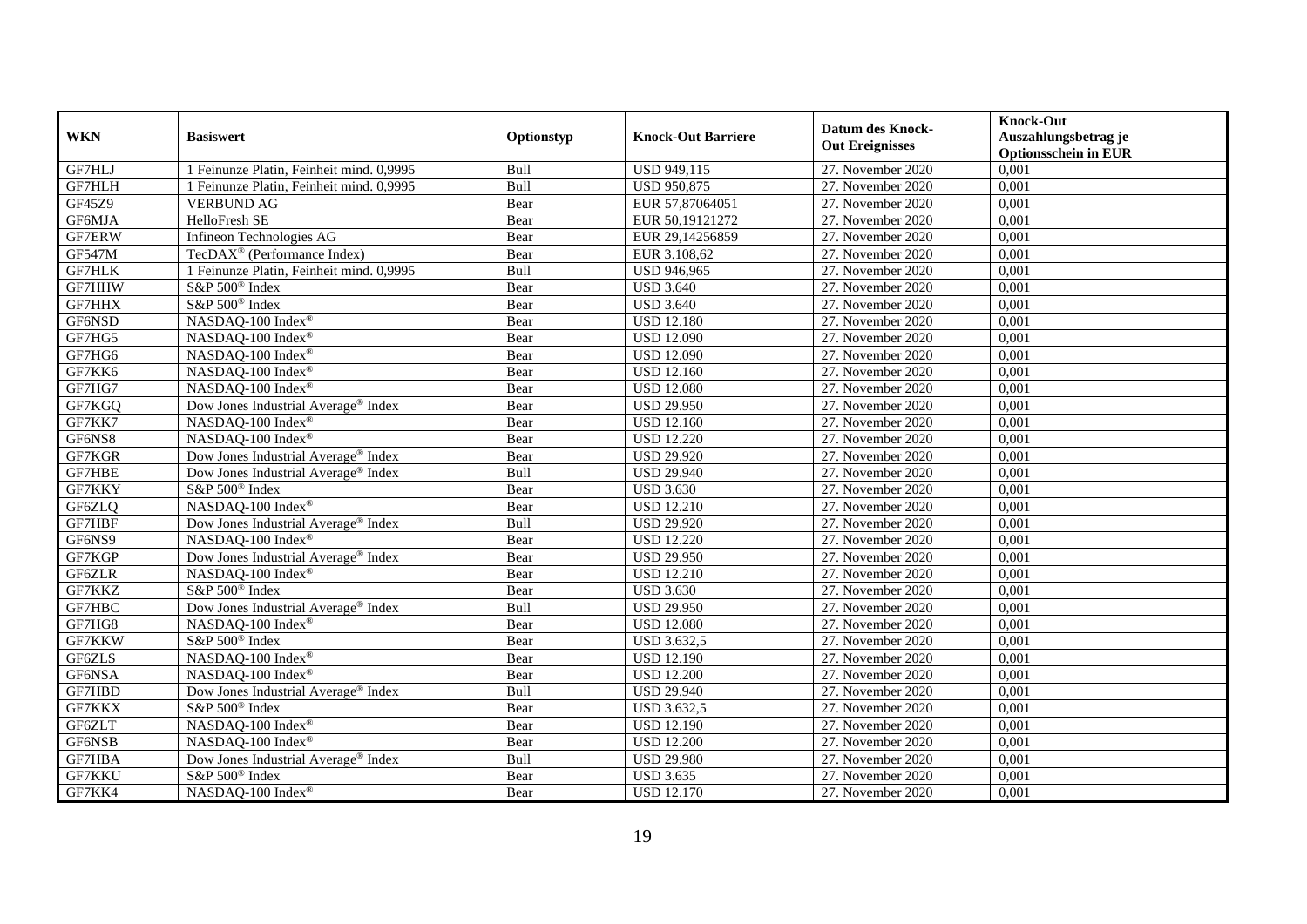| <b>WKN</b>    | <b>Basiswert</b>                                | Optionstyp | <b>Knock-Out Barriere</b> | <b>Datum des Knock-</b><br><b>Out Ereignisses</b> | <b>Knock-Out</b><br>Auszahlungsbetrag je<br><b>Optionsschein in EUR</b> |
|---------------|-------------------------------------------------|------------|---------------------------|---------------------------------------------------|-------------------------------------------------------------------------|
| GF7HBB        | Dow Jones Industrial Average® Index             | Bull       | <b>USD 29.950</b>         | 27. November 2020                                 | 0,001                                                                   |
| GF6NSC        | NASDAQ-100 Index®                               | Bear       | <b>USD 12.180</b>         | 27. November 2020                                 | 0,001                                                                   |
| GF7KKV        | S&P 500 <sup>®</sup> Index                      | Bear       | <b>USD 3.635</b>          | 27. November 2020                                 | 0,001                                                                   |
| GF7KK5        | NASDAQ-100 Index®                               | Bear       | <b>USD 12.170</b>         | 27. November 2020                                 | 0,001                                                                   |
| GF7HB8        | Dow Jones Industrial Average <sup>®</sup> Index | Bull       | <b>USD 30.000</b>         | 27. November 2020                                 | 0,001                                                                   |
| GF7KKS        | S&P 500 <sup>®</sup> Index                      | Bear       | USD 3.637,5               | 27. November 2020                                 | 0,001                                                                   |
| GF7HB9        | Dow Jones Industrial Average® Index             | Bull       | <b>USD 29.980</b>         | 27. November 2020                                 | 0,001                                                                   |
| GF7KKT        | S&P 500 <sup>®</sup> Index                      | Bear       | USD 3.637,5               | 27. November 2020                                 | 0,001                                                                   |
| GF7HB7        | Dow Jones Industrial Average® Index             | Bull       | <b>USD 30.020</b>         | 27. November 2020                                 | 0,001                                                                   |
| GF6NS4        | NASDAO-100 Index <sup>®</sup>                   | Bear       | <b>USD 12.250</b>         | 27. November 2020                                 | 0,001                                                                   |
| GF6NS7        | NASDAQ-100 Index®                               | Bear       | <b>USD 12.240</b>         | 27. November 2020                                 | 0,001                                                                   |
| GF6ZLN        | NASDAQ-100 Index®                               | Bear       | <b>USD 12.230</b>         | 27. November 2020                                 | 0,001                                                                   |
| GF6NS5        | NASDAQ-100 Index®                               | Bear       | <b>USD 12.250</b>         | 27. November 2020                                 | 0,001                                                                   |
| GF6ZLP        | NASDAQ-100 Index®                               | Bear       | <b>USD 12.230</b>         | 27. November 2020                                 | 0,001                                                                   |
| GF6NS6        | NASDAQ-100 Index®                               | Bear       | <b>USD 12.240</b>         | 27. November 2020                                 | 0,001                                                                   |
| GF3M1L        | NASDAQ-100 Index®                               | Bear       | USD 12.251,09             | 27. November 2020                                 | 0,001                                                                   |
| GF6EX2        | NASDAQ-100 Index®                               | Bear       | <b>USD 12.217,75</b>      | 27. November 2020                                 | 0,001                                                                   |
| GF6EX3        | NASDAQ-100 Index®                               | Bear       | <b>USD 12.202.8</b>       | 27. November 2020                                 | 0.001                                                                   |
| GF6BGR        | Intel Corporation                               | Bear       | USD 47,29762777           | 27. November 2020                                 | 0,001                                                                   |
| GF6EX6        | NASDAQ-100 Index®                               | Bear       | USD 12.177,83             | 27. November 2020                                 | 0,001                                                                   |
| GF6BGS        | Intel Corporation                               | Bear       | USD 47,37740451           | 27. November 2020                                 | 0,001                                                                   |
| GF6EX1        | NASDAQ-100 Index®                               | Bear       | USD 12.237,74             | 27. November 2020                                 | 0,001                                                                   |
| GF6EX4        | NASDAQ-100 Index®                               | Bear       | USD 12.197,81             | 27. November 2020                                 | 0,001                                                                   |
| GF6EX5        | NASDAQ-100 Index®                               | Bear       | USD 12.187,81             | 27. November 2020                                 | 0,001                                                                   |
| GF3LHH        | Delta Air Lines, Inc.                           | Bear       | USD 41,52699084           | 27. November 2020                                 | 0,001                                                                   |
| GF6DBN        | Amazon.com, Inc.                                | Bear       | USD 3.206,81088099        | 27. November 2020                                 | 0,001                                                                   |
| GF6DBM        | Amazon.com, Inc.                                | Bear       | USD 3.199,84302521        | 27. November 2020                                 | 0,001                                                                   |
| GF71WF        | Amazon.com. Inc.                                | Bear       | USD 3.208,20491915        | 27. November 2020                                 | 0,001                                                                   |
| <b>GF7ERY</b> | Infineon Technologies AG                        | Bear       | EUR 29,1825584            | 27. November 2020                                 | 0,001                                                                   |
| GF7HA5        | adidas AG                                       | Bull       | EUR 271,60328672          | 27. November 2020                                 | 0,001                                                                   |
| GF7H4V        | Tesla Inc                                       | Bear       | USD 574,13568462          | 27. November 2020                                 | 0,001                                                                   |
| GF7ERZ        | Infineon Technologies AG                        | Bear       | EUR 29,1625635            | 27. November 2020                                 | 0,001                                                                   |
| GF7EMH        | Tesla Inc                                       | Bear       | USD 585,29611539          | 27. November 2020                                 | 0,001                                                                   |
| GF7H4W        | Tesla Inc                                       | Bear       | USD 573,81575947          | 27. November 2020                                 | 0,001                                                                   |
| GF1U1S        | Tesla Inc                                       | Bear       | USD 579,94657413          | 27. November 2020                                 | 0,001                                                                   |
| GF6MQC        | Adobe Inc.                                      | Bear       | USD 475,99414594          | 27. November 2020                                 | 0,001                                                                   |
| GF7H4S        | Tesla Inc                                       | Bear       | USD 572,12615474          | 27. November 2020                                 | 0,001                                                                   |
| GC7FM6        | AbbVie Inc.                                     | Bear       | USD 105,01772865          | 27. November 2020                                 | 0,001                                                                   |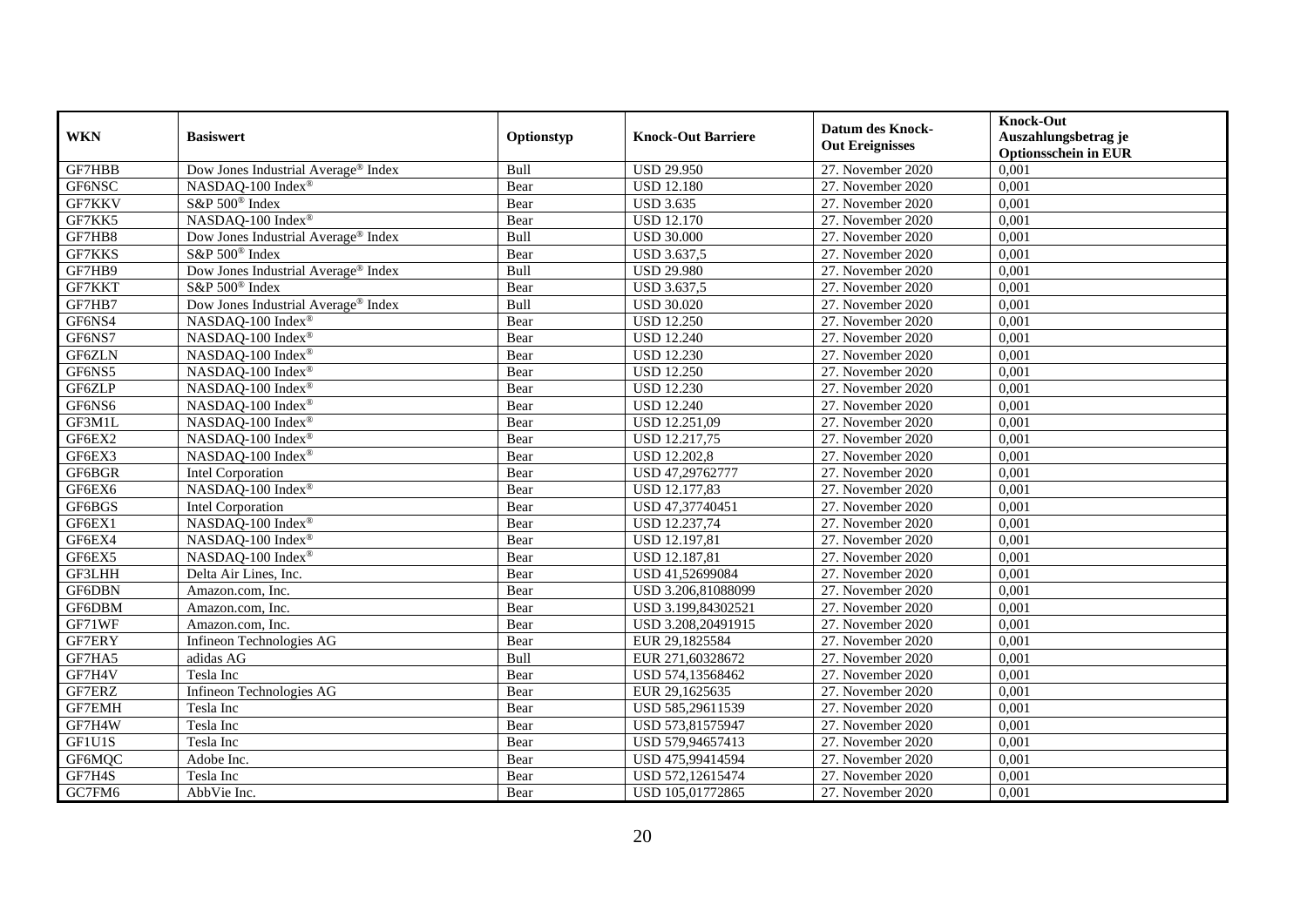| <b>WKN</b>    | <b>Basiswert</b>                | Optionstyp | <b>Knock-Out Barriere</b> | <b>Datum des Knock-</b><br><b>Out Ereignisses</b> | <b>Knock-Out</b><br>Auszahlungsbetrag je<br><b>Optionsschein in EUR</b> |
|---------------|---------------------------------|------------|---------------------------|---------------------------------------------------|-------------------------------------------------------------------------|
| GF4WZL        | 3M Company                      | Bear       | USD 178,29132159          | 27. November 2020                                 | 0,001                                                                   |
| <b>GF720M</b> | Alphabet Inc. - Class C         | Bear       | USD 1.787,43031372        | 27. November 2020                                 | 0,001                                                                   |
| GF7H4P        | Tesla Inc                       | Bear       | USD 571,38632782          | 27. November 2020                                 | 0,001                                                                   |
| GF71S5        | adidas AG                       | Bull       | EUR 272,02649162          | 27. November 2020                                 | 0,001                                                                   |
| GF7EP2        | Tesla Inc                       | Bear       | USD 575,43073181          | 27. November 2020                                 | 0,001                                                                   |
| GF7GZ1        | <b>Barrick Gold Corporation</b> | Bull       | USD 22,33572855           | 27. November 2020                                 | 0,001                                                                   |
| GF7H4Q        | Tesla Inc                       | Bear       | USD 569,65673245          | 27. November 2020                                 | 0,001                                                                   |
| GC83NG        | Dialog Semiconductor PLC        | Bear       | EUR 45,12657534           | 27. November 2020                                 | 0,001                                                                   |
| GF2JM3        | Discovery Communications Inc    | Bear       | USD 27,36760988           | 27. November 2020                                 | 0,001                                                                   |
| GF6MQB        | Adobe Inc.                      | Bear       | USD 473,32821128          | 27. November 2020                                 | 0,001                                                                   |
| GF6HQQ        | Adobe Inc.                      | Bear       | USD 477,99897485          | 27. November 2020                                 | 0,001                                                                   |
| GF7H4M        | Tesla Inc                       | Bear       | USD 569,22683302          | 27. November 2020                                 | 0,001                                                                   |
| GF5BBE        | Intel Corporation               | Bear       | USD 47,70574584           | 27. November 2020                                 | 0.001                                                                   |
| GF7H4N        | Tesla Inc                       | Bear       | USD 569,4367839           | 27. November 2020                                 | 0,001                                                                   |
| GF7H5P        | Tesla Inc                       | Bear       | USD 583,15357495          | 27. November 2020                                 | 0,001                                                                   |
| GF7H3Z        | Tesla Inc                       | Bear       | USD 577,54488706          | 27. November 2020                                 | 0,001                                                                   |
| GF4KU3        | Square Inc                      | Bear       | USD 214,91407411          | 27. November 2020                                 | 0,001                                                                   |
| <b>GF7H40</b> | Tesla Inc                       | Bear       | USD 578,9745526           | 27. November 2020                                 | 0,001                                                                   |
| GF7H51        | Tesla Inc                       | Bear       | USD 577,11498763          | 27. November 2020                                 | 0,001                                                                   |
| GF78QX        | Advanced Micro Devices, Inc.    | Bear       | USD 87,99231635           | 27. November 2020                                 | 0,001                                                                   |
| <b>GF7H64</b> | Tesla Inc                       | Bear       | USD 566,45748089          | 27. November 2020                                 | 0,001                                                                   |
| GF78QW        | Advanced Micro Devices, Inc.    | Bear       | USD 87,92237015           | 27. November 2020                                 | 0,001                                                                   |
| GF7H4H        | Tesla Inc                       | Bear       | USD 566,87738266          | 27. November 2020                                 | 0,001                                                                   |
| GF78QU        | Advanced Micro Devices, Inc.    | Bear       | USD 87,85242395           | 27. November 2020                                 | 0,001                                                                   |
| GF7H4J        | Tesla Inc                       | Bear       | USD 567,0973312           | 27. November 2020                                 | 0,001                                                                   |
| GF7H5K        | Tesla Inc                       | Bear       | USD 565,17778027          | 27. November 2020                                 | 0,001                                                                   |
| GF7H7Q        | Tesla Inc                       | Bear       | USD 571,62627168          | 27. November 2020                                 | 0,001                                                                   |
| <b>GF7H49</b> | Tesla Inc                       | Bear       | USD 589,10218331          | 27. November 2020                                 | 0,001                                                                   |
| GF7H5B        | Tesla Inc                       | Bear       | USD 563,89807965          | 27. November 2020                                 | 0,001                                                                   |
| GF7H5C        | Tesla Inc                       | Bear       | USD 564,10803053          | 27. November 2020                                 | 0,001                                                                   |
| GF7H4C        | Tesla Inc                       | Bear       | USD 565,59768203          | 27. November 2020                                 | 0,001                                                                   |
| GF7H5E        | Tesla Inc                       | Bear       | USD 564,31798141          | 27. November 2020                                 | 0,001                                                                   |
| <b>GF7H43</b> | Tesla Inc                       | Bear       | USD 583,87340655          | 27. November 2020                                 | 0,001                                                                   |
| <b>GF7H44</b> | Tesla Inc                       | Bear       | USD 581,19403337          | 27. November 2020                                 | 0,001                                                                   |
| <b>GF7H45</b> | Tesla Inc                       | Bear       | USD 584,63322879          | 27. November 2020                                 | 0,001                                                                   |
| GF7H4X        | Tesla Inc                       | Bear       | USD 574,46560744          | 27. November 2020                                 | 0,001                                                                   |
| GF7H4Y        | Tesla Inc                       | Bear       | USD 574,80552792          | 27. November 2020                                 | 0,001                                                                   |
| GF7H4F        | Tesla Inc                       | Bear       | USD 566,02758146          | 27. November 2020                                 | 0,001                                                                   |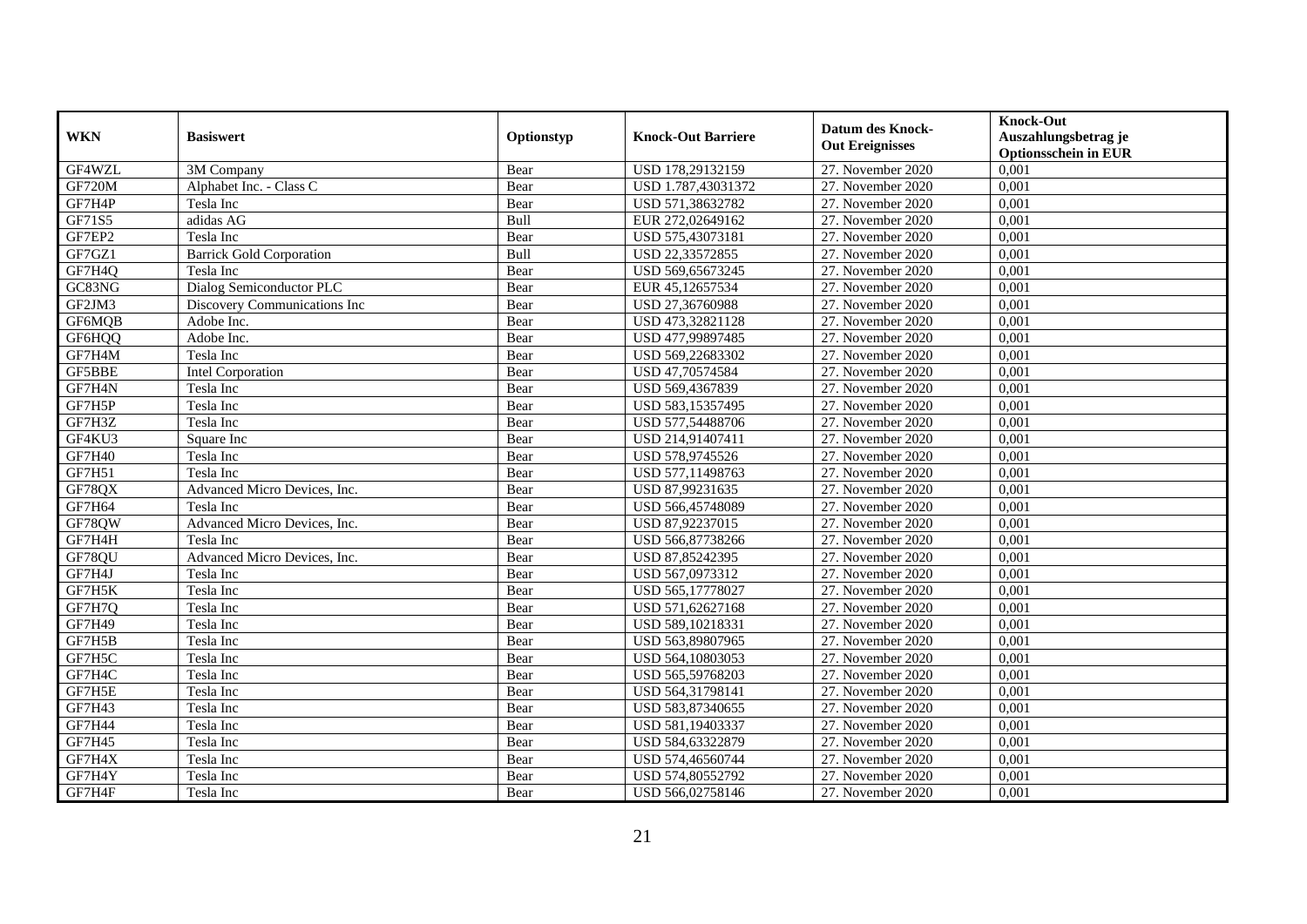| <b>WKN</b>    | <b>Basiswert</b>                                         | Optionstyp | <b>Knock-Out Barriere</b> | <b>Datum des Knock-</b><br><b>Out Ereignisses</b> | <b>Knock-Out</b><br>Auszahlungsbetrag je<br><b>Optionsschein in EUR</b> |
|---------------|----------------------------------------------------------|------------|---------------------------|---------------------------------------------------|-------------------------------------------------------------------------|
| GF7H4G        | Tesla Inc                                                | Bear       | USD 566,66743177          | 27. November 2020                                 | 0,001                                                                   |
| GF7H5H        | Tesla Inc                                                | Bear       | USD 565,38773115          | 27. November 2020                                 | 0,001                                                                   |
| GF7H5J        | Tesla Inc                                                | Bear       | USD 564,95783172          | 27. November 2020                                 | 0,001                                                                   |
| GF7H4K        | Tesla Inc                                                | Bear       | USD 568,79693359          | 27. November 2020                                 | 0,001                                                                   |
| GF7H4L        | Tesla Inc                                                | Bear       | USD 569,01688213          | 27. November 2020                                 | 0,001                                                                   |
| GF7H6P        | Tesla Inc                                                | Bear       | USD 564,53792996          | 27. November 2020                                 | 0,001                                                                   |
| GF7H3Y        | Tesla Inc                                                | Bear       | USD 578,00477947          | 27. November 2020                                 | 0,001                                                                   |
| <b>GF7H50</b> | Tesla Inc                                                | Bear       | USD 576,68508821          | 27. November 2020                                 | 0,001                                                                   |
| GF7H62        | Tesla Inc                                                | Bear       | USD 571,87621321          | 27. November 2020                                 | 0,001                                                                   |
| GF7H4D        | Tesla Inc                                                | Bear       | USD 565,81763058          | 27. November 2020                                 | 0,001                                                                   |
| GF7H4E        | Tesla Inc                                                | Bear       | USD 566,23753235          | 27. November 2020                                 | 0,001                                                                   |
| GF7H5F        | Tesla Inc                                                | Bear       | USD 564,74788084          | 27. November 2020                                 | 0,001                                                                   |
| GF7H5G        | Tesla Inc                                                | Bear       | USD 578,48466721          | 27. November 2020                                 | 0.001                                                                   |
| GF7H41        | Tesla Inc                                                | Bear       | USD 582,46373633          | 27. November 2020                                 | 0,001                                                                   |
| GF7H42        | Tesla Inc                                                | Bear       | USD 581,81388836          | 27. November 2020                                 | 0,001                                                                   |
| <b>GF7H47</b> | Tesla Inc                                                | Bear       | USD 587,16263705          | 27. November 2020                                 | 0,001                                                                   |
| <b>GF7H48</b> | Tesla Inc                                                | Bear       | USD 586,27284521          | 27. November 2020                                 | 0,001                                                                   |
| GF7H5A        | Tesla Inc                                                | Bear       | USD 563,68812876          | 27. November 2020                                 | 0,001                                                                   |
| GF6HYU        | DAX <sup>®</sup> (Performance Index)                     | Bear       | EUR 13.345,02860023       | 27. November 2020                                 | 0,001                                                                   |
| <b>GF547L</b> | TecDAX <sup>®</sup> (Performance Index)                  | Bear       | EUR 3.113,58              | 27. November 2020                                 | 0,001                                                                   |
| GF7KGN        | Dow Jones Industrial Average® Index                      | Bear       | <b>USD 30.000</b>         | 27. November 2020                                 | 0,001                                                                   |
| GB7KW2        | $AEX-Index^{\circledR}$                                  | Bear       | EUR 611,22028556          | 27. November 2020                                 | 0,001                                                                   |
| GF7HD0        | DAX <sup>®</sup> (Performance Index)                     | Bear       | EUR 13.340                | 27. November 2020                                 | 0,001                                                                   |
| GF6VTT        | $DAX^{\circledast}$ (Performance Index)                  | Bear       | EUR 13.350                | 27. November 2020                                 | 0,001                                                                   |
| GF1WJD        | $S\&P 500^{\circ}$ Index                                 | Bear       | USD 3.642,18557465        | 27. November 2020                                 | 0,001                                                                   |
| GF6HYS        | $DAX^{\circledast}$ (Performance Index)                  | Bear       | EUR 13.350,02112869       | 27. November 2020                                 | 0,001                                                                   |
| GF6N1K        | DAX <sup>®</sup> (Performance Index)                     | Bear       | EUR 13.350                | 27. November 2020                                 | 0,001                                                                   |
| GB9SKW        | EURO STOXX 50 <sup>®</sup> Index (Price EUR)             | Bear       | EUR 3.531,25888998        | 27. November 2020                                 | 0,001                                                                   |
| GF7HD1        | $DAX^{\circledast}$ (Performance Index)                  | Bear       | EUR 13.340                | 27. November 2020                                 | 0,001                                                                   |
| GF4V8D        | $DAX^{\circledast}$ (Performance Index)                  | Bear       | EUR 13.350                | 27. November 2020                                 | 0,001                                                                   |
| GF662U        | $\text{DAX}^{\textcircled{}}$ (Performance Index)        | Bear       | EUR 13.350                | 27. November 2020                                 | 0,001                                                                   |
| GB9Q2Y        | DAX <sup>®</sup> (Performance Index)/ X-DAX <sup>®</sup> | Bear       | EUR 13.347,73882373       | 27. November 2020                                 | 0,001                                                                   |
| GF7HD4        | DAX <sup>®</sup> (Performance Index)                     | Bear       | EUR 13.340                | 27. November 2020                                 | 0,001                                                                   |
| GF23Q9        | $\overline{\text{DAX}^{\otimes}}$ (Performance Index)    | Bear       | EUR 13.350                | 27. November 2020                                 | 0,001                                                                   |
| GF6N1L        | $\text{DAX}^{\textcircled{}}$ (Performance Index)        | Bear       | EUR 13.350                | 27. November 2020                                 | 0,001                                                                   |
| GF7HD2        | $\text{DAX}^{\textcircled{}}$ (Performance Index)        | Bear       | EUR 13.340                | 27. November 2020                                 | 0,001                                                                   |
| GF7HD3        | DAX <sup>®</sup> (Performance Index)                     | Bear       | EUR 13.340                | 27. November 2020                                 | 0,001                                                                   |
| GF6NWZ        | S&P 500 <sup>®</sup> Index                               | Bear       | USD 3.642,5               | 27. November 2020                                 | 0,001                                                                   |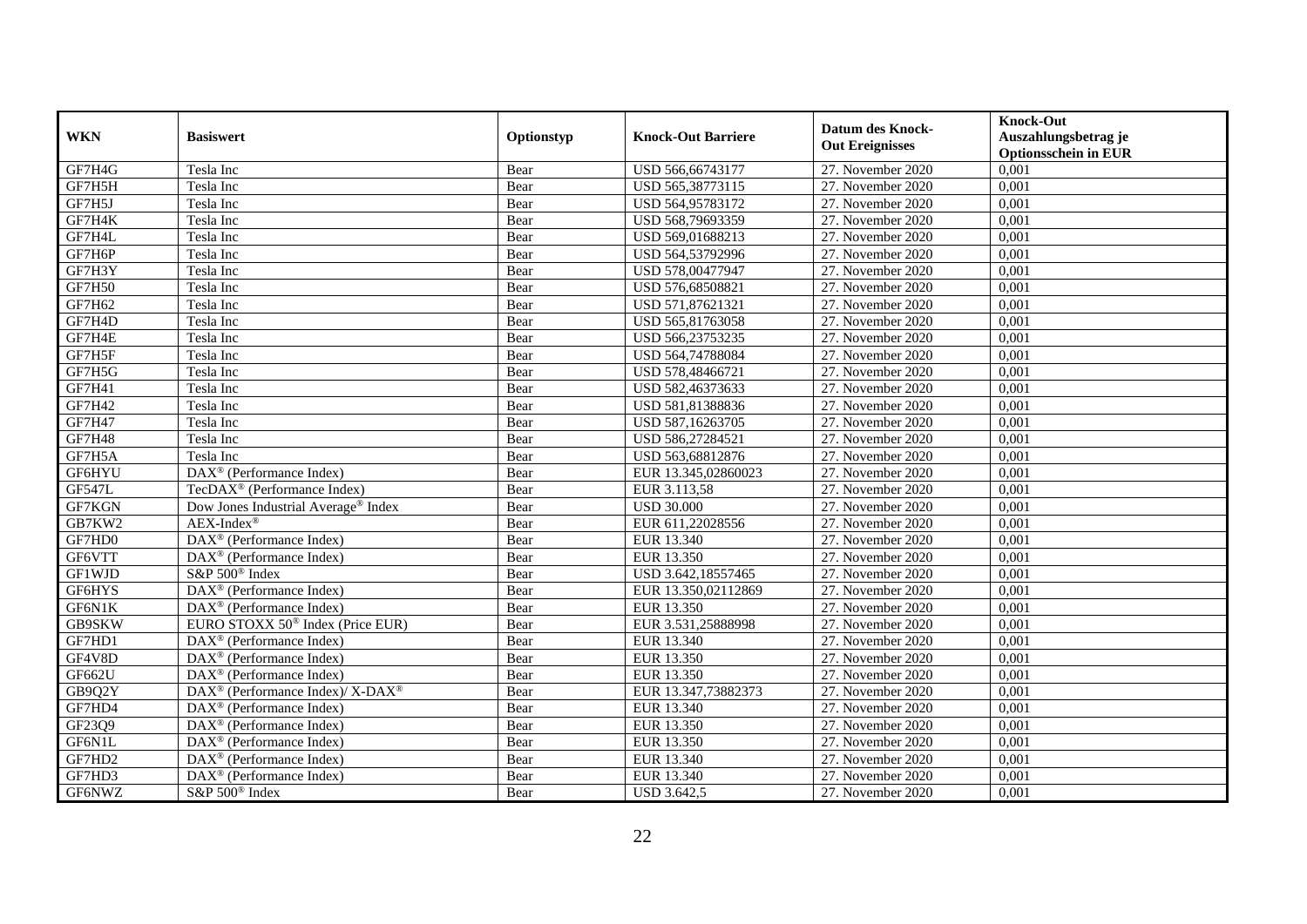| <b>WKN</b>    | <b>Basiswert</b>                                         | Optionstyp | <b>Knock-Out Barriere</b> | <b>Datum des Knock-</b><br><b>Out Ereignisses</b> | <b>Knock-Out</b><br>Auszahlungsbetrag je<br><b>Optionsschein in EUR</b> |
|---------------|----------------------------------------------------------|------------|---------------------------|---------------------------------------------------|-------------------------------------------------------------------------|
| GF6NX0        | S&P 500 <sup>®</sup> Index                               | Bear       | <b>USD 3.642,5</b>        | 27. November 2020                                 | 0,001                                                                   |
| GF78SH        | Infineon Technologies AG                                 | Bear       | EUR 29,36502231           | 27. November 2020                                 | 0,001                                                                   |
| GF7H4A        | Tesla Inc                                                | Bear       | USD 591,30166875          | 27. November 2020                                 | 0,001                                                                   |
| GF7GZ4        | <b>Barrick Gold Corporation</b>                          | Bull       | USD 22,26572159           | 27. November 2020                                 | 0,001                                                                   |
| GF1U1U        | Tesla Inc                                                | Bear       | USD 593,12873732          | 27. November 2020                                 | 0,001                                                                   |
| GF7F0H        | Beyond Meat, Inc.                                        | Bear       | USD 142,64531963          | 27. November 2020                                 | 0,001                                                                   |
| <b>GF678F</b> | EUR/USD (WM-Fixing)                                      | Bear       | USD 1,19456               | 27. November 2020                                 | 0,001                                                                   |
| GF7ES0        | Infineon Technologies AG                                 | Bear       | EUR 29,31252525           | 27. November 2020                                 | 0,001                                                                   |
| GF7ES1        | Infineon Technologies AG                                 | Bear       | EUR 29,28253291           | 27. November 2020                                 | 0,001                                                                   |
| GF61QL        | EUR/USD (WM-Fixing)                                      | Bear       | <b>USD 1,19424</b>        | 27. November 2020                                 | 0,001                                                                   |
| GF71UJ        | Infineon Technologies AG                                 | Bear       | EUR 29,23017363           | 27. November 2020                                 | 0,001                                                                   |
| GC9DHA        | DAX <sup>®</sup> (Performance Index)                     | Bear       | EUR 13.348,79506568       | 27. November 2020                                 | 0,001                                                                   |
| GF2V54        | $DAX^{\circledR}$ (Performance Index)                    | Bear       | EUR 13.345,63456655       | 27. November 2020                                 | 0.001                                                                   |
| GF29L1        | DAX <sup>®</sup> (Performance Index)                     | Bear       | EUR 13.347,23604841       | 27. November 2020                                 | 0,001                                                                   |
| GF6VJY        | DAX <sup>®</sup> (Performance Index)                     | Bear       | EUR 13.351,68226458       | 27. November 2020                                 | 0,001                                                                   |
| GF2PFQ        | DAX <sup>®</sup> (Performance Index)                     | Bear       | EUR 13.345,28445731       | 27. November 2020                                 | 0,001                                                                   |
| GF6VK0        | $\text{DAX}^{\textcircled{}}$ (Performance Index)        | Bear       | EUR 13.346,6872469        | 27. November 2020                                 | 0,001                                                                   |
| <b>GF20F8</b> | $\overline{\text{DAX}^{\otimes}}$ (Performance Index)    | Bear       | EUR 13.347,8513495        | 27. November 2020                                 | 0,001                                                                   |
| GF7AGH        | $\text{DAX}^{\otimes}$ (Performance Index)               | Bear       | EUR 13.346,00763553       | 27. November 2020                                 | 0,001                                                                   |
| GF2PFN        | $DAX^{\circledast}$ (Performance Index)                  | Bear       | EUR 13.350,24922088       | 27. November 2020                                 | 0,001                                                                   |
| <b>GF1WBU</b> | DAX <sup>®</sup> (Performance Index)                     | Bear       | EUR 13.351,4806621        | 27. November 2020                                 | 0,001                                                                   |
| GB9NU1        | $\overline{\text{DAX}^{\otimes}}$ (Performance Index)    | Bear       | EUR 13.353,49762365       | 27. November 2020                                 | 0,001                                                                   |
| GF2JX2        | DAX <sup>®</sup> (Performance Index)                     | Bear       | EUR 13.347,58957951       | 27. November 2020                                 | 0,001                                                                   |
| GB9NU3        | DAX <sup>®</sup> (Performance Index)                     | Bear       | EUR 13.348,63473299       | 27. November 2020                                 | 0,001                                                                   |
| GF7ES4        | Infineon Technologies AG                                 | Bear       | EUR 29,47248447           | 27. November 2020                                 | 0,001                                                                   |
| GF2JTA        | Accenture plc                                            | Bear       | USD 250,70022367          | 27. November 2020                                 | 0,001                                                                   |
| GF6B3T        | Keysight Technologies, Inc                               | Bear       | USD 120,24886404          | 27. November 2020                                 | 0,001                                                                   |
| GF7EUJ        | Infineon Technologies AG                                 | Bear       | EUR 29,41249976           | 27. November 2020                                 | 0,001                                                                   |
| GF7ES2        | Infineon Technologies AG                                 | Bear       | EUR 29,44249212           | 27. November 2020                                 | 0,001                                                                   |
| GB9Q2X        | DAX <sup>®</sup> (Performance Index)/ X-DAX <sup>®</sup> | Bear       | EUR 13.352,60316013       | 27. November 2020                                 | 0,001                                                                   |
| GF6VTS        | DAX <sup>®</sup> (Performance Index)                     | Bear       | EUR 13.360                | 27. November 2020                                 | 0,001                                                                   |
| GF6HYQ        | DAX <sup>®</sup> (Performance Index)                     | Bear       | EUR 13.355,01365716       | 27. November 2020                                 | 0,001                                                                   |
| GF1WBS        | $\overline{\text{DAX}^{\otimes}}$ (Performance Index)    | Bear       | EUR 13.356,43850866       | 27. November 2020                                 | 0,001                                                                   |
| GF6N1H        | $\text{DAX}^{\circledast}$ (Performance Index)           | Bear       | EUR 13.360                | 27. November 2020                                 | 0,001                                                                   |
| GF21A6        | NASDAQ-100 Index®                                        | Bear       | USD 12.275,24             | 27. November 2020                                 | 0,001                                                                   |
| GB9NTZ        | DAX <sup>®</sup> (Performance Index)                     | Bear       | EUR 13.358,36051429       | 27. November 2020                                 | 0,001                                                                   |
| GF7HG4        | NASDAQ-100 Index®                                        | Bear       | <b>USD 12.260</b>         | 27. November 2020                                 | 0,001                                                                   |
| <b>GF547J</b> | TecDAX <sup>®</sup> (Performance Index)                  | Bear       | EUR 3.123,58              | 27. November 2020                                 | 0,001                                                                   |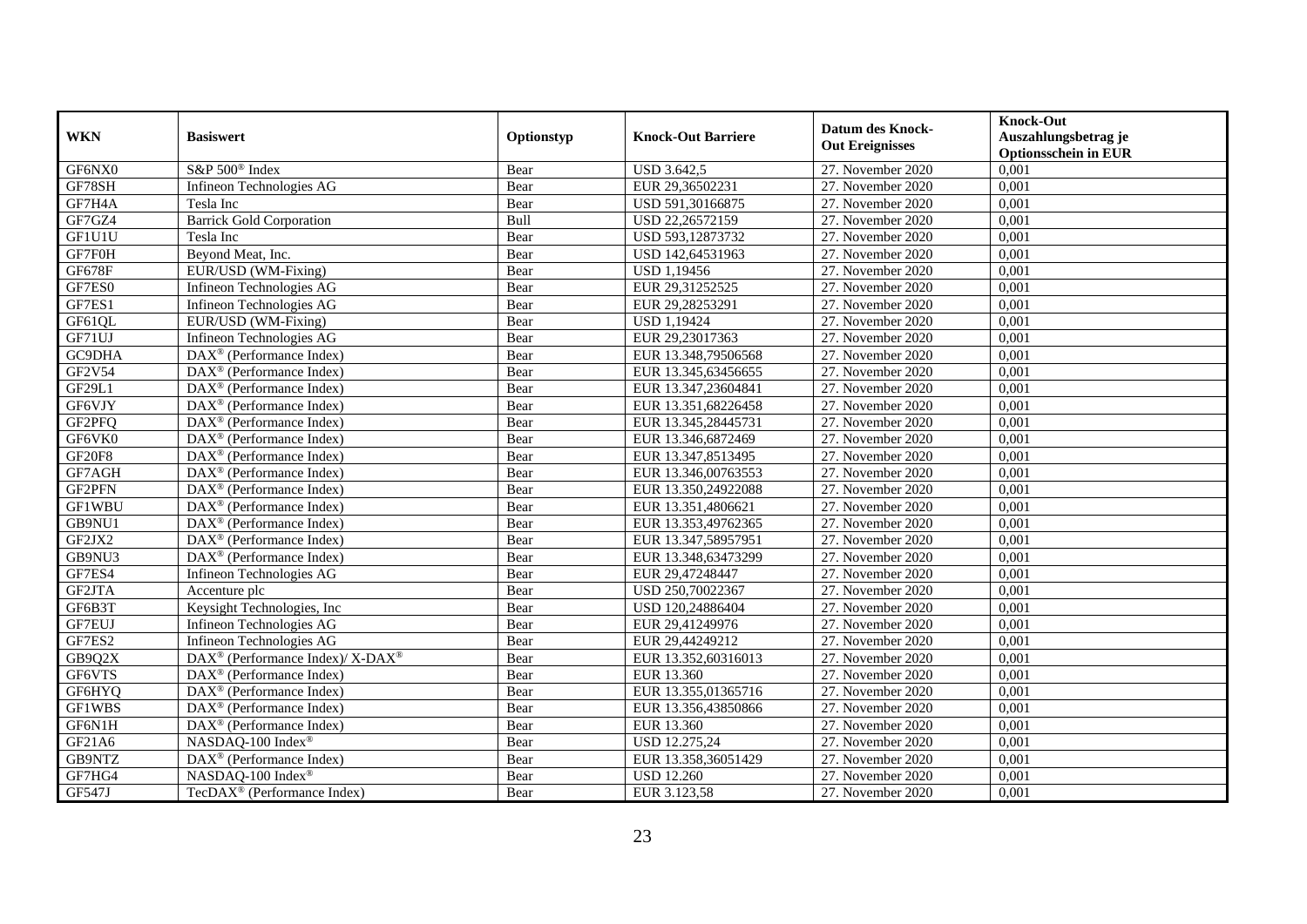| <b>WKN</b>    | <b>Basiswert</b>                                         | Optionstyp | <b>Knock-Out Barriere</b> | <b>Datum des Knock-</b><br><b>Out Ereignisses</b> | <b>Knock-Out</b><br>Auszahlungsbetrag je<br><b>Optionsschein in EUR</b> |
|---------------|----------------------------------------------------------|------------|---------------------------|---------------------------------------------------|-------------------------------------------------------------------------|
| GF4LWV        | NASDAQ-100 Index®                                        | Bear       | USD 12.302,61             | 27. November 2020                                 | 0,001                                                                   |
| GF2SFH        | $DAX^{\circledR}$ (Performance Index)                    | Bear       | EUR 13.360                | 27. November 2020                                 | 0,001                                                                   |
| GB9Q2W        | DAX <sup>®</sup> (Performance Index)/ X-DAX <sup>®</sup> | Bear       | EUR 13.357,46749642       | 27. November 2020                                 | 0,001                                                                   |
| <b>GF547K</b> | TecDAX <sup>®</sup> (Performance Index)                  | Bear       | EUR 3.118,58              | 27. November 2020                                 | 0,001                                                                   |
| GF6N1J        | DAX <sup>®</sup> (Performance Index)                     | Bear       | EUR 13.360                | 27. November 2020                                 | 0,001                                                                   |
| GF7HG3        | NASDAQ-100 Index®                                        | Bear       | <b>USD 12.260</b>         | 27. November 2020                                 | 0,001                                                                   |
| GF1WBQ        | DAX <sup>®</sup> (Performance Index)                     | Bear       | EUR 13.361,39635516       | 27. November 2020                                 | 0,001                                                                   |
| GF6N1F        | DAX <sup>®</sup> (Performance Index)                     | Bear       | EUR 13.360                | 27. November 2020                                 | 0,001                                                                   |
| GF02DT        | EUR/USD (WM-Fixing)                                      | Bear       | <b>USD 1,19472</b>        | 27. November 2020                                 | 0,001                                                                   |
| GF2JWY        | DAX <sup>®</sup> (Performance Index)                     | Bear       | EUR 13.357,51712848       | 27. November 2020                                 | 0,001                                                                   |
| GF4LWW        | NASDAQ-100 Index®                                        | Bear       | USD 12.292,64             | 27. November 2020                                 | 0,001                                                                   |
| GF6N1G        | DAX <sup>®</sup> (Performance Index)                     | Bear       | EUR 13.360                | 27. November 2020                                 | 0,001                                                                   |
| GF7GWC        | Alphabet Inc. - Class C                                  | Bear       | USD 1.792,22461887        | 27. November 2020                                 | 0,001                                                                   |
| GC6NCK        | Experian plc                                             | Bull       | GBP 25,61                 | 27. November 2020                                 | 0.001                                                                   |
| GM2EWJ        | MDAX <sup>®</sup> (Performance Index)                    | Bear       | EUR 29.352,99259527       | 27. November 2020                                 | 0,001                                                                   |
| GF4LWX        | NASDAQ-100 Index®                                        | Bear       | USD 12.262,78             | 27. November 2020                                 | 0,001                                                                   |
| <b>GF532U</b> | Siltronic AG                                             | Bear       | EUR 113,35375978          | 27. November 2020                                 | 0,001                                                                   |
| GC9DH8        | DAX <sup>®</sup> (Performance Index)                     | Bear       | EUR 13.353,73175019       | 27. November 2020                                 | 0,001                                                                   |
| GF7GYD        | Alphabet Inc. - Class C                                  | Bear       | USD 1.791,83465051        | 27. November 2020                                 | 0,001                                                                   |
| GF7H2N        | Alphabet Inc. - Class C                                  | Bear       | USD 1.792,61458724        | 27. November 2020                                 | 0,001                                                                   |
| GF2V50        | DAX <sup>®</sup> (Performance Index)                     | Bear       | EUR 13.355,56804965       | 27. November 2020                                 | 0,001                                                                   |
| GF7ES5        | Infineon Technologies AG                                 | Bear       | EUR 29,60245133           | 27. November 2020                                 | 0,001                                                                   |
| GC8M5B        | Dialog Semiconductor PLC                                 | Bear       | EUR 45,96672241           | 27. November 2020                                 | 0,001                                                                   |
| GF7F0J        | Beyond Meat, Inc.                                        | Bear       | USD 143,70476497          | 27. November 2020                                 | 0,001                                                                   |
| GF7ERC        | Infineon Technologies AG                                 | Bear       | EUR 29,64244113           | 27. November 2020                                 | 0,001                                                                   |
| GF6HQR        | Adobe Inc.                                               | Bear       | USD 481,54318379          | 27. November 2020                                 | 0,001                                                                   |
| GC83S3        | <b>ECOLAB INC</b>                                        | Bear       | USD 224,67609686          | 27. November 2020                                 | 0,001                                                                   |
| GF5FAZ        | Mercadolibre Inc.                                        | Bear       | USD 1.487,2597697         | 27. November 2020                                 | 0,001                                                                   |
| GF6UK4        | MorphoSys AG                                             | Bear       | EUR 94,51683015           | 27. November 2020                                 | 0,001                                                                   |
| GF29KV        | $DAX^{\circledast}$ (Performance Index)                  | Bear       | EUR 13.362,1214418        | 27. November 2020                                 | 0.001                                                                   |
| GF7H5Z        | Tesla Inc                                                | Bear       | USD 596,69040809          | 27. November 2020                                 | 0,001                                                                   |
| GF1X5Q        | NASDAQ-100 Index®                                        | Bear       | <b>USD 12.300</b>         | 27. November 2020                                 | 0,001                                                                   |
| GF6B9H        | Infineon Technologies AG                                 | Bear       | EUR 29,71553121           | 27. November 2020                                 | 0,001                                                                   |
| GF2U3G        | Bechtle AG                                               | Bear       | EUR 185,94430546          | 27. November 2020                                 | 0,001                                                                   |
| <b>GF720N</b> | Alphabet Inc. - Class C                                  | Bear       | USD 1.797,46380398        | 27. November 2020                                 | 0,001                                                                   |
| GF3UHV        | NASDAQ-100 Index®                                        | Bear       | <b>USD 12.300</b>         | 27. November 2020                                 | 0,001                                                                   |
| GF4H2U        | Infineon Technologies AG                                 | Bear       | EUR 29,51033089           | 27. November 2020                                 | 0,001                                                                   |
| GF2PFJ        | $DAX^{\circledast}$ (Performance Index)                  | Bear       | EUR 13.360,17874803       | 27. November 2020                                 | 0,001                                                                   |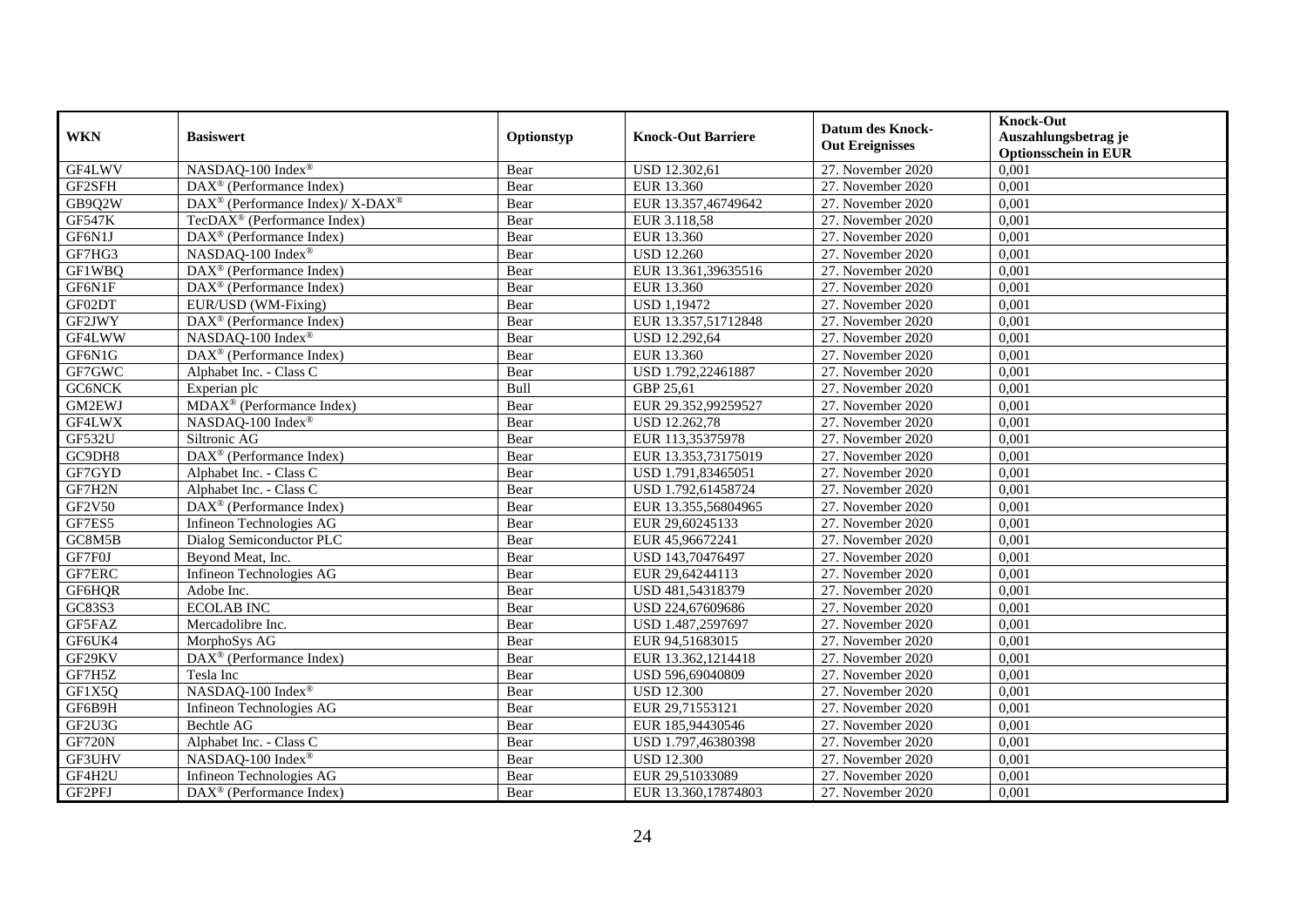| <b>WKN</b>    | <b>Basiswert</b>                                         | Optionstyp | <b>Knock-Out Barriere</b> | <b>Datum des Knock-</b><br><b>Out Ereignisses</b> | <b>Knock-Out</b><br>Auszahlungsbetrag je<br><b>Optionsschein in EUR</b> |
|---------------|----------------------------------------------------------|------------|---------------------------|---------------------------------------------------|-------------------------------------------------------------------------|
| GF7ES3        | Infineon Technologies AG                                 | Bear       | EUR 29,57245898           | 27. November 2020                                 | 0,001                                                                   |
| GF6HVU        | Electronic Arts Inc.                                     | Bear       | USD 124,74803068          | 27. November 2020                                 | 0.001                                                                   |
| GF7GXT        | Alphabet Inc. - Class C                                  | Bear       | USD 1.791,63466673        | 27. November 2020                                 | 0,001                                                                   |
| GF2PFL        | $\text{DAX}^{\circledast}$ (Performance Index)           | Bear       | EUR 13.355,21398447       | 27. November 2020                                 | 0,001                                                                   |
| <b>GF68R7</b> | NASDAQ-100 Index <sup>®</sup>                            | Bear       | <b>USD 12.290</b>         | 27. November 2020                                 | 0,001                                                                   |
| GF7GYT        | Alphabet Inc. - Class C                                  | Bear       | USD 1.792,0246351         | 27. November 2020                                 | 0,001                                                                   |
| GF4PNW        | NASDAQ-100 Index®                                        | Bear       | <b>USD 12.290</b>         | 27. November 2020                                 | 0,001                                                                   |
| GF2V4Y        | DAX <sup>®</sup> (Performance Index)                     | Bear       | EUR 13.360,5347912        | 27. November 2020                                 | 0,001                                                                   |
| GF66LT        | NASDAQ-100 Index®                                        | Bear       | <b>USD 12.280</b>         | 27. November 2020                                 | 0,001                                                                   |
| GF4GLV        | NASDAQ-100 Index®                                        | Bear       | <b>USD 12.280</b>         | 27. November 2020                                 | 0,001                                                                   |
| GF7GWH        | Alphabet Inc. - Class C                                  | Bear       | USD 1.792,42460265        | 27. November 2020                                 | 0,001                                                                   |
| GF4PNY        | NASDAQ-100 Index®                                        | Bear       | <b>USD 12.270</b>         | 27. November 2020                                 | 0,001                                                                   |
| GF7GWJ        | Alphabet Inc. - Class C                                  | Bear       | USD 1.791,43468295        | 27. November 2020                                 | 0,001                                                                   |
| <b>GF68R8</b> | NASDAQ-100 Index®                                        | Bear       | <b>USD 12.270</b>         | 27. November 2020                                 | 0,001                                                                   |
| GF7GXL        | Alphabet Inc. - Class C                                  | Bear       | USD 1.791,23469917        | 27. November 2020                                 | 0,001                                                                   |
| GC69AU        | Electricite de France SA                                 | Bear       | EUR 12,91866749           | 27. November 2020                                 | 0,001                                                                   |
| GF5RY5        | eBay Inc.                                                | Bear       | USD 51,89859627           | 27. November 2020                                 | 0,001                                                                   |
| GF7HBG        | Dow Jones Industrial Average <sup>®</sup> Index          | Bull       | <b>USD 29.900</b>         | 27. November 2020                                 | 0.001                                                                   |
| GB9Q2V        | DAX <sup>®</sup> (Performance Index)/ X-DAX <sup>®</sup> | Bear       | EUR 13.362,3318327        | 27. November 2020                                 | 0,001                                                                   |
| GF2JWW        | DAX <sup>®</sup> (Performance Index)                     | Bear       | EUR 13.362,48090295       | 27. November 2020                                 | 0,001                                                                   |
| GF7HBH        | Dow Jones Industrial Average® Index                      | Bull       | <b>USD 29.900</b>         | 27. November 2020                                 | 0,001                                                                   |
| GF7HBJ        | Dow Jones Industrial Average® Index                      | Bull       | <b>USD 29.880</b>         | 27. November 2020                                 | 0,001                                                                   |
| GB9Q2U        | DAX <sup>®</sup> (Performance Index)/ X-DAX <sup>®</sup> | Bear       | EUR 13.367,19616898       | 27. November 2020                                 | 0,001                                                                   |
| GF7HBK        | Dow Jones Industrial Average® Index                      | Bull       | <b>USD 29.880</b>         | 27. November 2020                                 | 0,001                                                                   |
| GB9SKV        | EURO STOXX 50 <sup>®</sup> Index (Price EUR)             | Bear       | EUR 3.536,12370829        | 27. November 2020                                 | 0,001                                                                   |
| GC9DH4        | $\overline{\text{DAX}^{\otimes}}$ (Performance Index)    | Bear       | EUR 13.363,60511934       | 27. November 2020                                 | 0,001                                                                   |
| GF7H0J        | Alphabet Inc. - Class C                                  | Bear       | USD 1.803,83367717        | 27. November 2020                                 | 0,001                                                                   |
| GF4NR0        | Mercadolibre Inc.                                        | Bear       | USD 1.511,39681047        | 27. November 2020                                 | 0,001                                                                   |
| <b>GF720P</b> | Alphabet Inc. - Class C                                  | Bear       | USD 1.800,67172267        | 27. November 2020                                 | 0,001                                                                   |
| GF7EWU        | <b>RWE AG</b>                                            | Bear       | EUR 34,88401246           | 27. November 2020                                 | 0,001                                                                   |
| GC9QWU        | <b>AIXTRON SE</b>                                        | Bear       | EUR 12,23865684           | 27. November 2020                                 | 0,001                                                                   |
| GF678G        | EUR/USD (WM-Fixing)                                      | Bear       | USD 1,19556               | 27. November 2020                                 | 0,001                                                                   |
| GF7GY1        | Alphabet Inc. - Class C                                  | Bear       | USD 1.803,49370475        | 27. November 2020                                 | 0,001                                                                   |
| GF7HA6        | adidas AG                                                | Bull       | EUR 271,35325607          | 27. November 2020                                 | 0,001                                                                   |
| GF7AN9        | 1 Feinunze Palladium, Feinheit mind. 0,9995              | Bear       | <b>USD 2.431,77</b>       | 27. November 2020                                 | 0,001                                                                   |
| GF7HBL        | Dow Jones Industrial Average <sup>®</sup> Index          | Bull       | <b>USD 29.850</b>         | 27. November 2020                                 | 0,001                                                                   |
| GF7KGS        | Dow Jones Industrial Average® Index                      | Bull       | <b>USD 29.850</b>         | 27. November 2020                                 | 0,001                                                                   |
| GF6UPX        | <b>Edison International</b>                              | Bull       | USD 62,69712244           | 27. November 2020                                 | 0,001                                                                   |